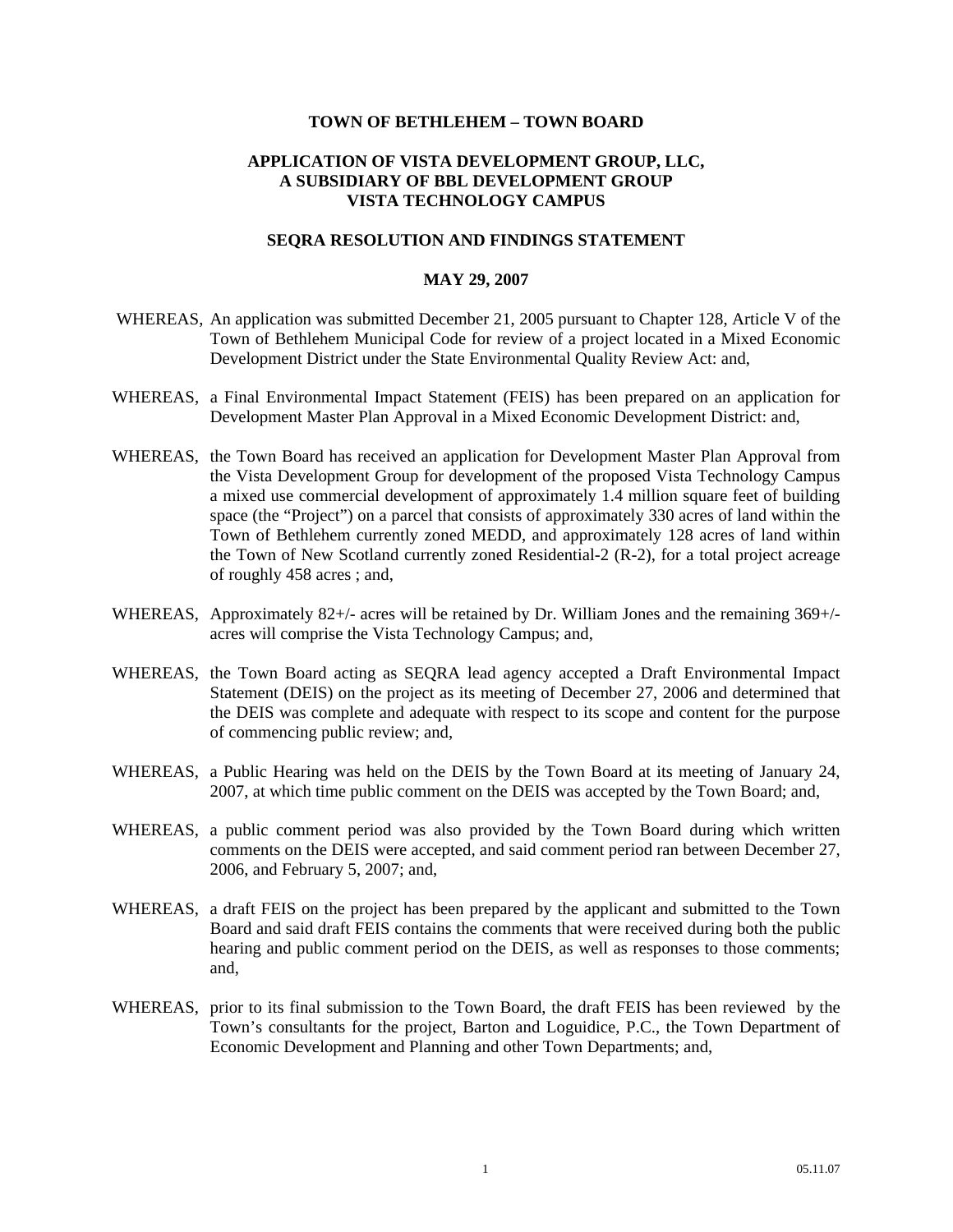- WHEREAS, on May 9, 2007, the Final EIS was declared complete by the Town Board, including responses to all comments received at the public hearing and during the public comment period; and,
- WHEREAS, more than ten days have passed since the acceptance and filing of the FEIS, as required by SEQR;

#### NOW, THEREFORE, BE IT RESOLVED,

.

 The Town of Bethlehem Town Board, acting as SEQRA Lead Agency for the above referenced action, makes the following findings and determinations and imposes the following conditions as outlined in the hereto attached Findings Statement, based on the record before it, including the Draft EIS, Final EIS, the analysis and recommendations of various agencies, including the Planning Board, the comments of the Town consultant, various Town Departments and the Applicant's consultants and members of the public, and the knowledge of the Town Board of the site and the community:

- 1. The requirements of the regulations promulgated under SEQRA at 6 NYCRR 617.12 (b) have been met;
- 2. Consistent with social, economic and other essential considerations from among the reasonable alternatives available, the construction and operation of the Project avoids or minimizes adverse environmental impacts to the maximum extent practicable, including those impacts identified in the Draft EIS and Final EIS (and addendum); and,
- 3. Adverse environmental impacts will be avoided or minimized to the maximum extent practicable through compliance with conditions and mitigation measures identified herein as practicable.

On a motion by Sam Messina, seconded by Kyle Kotary, and a vote of  $\overline{4}$  for,

0 against, \_0 abstention and 1 absent, this RESOLUTION was adopted on May 29, 2007.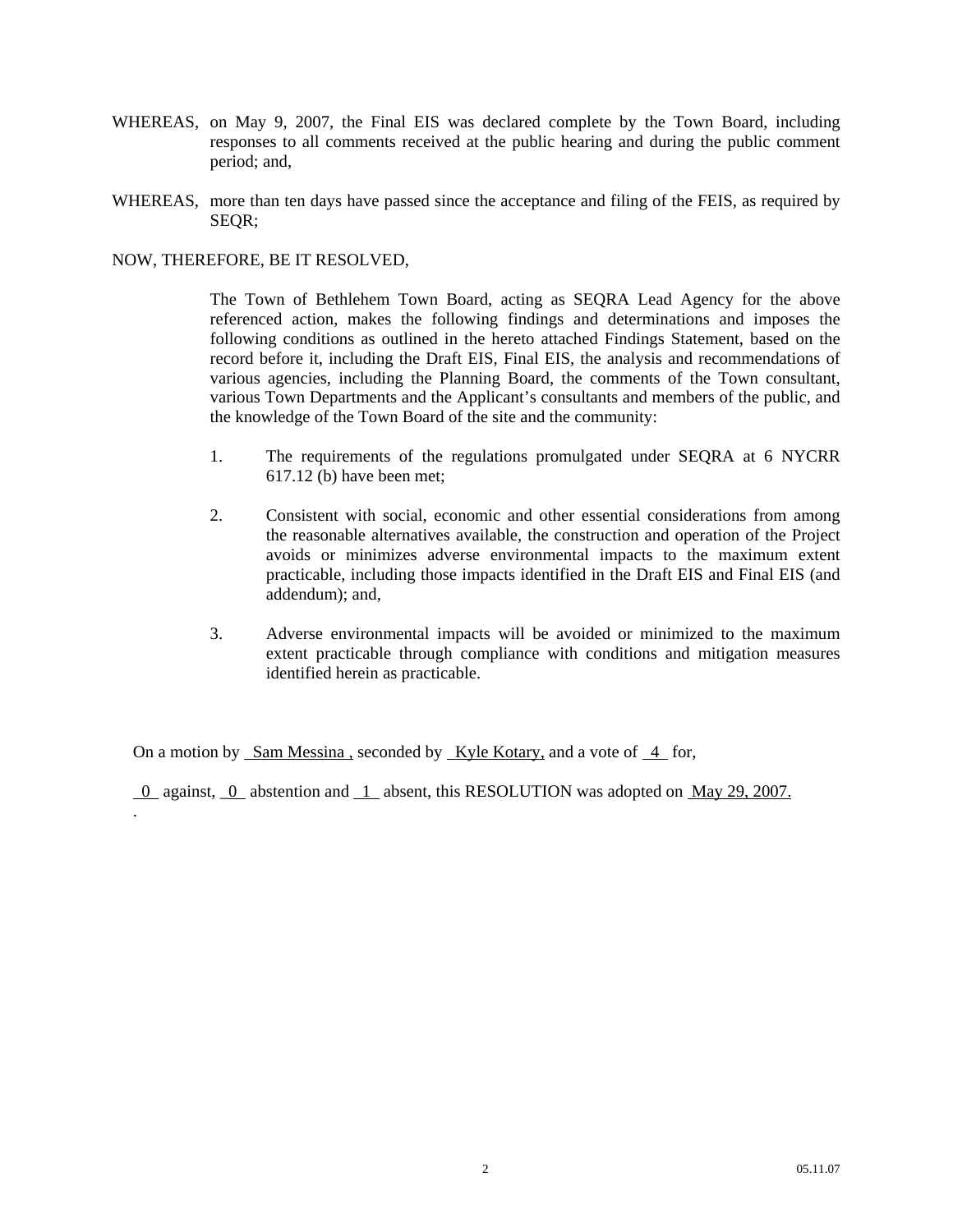### **State Environmental Quality Review Act**

#### **Findings Statement**

**Lead Agency:** Town Board **Date:** May 29, 2007 Town of Bethlehem

**Address:** 445 Delaware Avenue Delmar, NY 12054

Pursuant to 6 NYCRR Part 617 of the implementing regulations pertaining to Article 8 (State Environmental Quality Review Act) of the Environmental Conservation Law, the Town Board of the Town of Bethlehem as the Lead Agency makes the following findings:

**Name of Action:** Vista Technology Campus Captain Timothy J. Moshier Memorial Highway (NY Rt 140) and New Scotland Road (NY Route 85) MEDD Application – MEDD No.1

### **1.0 DESCRIPTION OF PROPOSED ACTION**

- 1. Vista Development Group, LLC, a subsidiary of BBL Development Group (the "Applicant") of Albany, New York proposes to construct the Vista Technology Campus (the "Project").
- 2. The Project site consists of four parcels of property covering approximately 458 acres. Of these, approximately 330 acres are situated within the Town of Bethlehem and approximately 128 acres within the Town of New Scotland.
- 3. The Applicant seeks to rezone portions of the parcel located in the Town of New Scotland for uses equivalent to those uses permitted on the parcels within the Town of Bethlehem. Portions of the property not subject to the rezoning request will remain zoned as R-2 and no development is proposed for those areas.
- 4. Development will occur on approximately 150 acres of the site in the Town of Bethlehem's Mixed Economic Development District (MEDD) zone.
- 5. The Project includes the development of approximately 1.4 million square feet of building space. The bulk of building space will consist of research and technology office/development space. Secondary uses will include a hotel, general office buildings, a bank, and a mix of retail uses and restaurants.
- 6. The proposed Project involves the development of mixed office and commercial uses. Tenants for office space will primarily be high technology businesses, research firms and professional offices. Other proposed uses on the site include a hotel, restaurants, a bank, and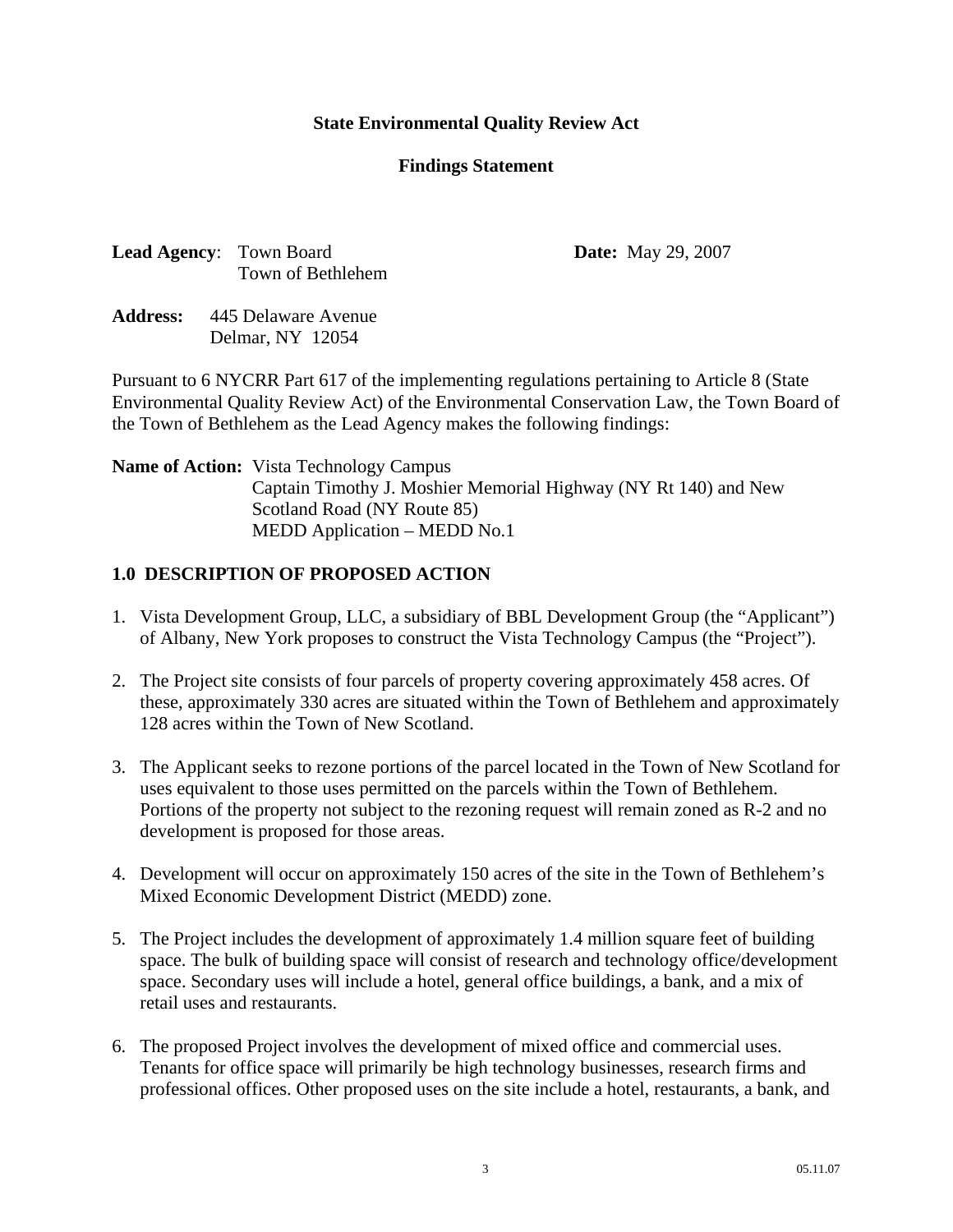other retail uses. Most buildings will range in size from 1 to 3 stories in height. The hotel will be the tallest structure, tentatively proposed at 65 feet (four stories).

- 7. The onsite residence of William Jones will be subdivided from the Project Site and retained by the present owner.
- 8. The historic Christian LaGrange House and a small cemetery located in the center of the Project Site will be protected and incorporated into the project as an adaptive re-use opportunity.
- 9. The home occupied by William Jones will be subdivided from the project area as a 82-acre parcel.
- 10. Areas undeveloped in the Vista Technology Campus and left in their natural state will be set aside for conservation.
- 11. An extensive network of sidewalks and crosswalks will be designed and constructed throughout the site. The main Campus road will consist of two 14 ft. dual use travel lanes that will allow for shared bicycle use. Bicycle racks will also be provided in appropriate locations. Non-motorized recreational/interpretive trails at the wetland mitigation area will be provided for the use and enjoyment of Campus tenants and visitors. A nature trail will also be developed in connection with the Town of Bethlehem's proposed regional trail system recommended by and referred to as the "Bethlehem Greenways Concept" in the Town of Bethlehem August 2005 Comprehensive Plan.
- 12. Access to the site is proposed via two entrances. One is a limited right-in/right-out access road on the Slingerlands Bypass. Another is a full-access roundabout also on the Slingerlands Bypass. The Slingerlands Bypass will be a State-maintained roadway to be classified as an urban principal arterial that will provide east-west access from NYS Route 85 around the western side of the Price Chopper Plaza to NYS Route 140. In the vicinity of the project site, the Slingerlands Bypass will consist of two 12-foot wide travel lanes in each direction with 5-foot wide paved shoulders.
- 13. Approximately 9,800 linear feet (LF) of new roads are proposed for circulation within the Site. These roads will be dedicated at specified times.
- 14. It is anticipated that full build-out of the Project will occur over a period of approximately twelve (12) years. Phase I entails the construction of approximately 8 buildings (approx. 240,000+/- square feet) for use as restaurants, retail, banking, and professional office space. These will be located in the southern portion of the site. Phase II structures will be built in the course of the remaining 12-year build-out period. As new structures are constructed, lots will be subdivided, which will be necessary for financing and tenant ownership.
- 15. Additional land will be dedicated to the State for the proposed roundabout as designed. The breaks in access for LaGrange Road and Vista Boulevard will need to be relocated to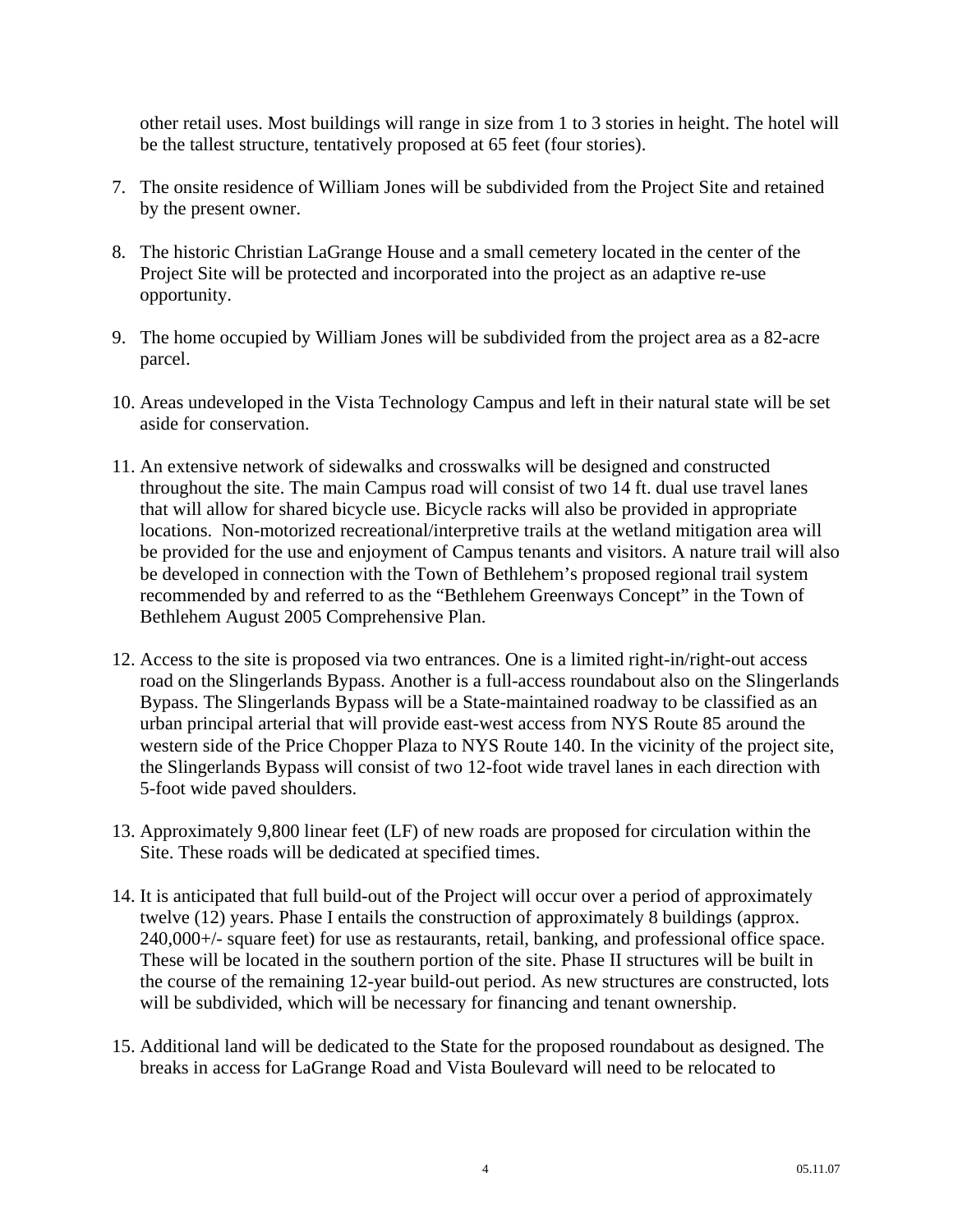accommodate the full-width of the Vista access roadways. Additional ROW will also be dedicated east of the Bypass from the Vista parcel.

- 16. Sufficient land will be set aside so as not to foreclose the potential future alignment of a road right-of-way connection to the Town of New Scotland through the Project site.
- 17. A multiple looped water system will be constructed by the applicant. The project will be served by a new water main that will be connected to the existing 12-inch main at the intersection of New Scotland Avenue and the Future Bypass (New Scotland/Cherry Avenue roundabout). The applicant will use well water for lawn and landscaping maintenance.
- 18. The project will provide two centralized bus stops to be coordinated with the Capital District Transportation Authority.
- 19. The disturbance of 2.58 acres of federal wetlands will be necessary in order to construct the project. The Project proposes permanent disturbances to wetlands under the jurisdiction of the ACOE related to the construction of the proposed roundabout, buildings, parking lots, roads and utilities. These impacts will require an Individual Permit from the ACOE and a Water Quality Certification from NYSDEC.
- 20. Sanitary sewer infrastructure will be installed throughout the Project Site. The Project will be served by municipal sewer services provided by the Town of Bethlehem. The nearest feasible connection to this system is on NYS Rt. 140 between New Scotland Road and McCormack Road. The proposed sanitary sewer system for the Project will consist of an on-site network of gravity sewers and secondary pump stations with force mains to convey the effluent to the municipal sewer system. Up to three pumping stations of various sizes may be required for the Project. The project will necessitate upgrades to existing offsite public sewer infrastructure.

- 1. Some vegetation will be permanently lost as part of the Project and converted to impervious surfaces; the remainder of the site will remain pervious in one form or another. All disturbed areas will be revegetated. The mitigation measures to be included in the SWPPP, combined with proper construction techniques and BMP's, will all work to mitigate potential adverse impacts related to slope disturbances.
- 2. Impacts on the existing federal wetlands will be mitigated with proper construction techniques, BMP's, and compliance with the required permits, approvals, and the SWPPP. The potential for permanent losses to these resources on the site will be mitigated to the maximum extent practicable and the amount of wetland on the Project site will be increased.
- 3. The Applicant will be responsible for a fair share financial contribution for upgrades to the offsite public sanitary sewer system infrastructure improvements related to the Vista project.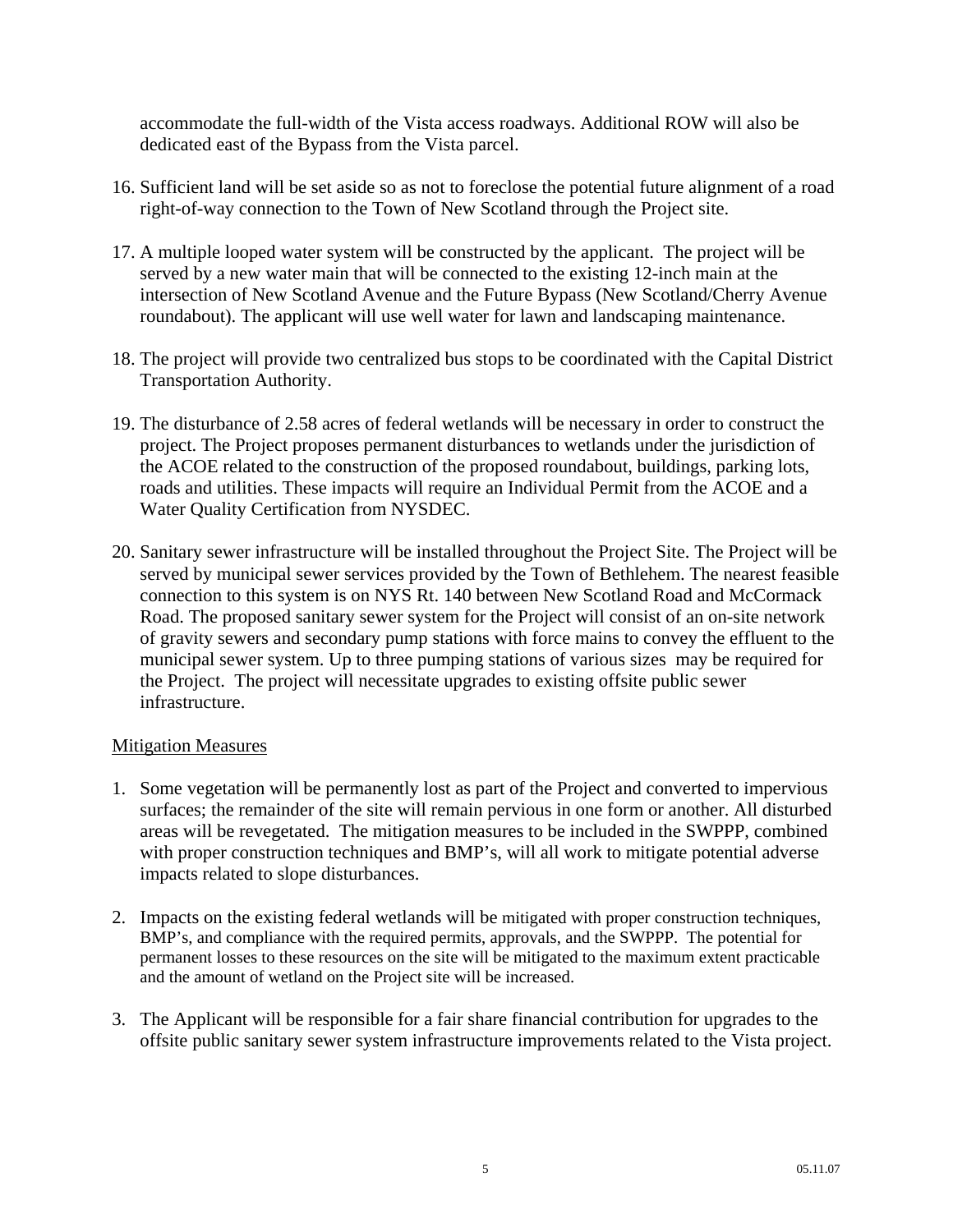## **2.0 PHYSICAL ENVIRONMENT**

### **2.1 TOPOGRAPHY**

- 1.0 The site is relatively level except for a network of creeks and ravines on the outer portions of the Project site. The portion of the site where development is proposed is relatively flat at an elevation of approximately 200 feet above sea level. Elevations drop away along the northern, southern, and western edges of the site to an elevation of about 140 feet in surrounding ravines. The majority of the Project site has slopes ranging between  $0 - 15$  percent, with approximately 45 percent of the property exhibiting slopes greater than 15 percent.
- 2.0 Comparison of the current USGS Topographic Map of the site with those dating back to 1893, indicates that this site has undergone little grade changes over the past 100+ years. The adjacent ravine slopes and stream courses appear to have undergone only slight changes over this time frame. Indications of slope instability are not evident from the maps.
- 3.0 The site is a mostly open farm field with woodland patches. Activity on the site has historically been rural residential and agricultural. A few residential structures and barns are located along LaGrange Road. A small cemetery is located in the center of the Project site. A portion of the site was the location of the Tri-City Airport for several years. The field was a grassy runway, and some associated outbuildings, including the former hangar/barn referred to as Building 3, are collapsed on site.
- 4.0 The "Preliminary Geotechnical Study", dated September 20, 2004 and prepared by Dente Engineering, indicates there may be locations where existing soil (overburden) may need to be removed in order to provide suitable support for building foundations, floor slabs, and pavements. The site is mantled with topsoil and, in many areas, tilled soil. As such, it should be expected that the surficial one to three feet of overburden are likely wet, loose or soft and contain organics which have been tilled into the soils. The depth of soil to be removed will be dependent on the organic content and seasonal wetness and will need to be evaluated on a case-by-case basis. The excavated soil material will be graded into the Project site. This may adversely impact stormwater, erosion, and siltation.

#### Conditions:

1.0 An appropriate area of the Project site will be designated as necessary for the placement and grading of excavated overburden that is not exported from the site. Wetlands, steep slopes, and other potentially sensitive ecological and cultural sites will be avoided. Stormwater management practices and other erosion control practices will be identified in a Stormwater Pollution Prevention Plan (SWPPP) that will be prepared prior to the start of construction. These techniques will be implemented to reduce to the maximum extent practicable any impacts arising from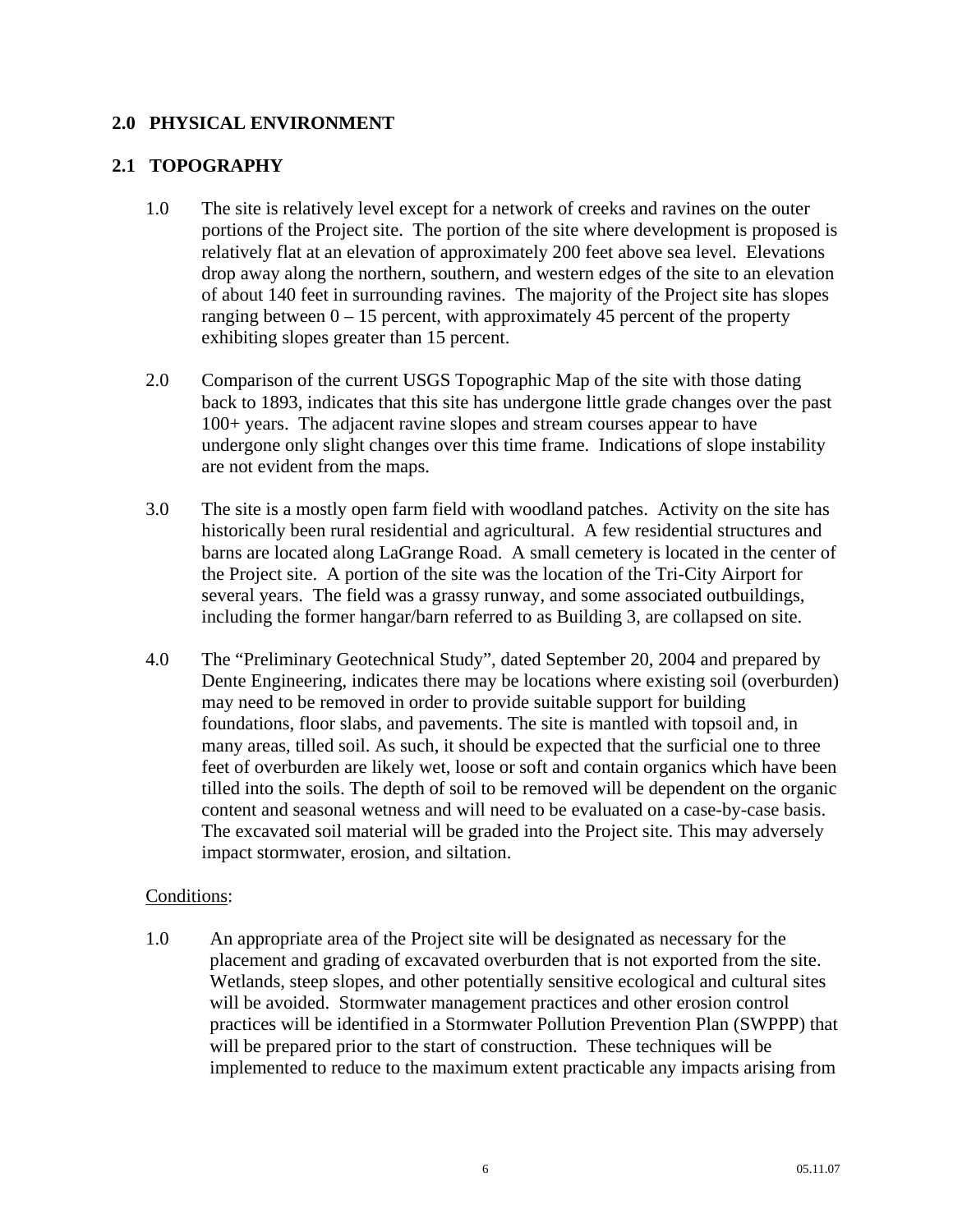stormwater pollution, erosion, and siltation. Graded overburden will be compacted and contoured to blend into the existing topography.

2.0 The September 2004 Preliminary Geotechnical Study prepared by Dente Engineering provides additional recommendations for the performance of site grading activities and the placement of fill that shall be adhered to as the site is developed.

# **2.2 GEOLOGY**

- 1.0 Dente Engineering conducted a Preliminary Geotechnical Study of the site during July 2004. A subsurface investigation consisting of four exploratory test borings revealed the presence of a surface layer of nearly eighteen inches of topsoil and organic litter, such as leaves and branches. Alternatively, on-site gravel roadway areas were found to contain six inches of sand and gravel exposed at the surface. Beneath the surface layer extending to the final exploration depth of 51.5 feet, the encountered soils were observed to consist of moist, brown, mottled silt and clay with trace fine sand and organics, grading to brown, varved silt and clay with occasional fine sand and silt seams and layers. The lacustrine soils become gray and saturated at depths between about 10 and 15 feet below grade. According to Dente Engineering, the cohesive soils were judged to be of a medium grading to very soft comparative consistency. No bedrock was encountered during the subsurface investigation.
- 2.0 Seismic Cone Penetrometer Testing was performed on September 28, 2004 to determine the site classification per the New York State Building Code, Seismic Design category. The soil stratigraphy at the project site was identified based on the results of Seismic Cone Penetrometer Testing to a depth of approximately 116 feet. If the project site has been defined as a Seismic Use Group I or II, it is required to have a Seismic Design Category of "B". This status of Category "B" has been confirmed by the Seismic Cone Penetrometer Testing.
- 3.0 According to the June 1992 Albany County Soil Survey prepared by the US Department of Agriculture, the following soils are present within the Project site: Colonie loamy fine sands, Hudson silt loams, Rhinebeck silty clay loam, Scio silt loams, Udipsamments and Unadilla silt loam.
- 4.0 The slopes that exist in the project area are usually found to be stable. Based on encountered subsurface conditions, safe set back limits were established by Dente Engineering for site planning purposes. As stipulated in the Preliminary Geotechnical Study prepared by Dente Engineering, the safe setback limits were established by Dente Engineering based on the site grading plan available in July 2004, and do not take into account any filling that may be planned. Accordingly, additional geotechnical studies will be required to further evaluate the stability of the ravine slopes once a final grading plan is developed.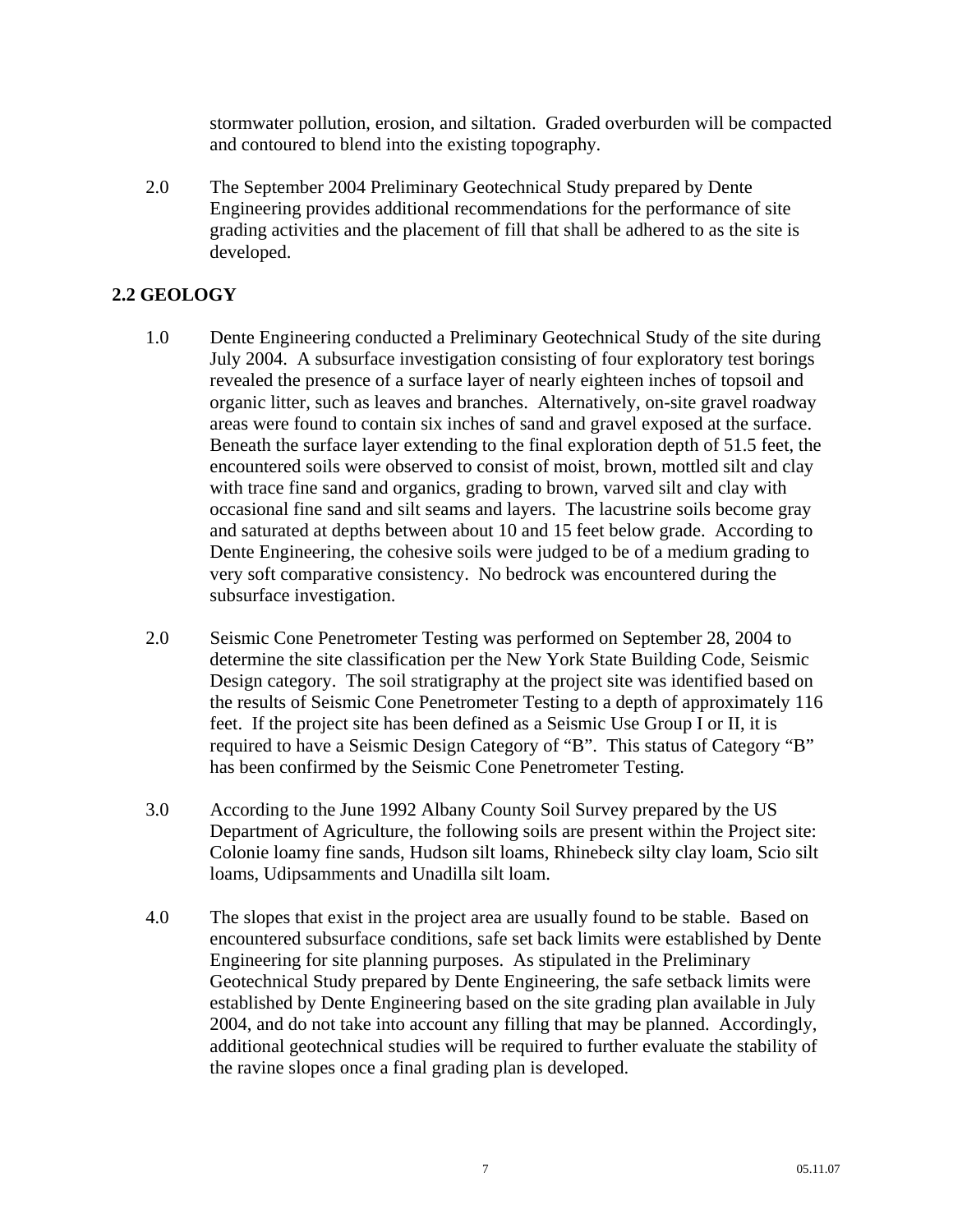- 5.0 The safe setback limits may be adjusted for individual buildings contingent upon a detailed geotechnical investigation and analysis. Such adjustments, if necessary, will be reviewed during the site plan review process, and will be subject to approval by the Town Engineering Department and Town consultant.
- 6.0 Parking areas, driveways, and other similar improvements should be located outside of a zone defined by a line extending up from the toe of adjacent slopes at an inclination of 1V:4H for slopes less than 50 feet in height. The inclination should be no greater than 1V:5H for slopes greater than 50 feet in height. The parking setback line encroaches into parking areas behind Buildings 'V', 'O', 'D', 'H', and 'I', and the roadway in front of Building 'P'. These encroachments will be mitigated by placement of controlled fill and site grading design. Furthermore, an individual geotechnical evaluation of each condition will be performed during the site plan review process.
- 7.0 Building structures should be located outside a zone defined by a line extending up from the toe of the adjacent slope at an inclination of 1V:4V for slopes less than 40 feet in height. The inclination should be no greater than 1V:5V for slopes greater than 40 feet in height. As depicted on the final site grading plan, a small portion of Building 'Y' exists in the slope setback area. However, the actual slope setback line will ultimately occur beyond the footprint of the building, as the existing grade will be lowered to coincide with the first floor elevation of the building.
- 8.0 Stormwater detention basins will be evaluated on an individual basis during the site plan review process to determine if a liner is required in the basin due to slope stability issues. All basins are currently depicted within the safe slope setback area. The purpose of the liner is to prevent seepage of stormwater, temporarily held in the basins during storm events, into the soil stratum between the basin and the slope. The liners will be constructed of a natural clay material or man-made synthetic product that meets the specification of the Geotechnical Engineer.

## Conditions:

- 1.0 Fill material shall not be placed down slope of the above noted setback zones.
- 2.0 The areas down slope of the setback lines shall not be physically disturbed, including the removal of vegetation, unless specifically reviewed and approved by a Geotechnical Engineer licensed in New York State.
- 3.0 The site grading plan shall be developed and constructed such that groundwater levels are not increased at the site, and surface runoff is diverted away from the slope areas.
- 4.0 Unless specifically reviewed and approved by a NYS licensed Geotechnical Engineer, the thickness of fill material to be placed up slope of an established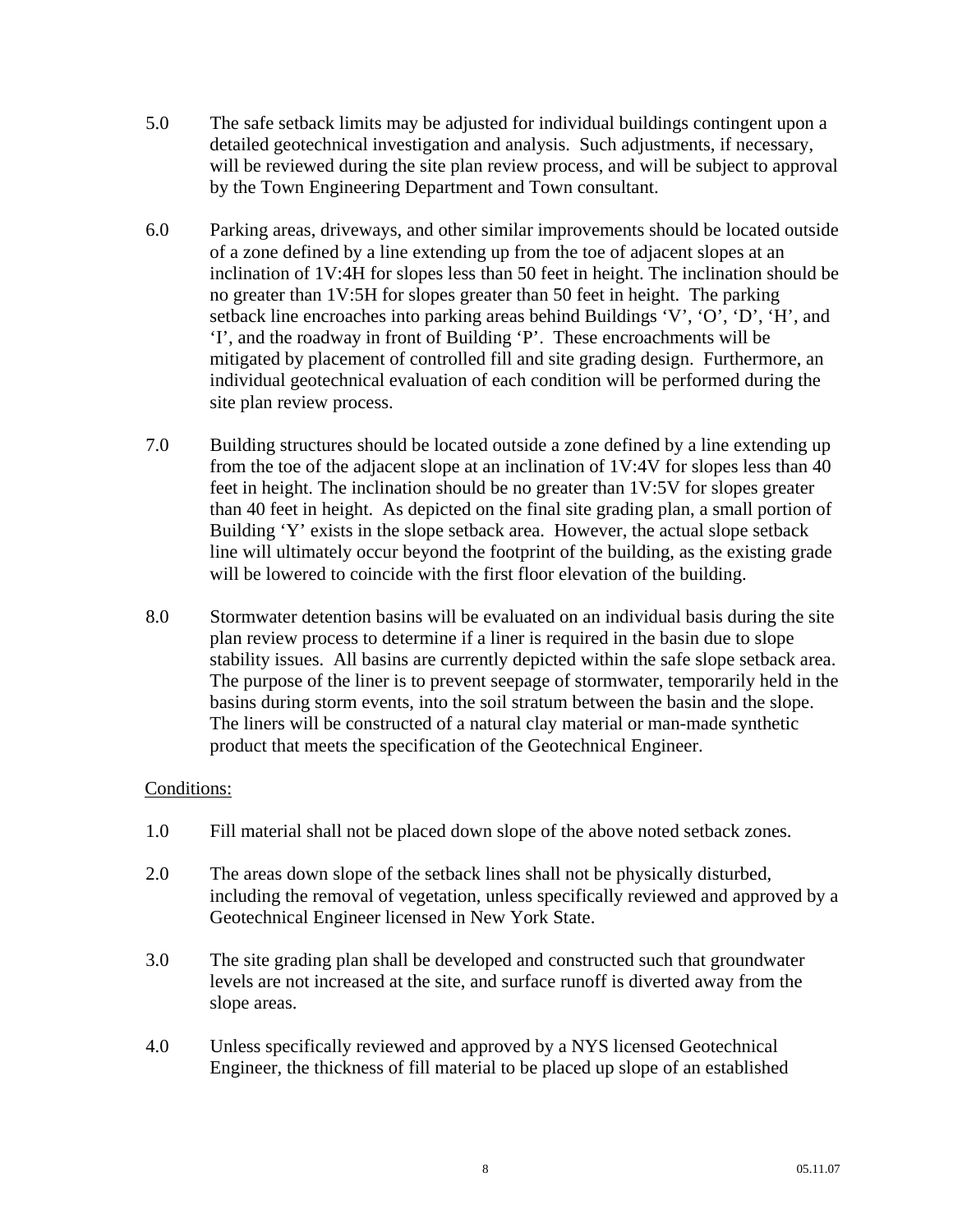setback line shall not exceed five feet. Furthermore, the fill material shall be placed at a maximum slope of one vertical to four horizontal (1V:4H).

- 5.0 Cuts may be performed at the top of slopes located within the setback limits, provided that appropriate permanent erosion control is installed. The cut slopes shall be a maximum of 1 vertical to 3.5 horizontal (1V:3.5 H) for slopes less than 15 feet in height, and 1 vertical to 4 horizontal (1V:4H) for slopes greater than 15 feet in height. In addition, the top of the cut slopes shall be located a minimum distance of five (5) feet from the nearest property line.
- 6.0 During the various phases of construction, monitoring of the ravine slopes shall be performed by a Licensed Surveyor and Geotechnical Engineer on a regular basis as indicated by conditions. Post-construction inspections of the ravine slopes shall be performed by a Licensed Surveyor and the Geotechnical Engineer on at least an annual basis for the first three years. After three years, if no significant erosion or instability is noted, these inspections can be performed biannually. Biannual inspections shall be performed until such time as the Town deems that the inspections are no longer required. Similar inspections may be required as a condition of permits issued by New York State Department of Environmental Conservation (NYSDEC) or U.S. Army Corps of Engineers (ACOE).
- 7.0 The Geotechnical Engineer of Record shall review and approve all site and grading plans and as-built grading plans prior to the release of any construction or occupancy permits to assure the design and construction is as intended. Two copies of all such plans shall be delivered to the Town Building Department.

# **2.3 GROUNDWATER**

- 1.0 Due to the methods employed for subsurface exploration, groundwater depths could not be precisely measured. However, depth to groundwater measurements recorded on the soil boring logs included in the September 20, 2004 report by Dente Engineering indicate that that groundwater levels exist at depths between ten and fifteen feet at the investigated locations. Additional information addressing groundwater and aquifers was provided in a letter from Dente Engineering dated December 11, 2006. Specifically, multiple perched saturated zones reportedly exist on the site above the elevation of the true groundwater table. Seasonal water table elevation fluctuations in these perched saturated zones, which occur in the surficial or shallow soil layers, are considered likely, while the occurrence of seasonal water table fluctuations in the deeper cohesive soil layers are considered unlikely.
- 2.0 The Wetland Mitigation Report includes data from several observation wells that were installed in the proposed wetland mitigation area to evaluate water table elevations. The groundwater data information contained in the Wetland Mitigation Report generally supports the statements presented in the above referenced Dente Engineering Geotechnical Report. The Applicant has not been provided with any information from other sources on the depth to groundwater at the project site.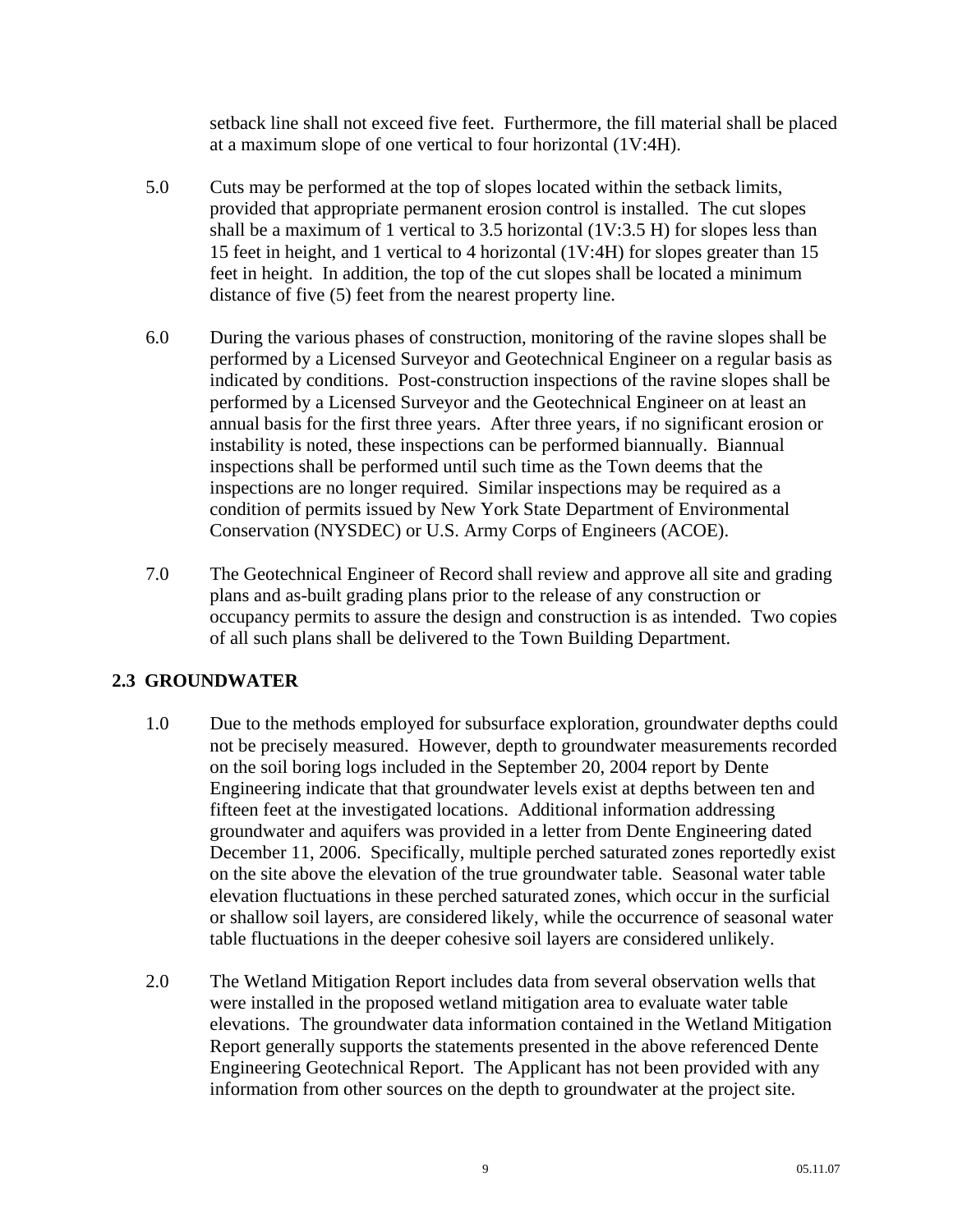- 3.0 The above referenced geotechnical study concluded that groundwater exists at the site as an unconfined aquifer. The surface of the unconfined aquifer will mirror the surface topography and thus groundwater flows radially out from the center of the site towards the surrounding ravines. The lateral and vertical transmission of groundwater through the aquifer is very slow due to the presence of silt and clay soil types. As a result, the aquifer is a poor source for a public water supply and is utilized only for private individual wells. The unconfined aquifer is replenished by infiltration and precipitation. Groundwater depth is expected to vary by several feet throughout the year depending on precipitation levels and infiltration conditions on the site. Periods of extended drought could depress the groundwater elevation by ten feet or more.
- 4.0 Modern water supply wells in the project area would have to tap the deep shale bedrock generally greater than one hundred feet below the surface grade on the site. The quality of water in the shale is usually poor due to high mineral content and the presence of hydrogen sulfide. The quantity of water supplied is dependent upon the bedrock fracture pattern within the bedrock intercepted by the well.
- 5.0 Two water wells are located on the site. One is located near the McCutcheon House. The other is located near the residence identified as Locus 6. Through an analysis of the land use data for properties within ½ mile of the proposed area of disturbance on the Project Site, 21 properties were identified as likely to contain private water wells. Due to the fact that no mapping currently exists depicting the current municipal water lines in either the Towns of Bethlehem or New Scotland, these sites were selected based upon their size relative to nearby smaller lots requiring municipal water.
- 6.0 No impacts on the quality and/or amount of groundwater associated with the private wells are anticipated due to the following:
	- No hazardous materials are anticipated to be used and/or stored on the site by future tenants;
	- The site will be served by the municipal water system; and
	- Well water will only be used for lawn maintenance on the Vista Campus.

#### Mitigation Measures:

1.0 A Stormwater Pollution Prevention Plan (SWPPP) will be prepared for each phase of the Project as part of subdivision and site plan review by the Planning Board, Zoning Board and Town Board. Specifically, the SWPPP will be developed in accordance with the standards and requirements of the NYSDEC SPDES General Permit for Phase 1 of the project, and this SWPPP will also address the Best Management Practices (BMPs) for the entire 1.4 million square feet of development. The plan will be in compliance with the most recent NYSDEC regulations regarding stormwater management. The Applicant's Engineers will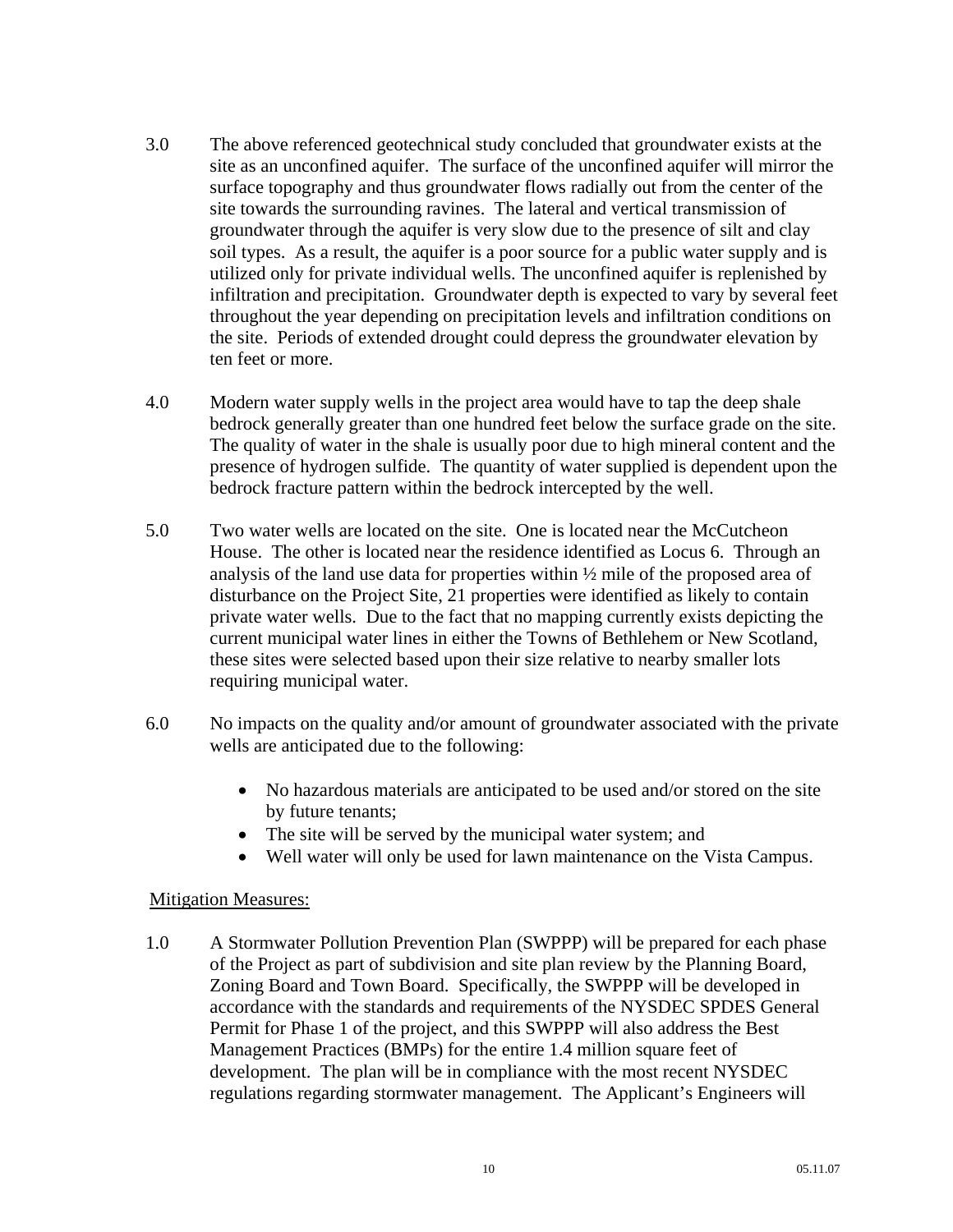take a holistic approach to the design of the SWPPP. In addition to the SWPPP covering Phase 1 of development and all of the infrastructure for the entire project (to be reviewed during site plan review for the initial phase of construction), specific SWPPP's will also be developed for each building and associated parking and drainage facilities. All SWPPP's will be subject to review by the Town Engineering Department, Town consultant, the Town Planning Board, and the NYSDEC. In addition, the U.S. Army Corps of Engineers will also review the drainage.

- 2.0 The SWPPP shall be fully implemented prior to the implementation of construction activities. The SWPPP will describe in detail the steps that will be taken to limit to the maximum extent practicable stormwater pollution and erosion from construction activity. The Applicant is required to perform weekly inspections during construction, as well as after the occurrence of significant precipitation events, to ensure that the erosion and sediment control measures are properly implemented and functioning. In addition, construction activities may be reviewed by NYSDEC inspectors if public concerns are raised.
- 3.0 The use of stormwater detention and infiltration systems will capture additional stormwater runoff from impervious cover. This will ensure that rainwater is detained and allowed to infiltrate onsite.
- 4.0 The SWPPP developed for the site will incorporate the use of NYSDEC-approved techniques to reduce the pollutant load in stormwater runoff from developed areas, including petroleum products from automobiles. Therefore, no significant impacts related to the use of salt on roads or parking lots are anticipated. In the event the NYSDEC updates its Stormwater Manual to further address chloride removal, then such measures will be included in the SWPPP submitted for site plan review.
- 5.0 Permanent erosion and sediment control measures to be implemented may include the establishment of a ground cover in areas not scheduled to be paved, storm sewers, catch basins, and the water quality treatment units. Construction details and locations of these practices will be provided in the Project Site Plans. Low impact lawn care practices will be used instead of conventional practices where feasible.

## **2.4 SURFACE WATER**

- 1.0 The surface water resources on the Project site include intermittent streams that feed two tributaries of the Normans Kill. All three features are designated by the New York State DEC as a "Class C, Standard C", and are not protected under 6 NYCRR Part 608.
- 2.0 According to the Flood Insurance Rate Maps (FIRM) published by the Federal Emergency Management Agency (FEMA), two areas of the Project site occur within the limits of the 100-year flood zone. Specifically, the northwestern portion of the Project site includes an oxbow of the Normans Kill that is located within the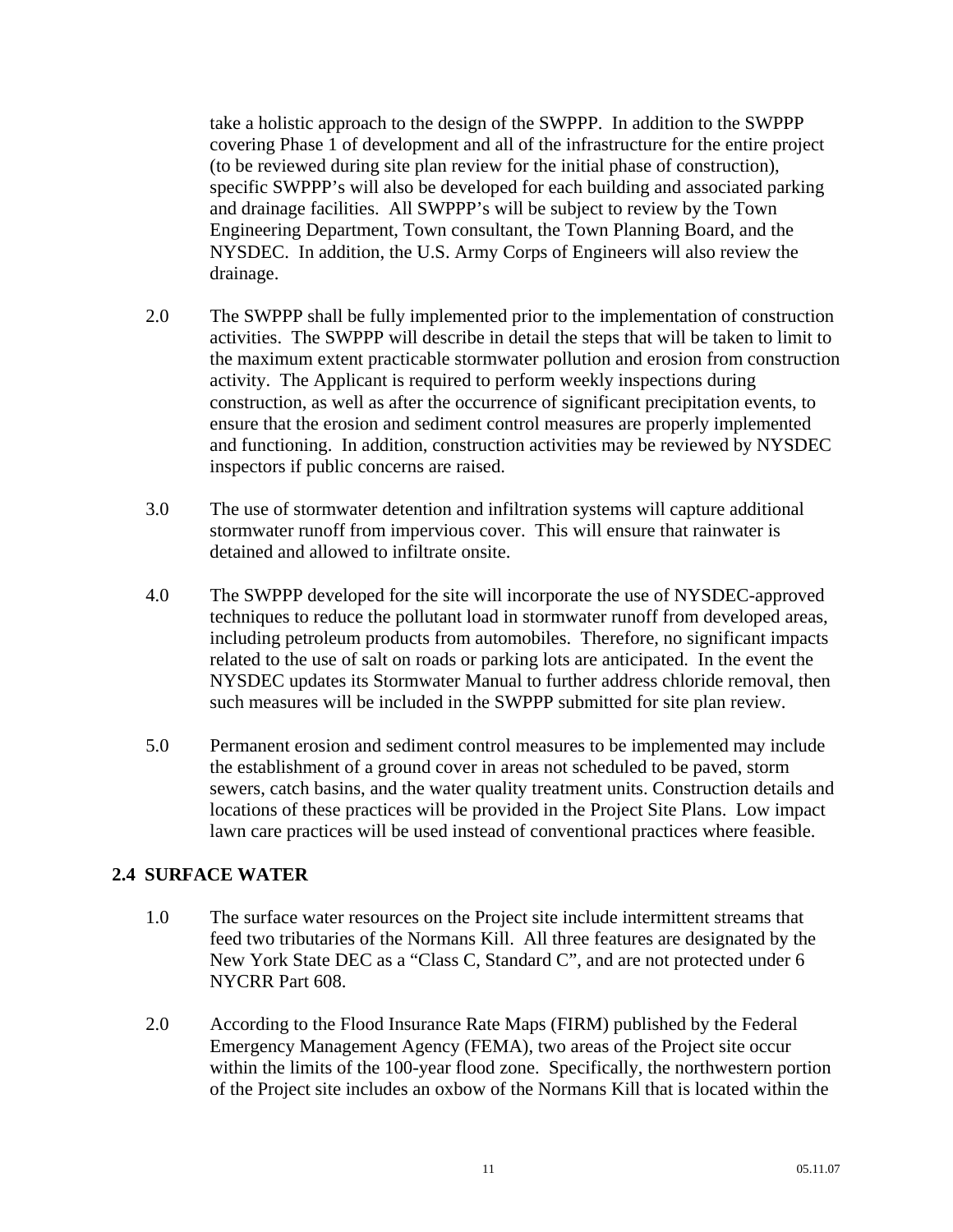100-year flood zone, while a section in the western portion of the site is also located within the 100-year flood zone. No development is planned in these areas.

3.0 With the exception of one small pond, no streams or other permanent water bodies occur in the project development area. As a result, no impact will occur to these resources. However, the upper reaches of several intermittent drains will be affected by the proposed development. The potential for indirect impacts to the drainage ways will be limited by the use of proper erosion and sediment controls and stormwater runoff controls during construction, as well as the use of vegetation stabilization and stormwater controls during construction. No construction is planned for areas within the 100-year floodplain of the Normans Kill Creek. While no disturbance to the 100-year floodplain is proposed, the potential does exist for indirect adverse impacts related to erosion and increased stormwater runoff rates during and after construction.

### Mitigation Measures:

- 1.0 As previously stated, a formal SWPPP will be developed in accordance with the standards and requirements of the NYSDEC SPDES General Permit for Phases 1 and 2 of the project, and this SWPPP will also address the Best Management Practices (BMPs) for the planned 1.4 million square feet of building space at full project build out. The stormwater management and erosion and sediment control devices specified in the SWPPP will be implemented for mitigation purposes during and after construction. All stormwater runoff from developed areas will be directed away from the steep slopes and ravines and into stormwater management facilities. Since runoff from the developed areas will be collected and directed to stormwater management facilities, surface water runoff to the toe of steep slopes will be significantly reduced. Peak rates of stormwater discharges to the ravines will be controlled to be equal to or less than existing rates.
- 2.0 Discharges from the stormwater management facilities will be in a controlled manner, with outlets designed to minimize erosion. All detention basins will be located within the slope setback limits. Basins located near the top of steep slopes will be evaluated on an individual basis for stability. Control measures and devices will be implemented to prevent the seepage of detained water toward steep slopes, such as the construction of natural or synthetic basin liners. Water quality pools designed for basins with liners will dissipate by evaporation.

## **2.5 WETLANDS**

1.0 The NYSDEC Freshwater Wetlands map indicates that no state regulated wetlands occur within the Project site. Additionally, no state regulated wetlands have been identified onsite and which are listed on The National Wetland Inventory Map. According to the Wetland Delineation Report prepared by Clough, Harbour & Associates, 19 wetlands and 18 ravines were found within the United States Army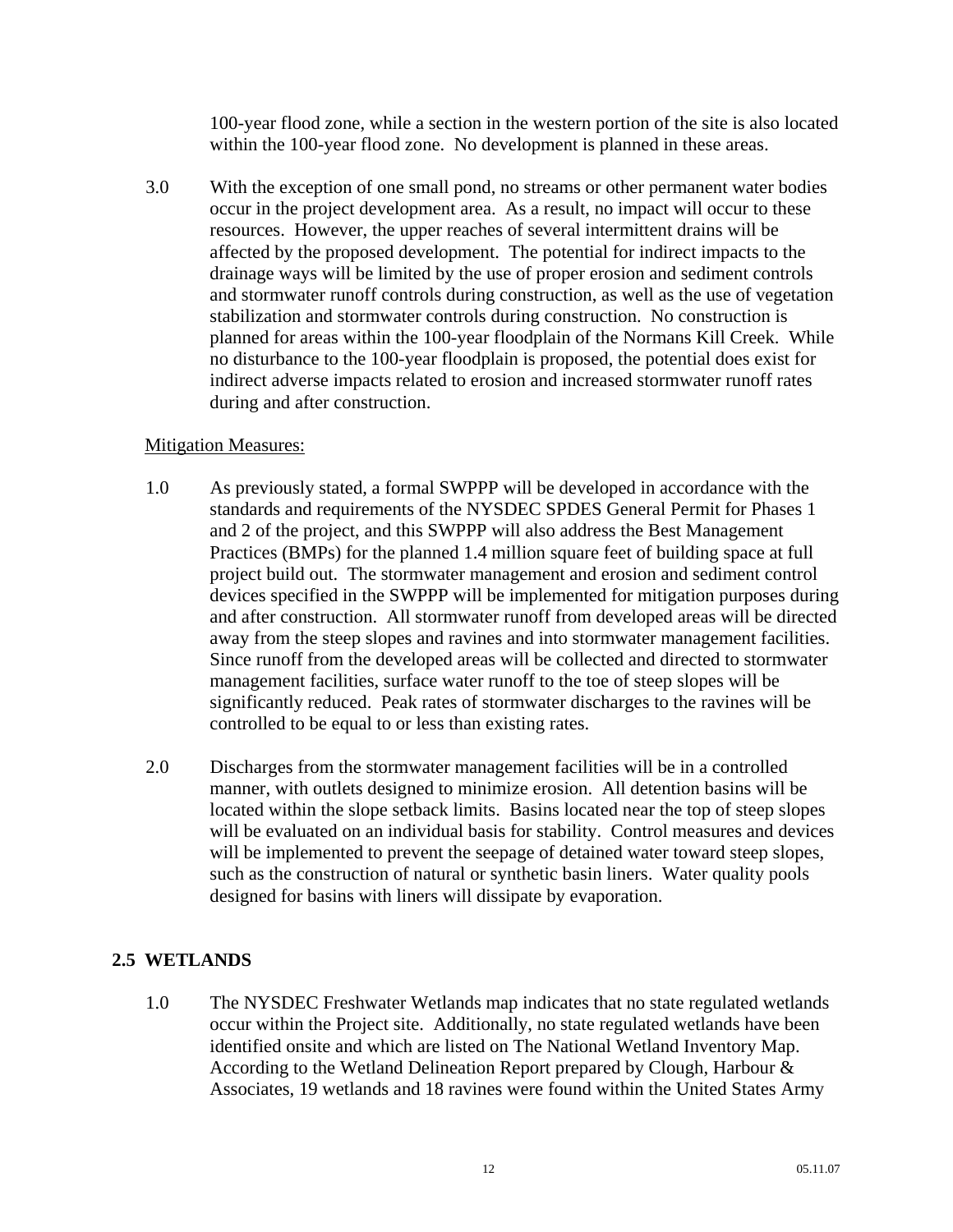Corp of Engineers (USACOE) jurisdictional area. An additional wetland analysis conducted by Terrestrial Environmental Specialists (TES) provided modifications to the wetlands delineation. These modifications were field approved by the USACOE.

- 2.0 The Project proposed in this study will directly impact approximately 2.37 acres of wetlands within the jurisdictional boundary of the USACOE. These impacts are related to the Project's proposed roads, driveways and building construction, and will impact the following wetlands: C, F, G, H, I, L, M, N, O, Q, T, U, Y, BB, HH, MM, and NN. The proposed impacts will require an individual Section 404 Clean Water Act Permit from the ACOE, a Section 401 Water Quality Certification Permit from the NYSDEC, and compensatory mitigation.
- 3.0 As identified in the Design Feasibility Study by Creighton Manning Engineering, the construction of the roundabout on the Bypass will have additional wetland impacts within the NYSDOT Right-of-way. Construction of the roundabout will result in the disturbance of 0.177 acres of wetland.

## Conditions:

1.0 The developer shall monitor the created wetlands for five (5) years after construction is completed to ensure that the created wetlands are viable.

- 1.0 To compensate for direct wetland impacts on the project site, two methods of mitigation are proposed. These are:
	- 1. The establishment (creation) of 3.2 acres of wetland, which will replace the loss of approximately 1.58 acres of wet meadow and scrub-shrub wetland habitat, and 0.83 acres of deciduous forest wetland at a 1:1 ratio for the wet meadow/scrub-shrub wetland, and a 2:1 ratio for the forested wetland. Approximately 2 acres of trees will be planted in the upland area around the creation site to maintain the created wetlands.
	- 2. A deed restriction to retain land in its natural state. Approximately 155 acres of land will be deed restricted to remain in its natural state. This deedrestricted area consists of upland deciduous forest, emergent wetlands, floodplain forest, and a portion of the Normans Kill. The deed-restricted areas could be donated to the Towns or a land trust entity.
- 2.0 To compensate for the 0.177 acres of wetland to be disturbed by the round-about, 0.4 acres of forested wetland will be created.
- 3.0 The proposed direct impacts to the wetlands will be minimized, and the chance for indirect impacts will be mitigated through the use of proper construction techniques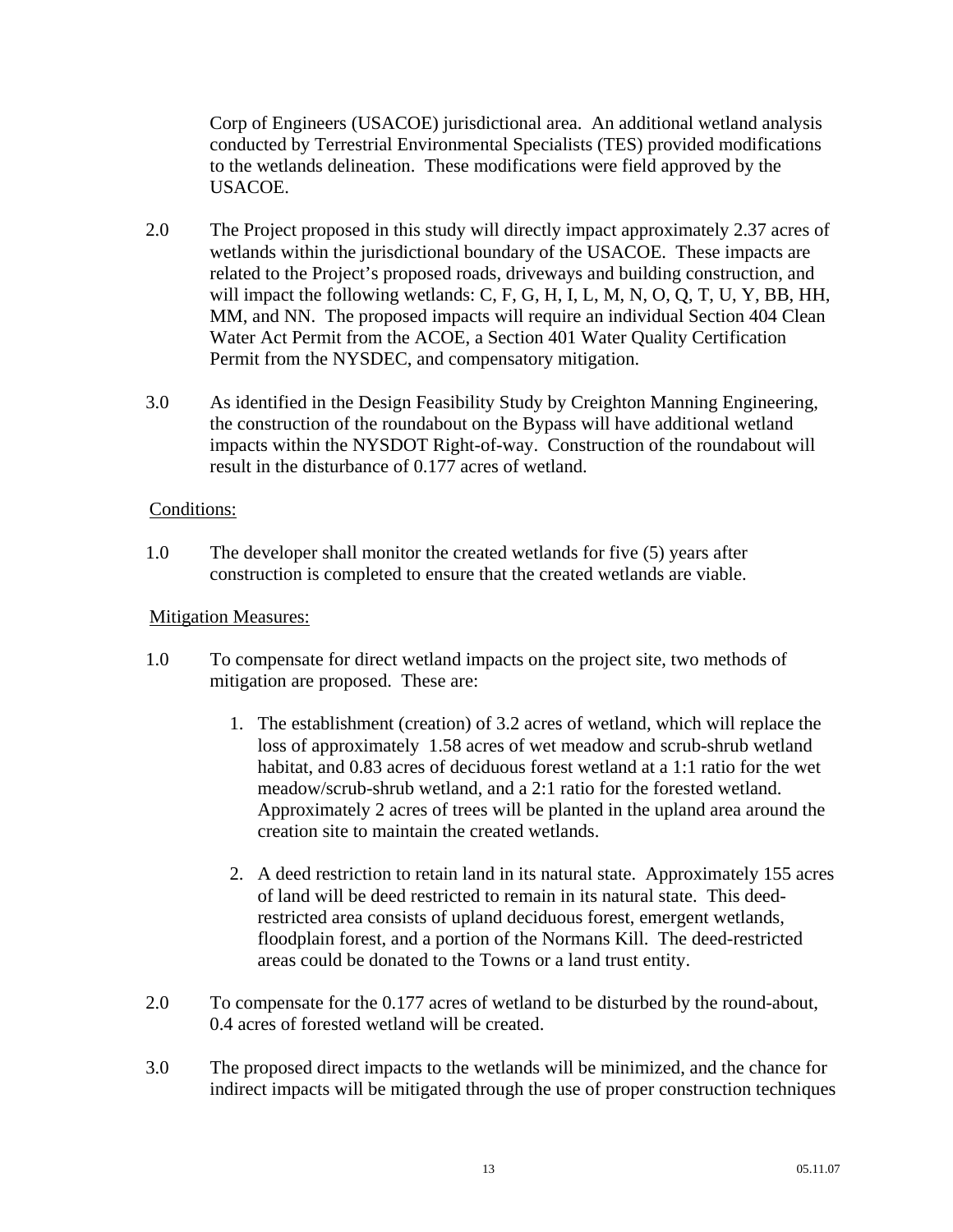employed during construction in accordance with industry standards and BMPs. Furthermore, silt fences will be installed below the disturbed areas for the duration of the construction to collect disturbed sediments. These filters will be inspected and cleaned out in accordance with NYSDEC requirements.

4.0 To mitigate indirect impacts related to construction and post-construction activities, the SWPPP will be strictly implemented in accordance with NYSDEC requirements. To further mitigate indirect impacts, deed covenants and restrictions on future Campus tenants will serve to preserve and protect the remaining wetlands.

## **2.6 CLIMATE AND AIR RESOURCES**

- 1.0 An analysis was conducted to ensure that the additional traffic generated by the Project will not result in a violation of the New York State or National Ambient Air Quality standards.
- 2.0 A wind rose analysis was then conducted for the Project Site. The Wind Rose diagram represents the direction of the wind along with its frequency and energy. Based upon the analysis, the strongest wind moves through the Project Site from the west-northwest to the east-southeast approximately 35% of the time. The next strongest wind direction is from the south-southeast to the north-northwest, which occurs approximately 20% of the time.
- 3.0 The air quality within the project area may experience short-term impacts due to project construction. This can include dust and other airborne particulates kicked up by construction activity. This increase is expected to be sporadic and short-term in nature and will be most noticeable in the area immediately adjacent to the construction.
- 4.0 There will be no long term impact on air quality from the project, therefore mitigation is not required as a result of the above described air analysis screenings conducted for the Project.

#### **Conditions**

1.0 Since the applicant was not able to anticipate the long-term impacts on air resources from future tenants, long-term air quality impacts should be analyzed for each future proposed future land use on the VISTA project during the site plan review process.

#### Mitigation Measures

1.0 The short-term air quality impacts should be minimized by the use of dust inhibitors, such as calcium chloride, wetting soils, covering of trucks and other dust-control provisions found in the NYSDOT Standard Specifications for construction.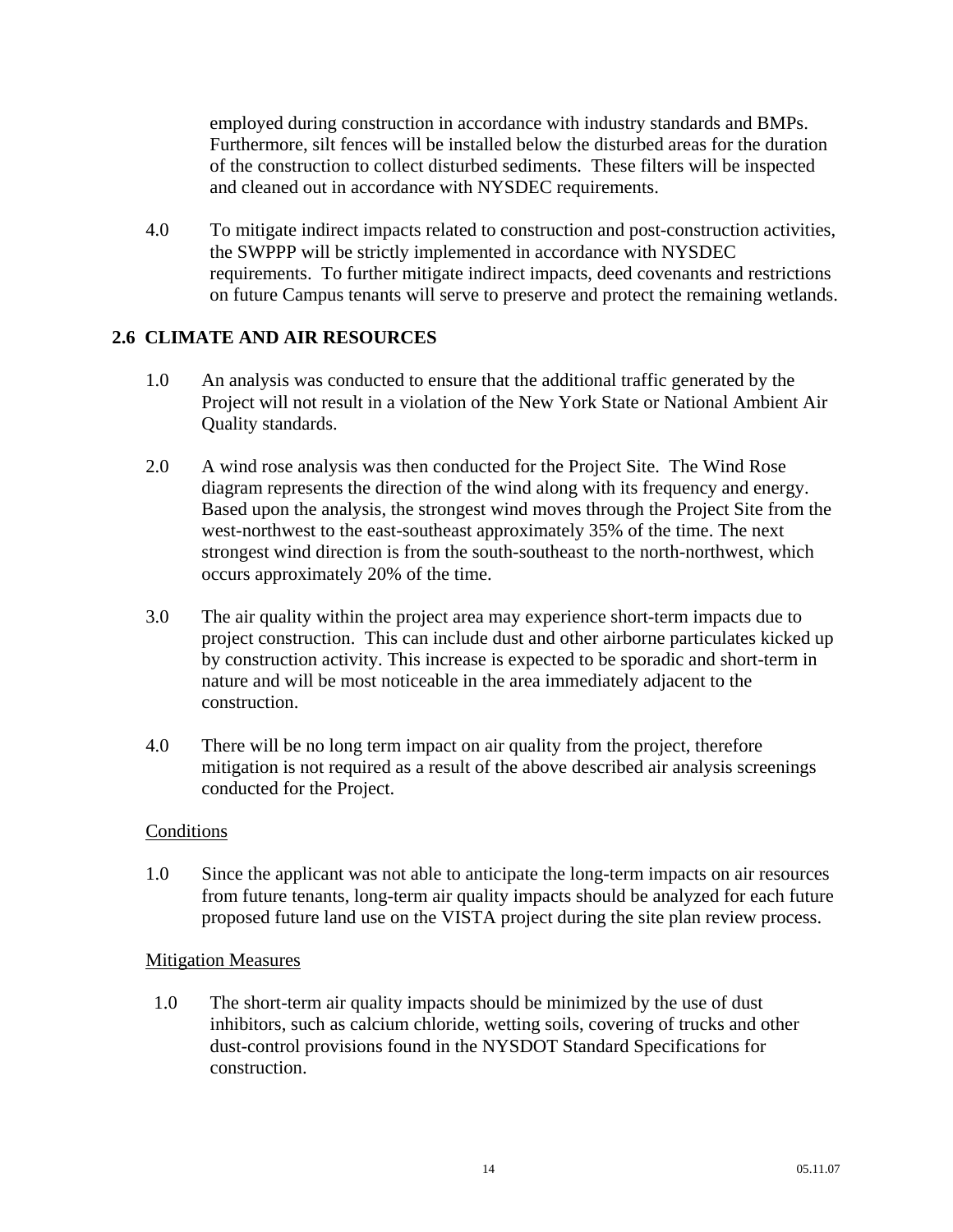# **2.7 TERRESTRIAL AND AQUATIC ECOLOGY**

- 1.0 Of the approximately 35 acres of forest cover on the site, approximately 35 will be removed for construction and transportation improvements. Of the approximately 101 acres of open meadow and agricultural fields, approximately 63 acres will be developed or altered in order to complete the project.
- 2.0 According to a letter dated May 12, 2004 from the NYSDEC, there are "no records of known occurrences of rare or state-listed animals or plants, significant natural communities, or other significant habitats, on or in the immediate vicinity of your site."
- 3.0 It is anticipated that the Project will alter the home range of some deer. However, since most of the development is setback from woodland habitats, and large areas of woodlands will remain undeveloped on the site, the existing deer population would be able to continue to live in on-site habitat contiguous with the project site.
- 4.0 A letter dated May 13, 2004 from the United States Department of Interior, Fish and Wildlife Service stated that "no federally listed or proposed endangered or threatened species under our jurisdiction are known to exist in the project impact area."
- 5.0 There will be no impacts to any rare or state- or federally-listed plants, significant natural communities, or other significant habitats.
- 6.0 The suitability of the site as roosting habitat for Indiana bats was assessed. The potential for Indiana bats to roost on the site in the spring and summer months is highly unlikely due to a lack of suitable roost trees.
- 7.0 The site is located in Wildlife Management Unit 4J, a management unit that has special hunting regulations designed to reduce deer numbers by allowing bow hunting to kill either an antlered or non-antlered deer with both a general big game license and an archery license.

#### Conditions:

1.0 In the event that the proposed action results in an increase in complaints from the surrounding residential areas, the developer shall propose a mitigation option to reduce the number of deer by means of sport hunting. Under the special regulations of Wildlife Management Unit 4J, nuisance permits could be requested from the NYSDEC.

#### Mitigation Measures

1.0 To limit the loss of vegetation, the following mitigation measures will be implemented. All disturbed areas that are open will be re-vegetated and disturbed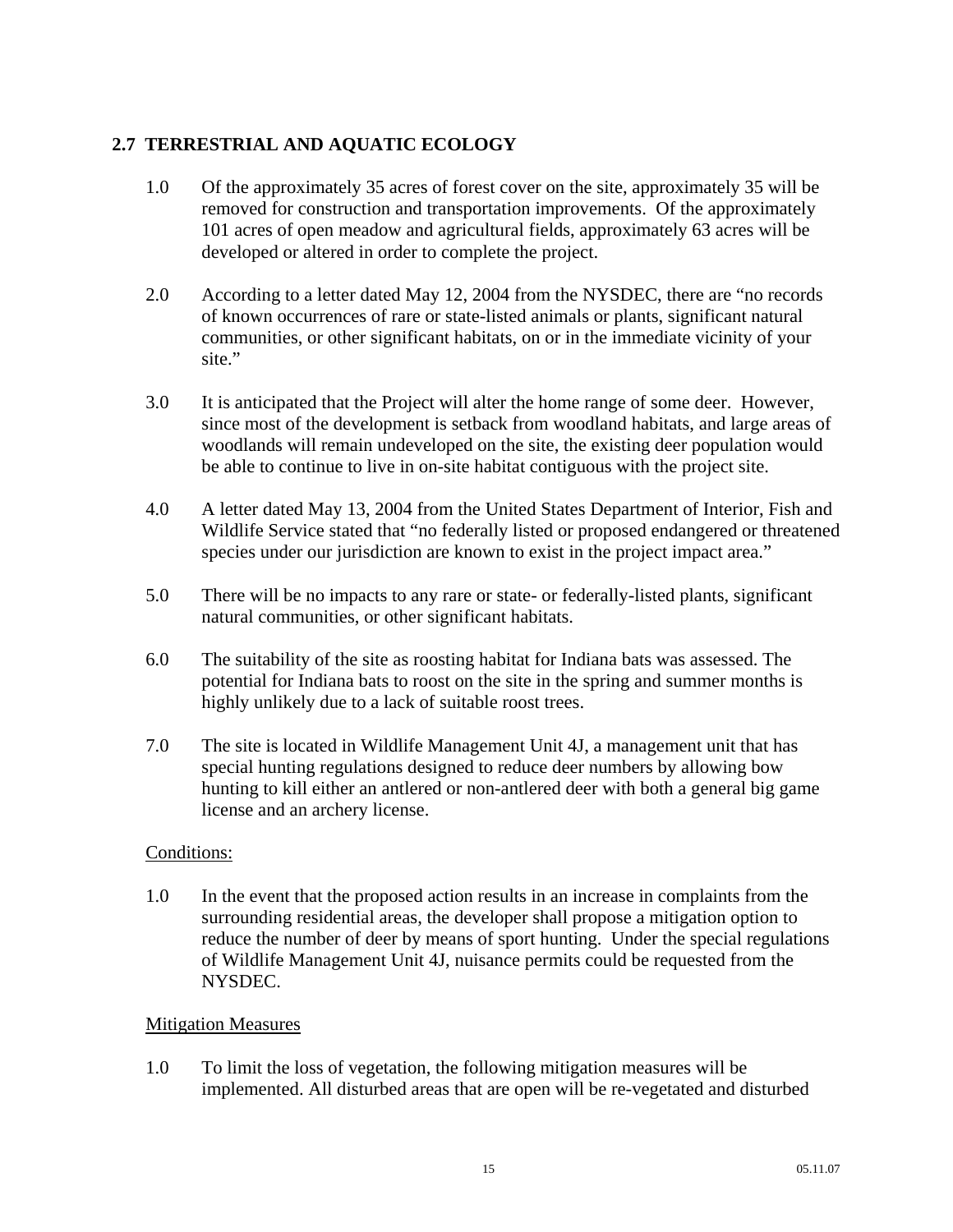areas along the edges of roads will be seeded immediately after construction is complete. The entrances to the site will be landscaped with decorative plantings and an entrance sign. Significant portions of the site will remain as open space as indicated by the approximately 219+/- acres of managed and unmanaged lawn and open fields.

### **2.8 STORMWATER**

- 1. The existing site is essentially undeveloped forest, inactive agricultural fields in various stages of regrowth and active cultivated fields.
- 2. There are approximately 8.5 acres of impervious surface on the site that includes an access drive, three residences and several barn structures.
- 3. While the site has widely varying topography, the stormwater runoff that does not infiltrate onsite ultimately drains into the Normans Kill.
- 4. The topography of the Project site consists of ten (10) smaller drainage areas to be used in the existing conditions runoff calculations.
- 5. Each of the sub-drainage basins flows to a design point where the runoff leaves the drainage basin. Sub drainage basin areas 1.1S through 1.5S drain to the stream on the south side of the Site, exiting the site at Design Point-1 (DP-1).
- 6. All other drainage areas flow to the north and northeast from the existing ravine areas exiting the site at Design Points DP-2 through DP-10.
- 7. Existing runoff calculations were performed for each of the areas utilizing Soil Conservation Service TR- 55 methodology and the HydroCAD 7.0 computer program.
- 8. The calculated runoff for the 10 year and 100 year storms for the existing site conditions and is included in a table in the DEIS.
- 9. The proposed disturbance on the Project site will exceed one acre in size, therefore construction activities on the site are regulated by the NYSDEC (SPDES General Permit for Stormwater Discharges from Construction Activity, Permit NO. GP-02-01). This regulation requires that a Stormwater Pollution Prevention Plan (SWPPP) be developed for the Project in accordance with the technical standards published by the NYSDEC.
- 10. The SWPPP shall address the design, implementation and maintenance of both the erosion and sediment control measures to be used during construction and the postconstruction stormwater management facilities.
- 11. The Project will result in the addition of commercial and industrial structures, roads, parking areas, walkways, landscaping, and areas devoted to stormwater management facilities.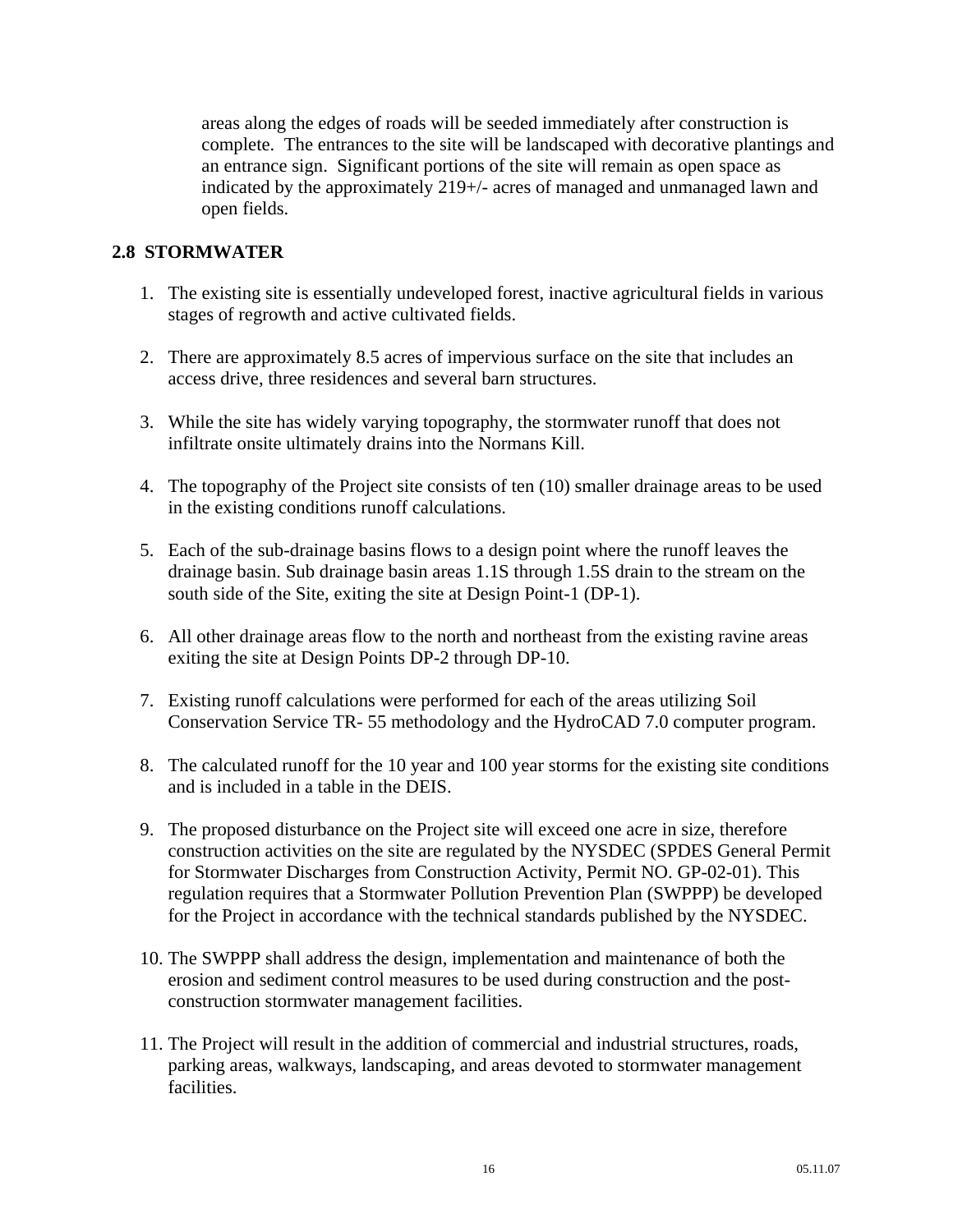- 12. These site improvements will result in an increase in impervious area of approximately 60 acres which will impact existing stormwater runoff rates and stormwater quality on the site.
- 13. On-site stormwater management must ensure that post-construction peak runoff rates are limited to preconstruction rates. NYSDEC requires that stormwater calculations are determined for the 10 and 100 year, 24 hour storm events.
- 14. Preliminary stormwater runoff calculations have been developed for the Project and were provided. The purpose of these calculations is to determine the appropriate location and design of stormwater treatment facilities.
- 15. These runoff calculations were performed for each drainage area for both pre- and postconstruction conditions utilizing Soil Conservation Service TR-55 methodology and the HydroCAD 7.0 computer program. In addition, Water Quality and Channel Protection Volumes are calculated for each of the subareas and these volumes must also be treated and detained on-site, in accordance with the NYSDEC Requirements (80% removal of Total Suspended Solids, 40% removal of Total Phosphorus).
- 16. The proposed drainage areas have been designed to maintain, approximately the same amount of area as the existing drainage areas. DEIS Appendix F contains all of the calculated peak runoff rates, required storage volumes to limit runoff to pre-development rates and calculation methodology for each of the areas.
- 17. These volumes dictate the use of surface treatment/detention basins from both construction feasibility and financial standpoints.
- 18. Proposed locations for the basins are shown on Figures 7.a and 7.b, Pre- and Post-Development Drainage Maps. Runoff will be conveyed to these basins both as overland flow, in open channels and through newly constructed storm sewer systems. Once treated and detained as required, the runoff will be discharged to the stream or ravine area at equal to or less than existing flow rates.

#### Conditions:

- 1. The SWPPP must be completed and submitted NYSDEC and the Town of Bethlehem for review prior to the start of construction in accordance with the notification requirements detailed in the General Permit.
- 2. The Applicant will be required to perform inspections weekly and after significant rain events during construction to ensure that the erosion and sediment control measures are implemented and functioning properly.
- 3. The long-term post-construction operation and maintenance of stormwater facilities, such as detention ponds and stormwater catch basins, will be defined in the SWPPP developed for each site, subdivision or significant revision of the Conceptual Development Plan.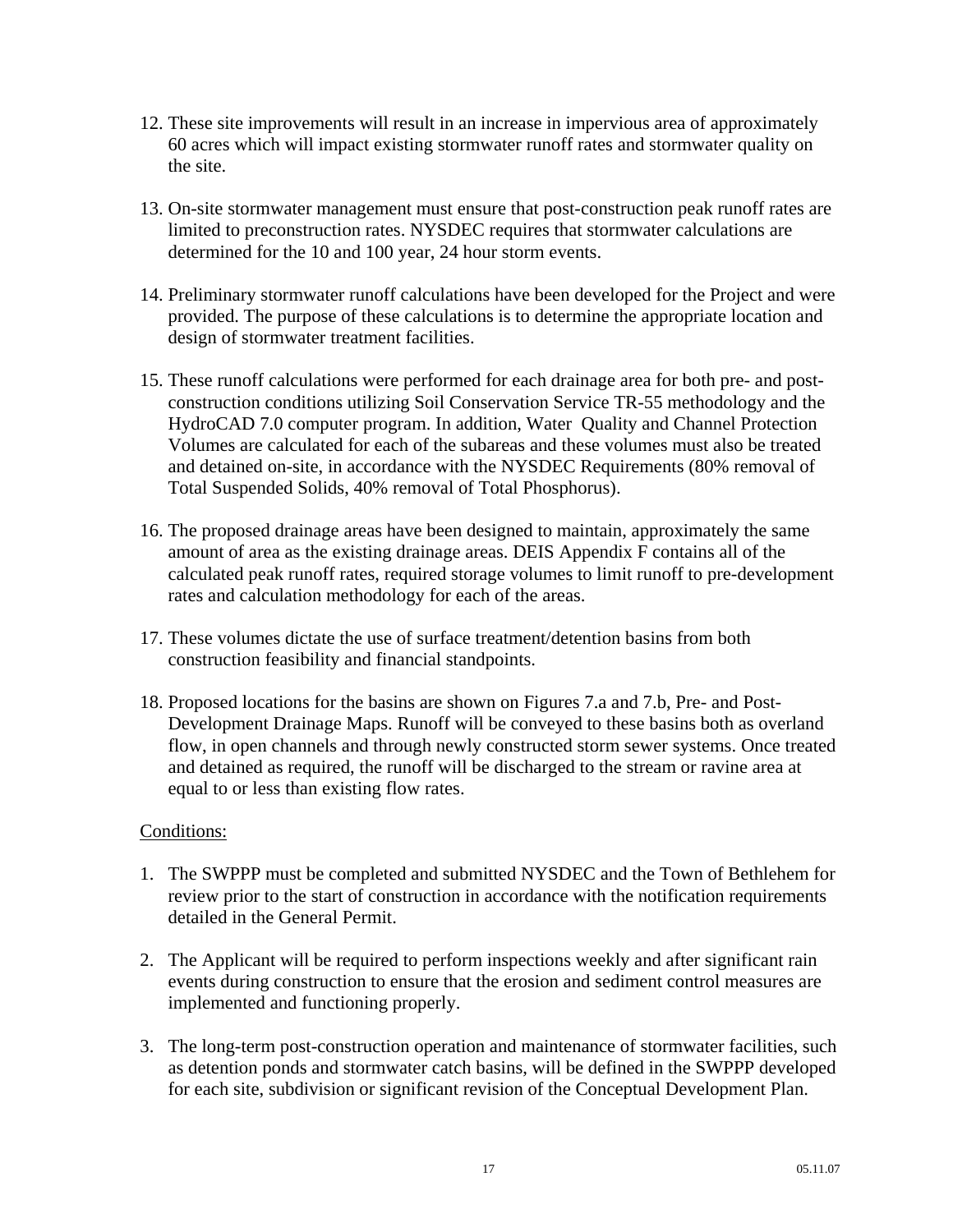### Mitigation:

- 1. The Applicant shall fully implement the SWPPP(s) for the site in accordance with the applicable state and federal guidelines, which define a long-term operations and maintenance program.
- 2. Temporary sedimentation basins will be designed in accordance with recommendations contained in the publication "NYS Guidelines of Urban Erosion and Sediment Control Manual".
- 3. The Applicant is responsible for cleaning and maintaining the privately owned stormwater management system on a regular basis per Town requirements.
- 4. Degradable erosion control blankets will be used on all regraded areas forming the embankment slopes to the rear and center of the site.
- 5. The Applicant shall adhere to any stormwater management/treatment methodologies required by ACOE, the Town of Bethlehem and/or NYSDEC.
- 6. Site inspections during construction will be required to ensure compliance with plans and specifications. These inspections shall be performed by the Town or a Town Designated Engineer, the cost of which will be reimbursed to the Town by the Applicant.
- 7. Post-construction monitoring of outfall areas will be conducted by the Town DPW or Highway Department on a periodic basis to identify any problems associated with sedimentation and erosion or the apparent operation of the stormwater treatment facilities.
- 8. Once the stormwater facilities are constructed, the applicant shall implement inspection and review procedures to ensure continued safe maintenance of these facilities in accordance with the Town of Bethlehem's Phase II regulated stormwater management plan (SWMP). The applicant shall enter into legally binding maintenance agreements with the Town for the periodic inspection and long term maintenance of these stormwater facilities during the site plan review process for the project.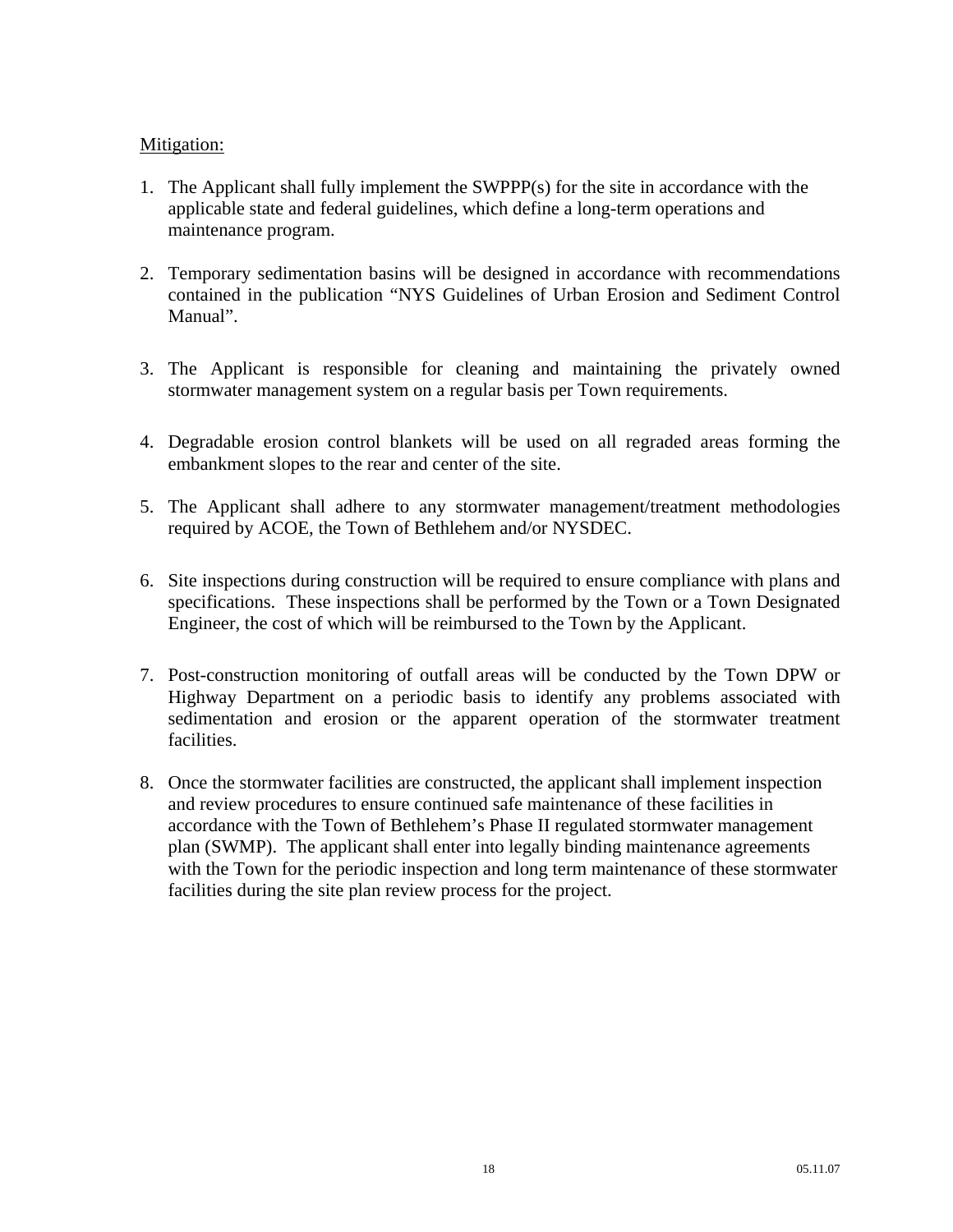## **3.0 TRANSPORTATION**

- 1.0 Access to the site is proposed via two entrances. One is use of LaGrange Road as a limited right-in/right-out access road on the Slingerlands Bypass. Another is a fullaccess roundabout also on the Slingerlands Bypass. The bypass will be a statemaintained roadway that will provide east-west access from NYS Route 85 around the western side of the Price Chopper Plaza to the Captain Timothy J. Moshier Memorial Highway (NYS Route 140). In the vicinity of the project site, the Slingerlands Bypass will consist of two 12-foot wide travel lanes in each direction with 5-foot wide paved shoulders.
- 2.0 A capacity constraint with the Full Buildout may develop on the Bypass north of Blessing Road if the NYSDOT does not widen the Bypass as is currently planned. Widening the Bypass is currently envisioned as Phase II of the NYSDOT's Slingerlands Bypass Extension project and is also on the CDTC's Transportation Improvement Program (TIP) for construction after the current 5-year plan. Upon completion of VISTA Stage I, it is indicated within the traffic impact study (TIS) that hourly volumes on this stretch of the existing Bypass will be at the maximum hourly threshold for a two-lane undivided expressway.
- 3.0 Accident data was requested from NYSDOT to determine accident trends along the study area roadways and intersections. Accident summaries and details were provided by the NYSDOT Safety and Information Management System on NY Route 85 and NY Route 140 for the latest three years of available data from the period between June 1, 1999 and May 31, 2002.
- 4.0 The construction of the Slingerlands Bypass will significantly reduce congestion within the project area and redistribute local traffic. Since the primary accident type is a rear-end collision, which will be reduced by a reduction in area congestion and conversion of existing intersections to modern roundabouts, there is no proposed accident related mitigation.
- 5.0 Through coordination with the Capital District Transportation Authority (CDTA), the Project will provide a centralized bus stop to serve Phase 1 of the development. The stop would be centrally located near the retail portion of the Project Site. A second additional stop for Phase II will be based upon ridership demand and coordination with CDTA.
- 6.0 Link Capacity of the following existing two-lane undivided roadways was also evaluated: New Scotland Road (west of Captain Timothy J. Moshier Memorial Highway), Blessing Road, Cherry Avenue, and Kenwood Avenue. The proposed project will not add a significant amount of traffic on any of these roadways, as site traffic will be dispersed in various directions. With the exception of Blessing Road, this distribution of site traffic results in projected traffic increases under 10% of existing volumes on each respective local road. Increases caused by the Project are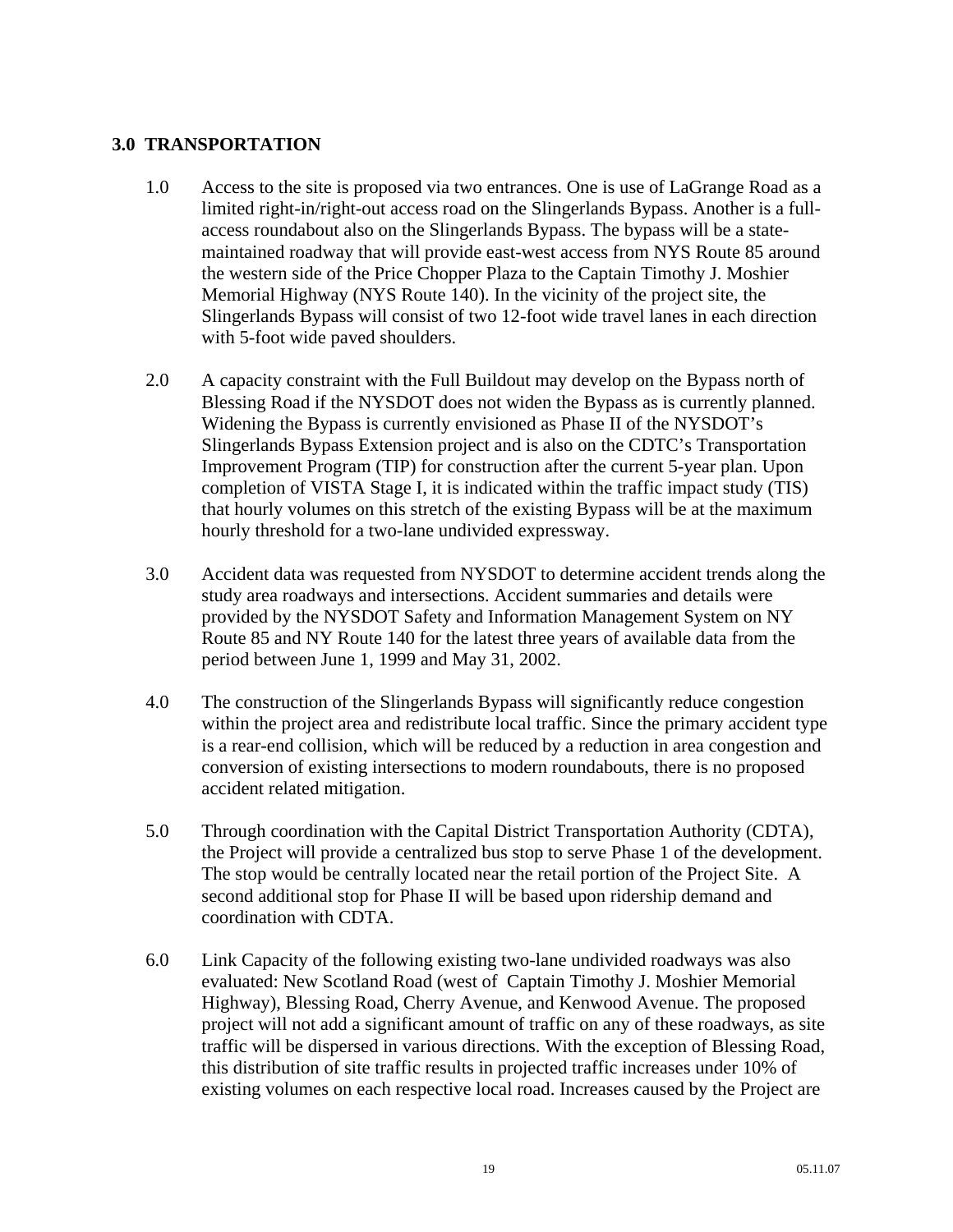well within the existing capacity of these roadways and will not alter the existing character, which are operating as local collector or minor arterial roadways.

- 7.0 The majority of vehicle trips are anticipated to arrive from and depart toward the City of Albany and nearby interstate connections— I-787, I-87, I-90. Interstate access nearest to the site is I-90, via NYS Route 85 and approximately 3 miles away. Approximately 9,800 linear feet (LF) of new roads are proposed for circulation within the Site. These roads will be dedicated at specified times.
- 8.0 An extensive network of sidewalks and crosswalks will be designed and constructed throughout the site. The main Campus road will consist of two 14 ft. shared use travel lanes that will allow for shared bicycle use. Bicycle racks will also be provided in appropriate locations.
- 9.0 The pedestrian trail, sidewalk and bicycle network will link the onsite buildings with each other. Careful consideration will be given to integrating the Campus sidewalks and the bike lanes with adjacent pedestrian and bicycle networks to allow nonmotorized access to and from the Campus and to enhance connections with the neighboring hamlet centers.
- 10.0 Existing access to the site is via LaGrange Road, an unimproved road intersecting Captain Timothy J. Moshier Memorial Highway and Route 85 near the Price Chopper Plaza. Use of LaGrange Road is limited to access to the three residences on the site. This road will be significantly improved from existing conditions to accommodate projected traffic usage.
- 11.0 Traffic counts for NYS Route 85 east of the Site and for Captain Timothy J. Moshier Memorial Highway (NYS Route 140) south of the Site were conducted on December 8 and 15, 2004. These counts were increased by an average annual growth rate of 2.5 percent per year based on information provided by the Capital District Transportation Committee (CDTC) to reflect existing 2005 traffic volumes. The morning peak hour of adjacent street traffic was generally between 7:45 to 8:45 a.m., while the afternoon peak hour was generally between 4:45 to 5:45 p.m.
- 12.0 As per the New York State Department of Transportation (NYSDOT) Highway Design Manual (HDM), Driveway Design Policy (Section 5A) "The Department, through the Highway Work Permitting and SEQR processes, identifies impacts on State highways that would occur from proposed developments. As a condition of the Highway Work Permit, the Department requires developers to mitigate significant adverse traffic impacts on State highways caused by the permitted development." In addition, "Developers of commercial property and large subdivisions may, as a condition of their permit, be required to mitigate the impacts of their development to maintain the same level of service, safety, operation, and/or other measure of traffic conditions as the affected highway(s) would experience without the development." Further, "Where strict application of this policy to new or improved driveways may create a severe economic hardship for the property owner, the Department may, at its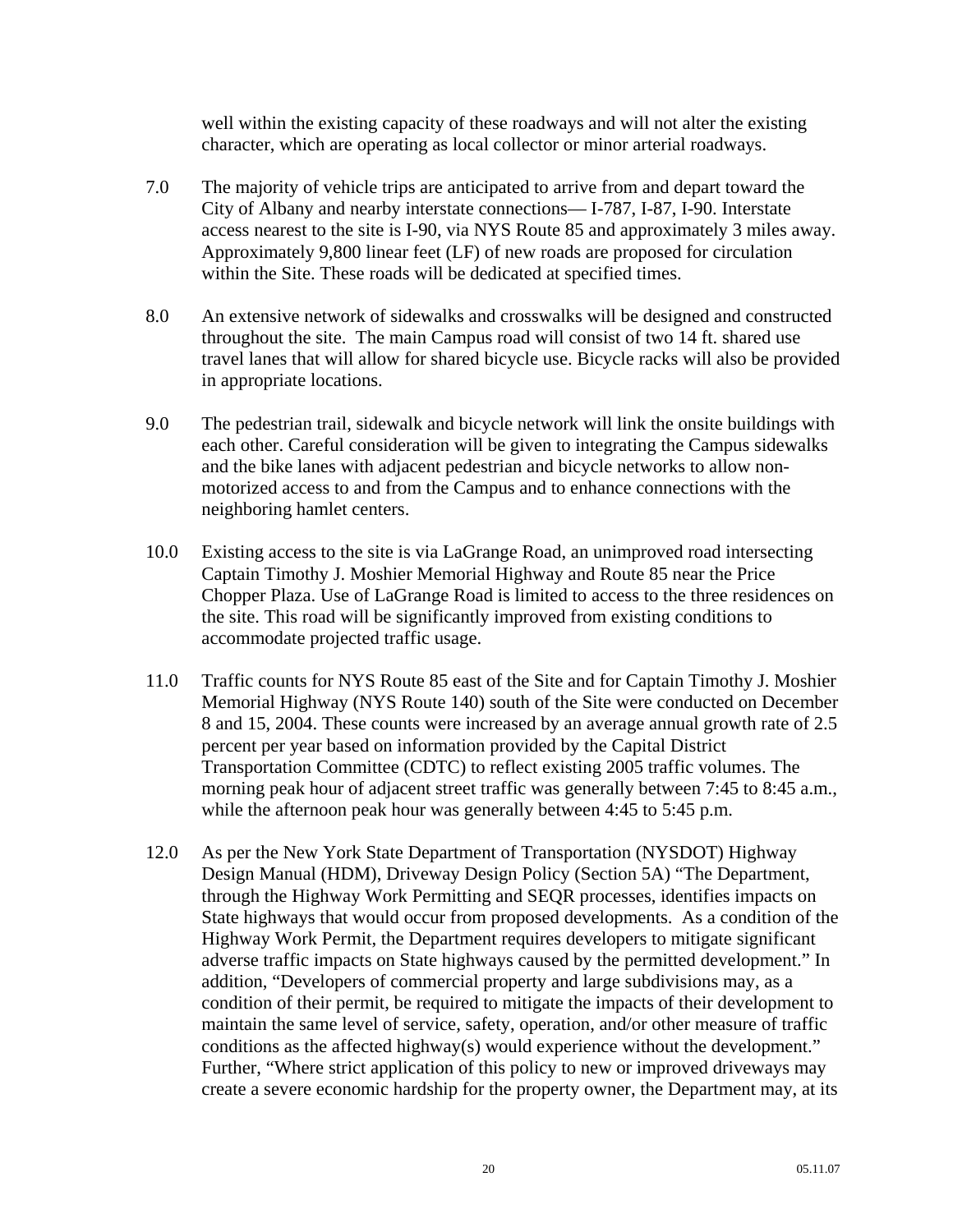discretion after an engineering review, grant exceptions to this policy where such exceptions are not likely to interfere with efficient and safe flow of traffic on the highway." Since the Project driveways will connect to the Slingerlands Bypass (NYS Route 85), the NYSDOT will need to issue a HWP to construct the driveways within the State right-of-way or incorporate construction of the driveways as a municipal betterment.

- 13.0 The Traffic Impact Study for the proposed Vista Tech Campus indicates that with the recommendations presented in the DEIS, the study area will be able to accommodate the Project. Transportation effects on roads and intersections near the project site were analyzed for: A. Level of Service impacts (both Stage I and full build-out); B. Link Capacity: and C. Accidents. The potential traffic impact of the proposed project was determined by documenting the existing traffic conditions in the area, projecting future traffic volumes, including the peak hour trip generation of the site, and determining the operating condition of the study intersections after development of the proposed project. The study area for the engineering analysis includes the following intersections:
	- NY Route 85/Blessing Road
	- NY Route 85/New Scotland Road
	- NY Route 85 (New Scotland Road)/Price Chopper Plaza Driveway
	- NY Route 85 (New Scotland Road)/NY Route 140 (Captain Timothy J. Moshier Memorial Highway)/Price Chopper Plaza Driveway
	- NY Route 85/Kenwood Avenue
	- NY Route 140 (Captain Timothy J. Moshier Memorial Highway)/McCormick Road North
	- NY Route 140 (Captain Timothy J. Moshier Memorial Highway)/Kenwood Avenue/Cherry Avenue

The ability of the following existing two-lane undivided roadways to accommodate the additional site traffic was also evaluated:

- New Scotland Road (west of NYS Rt. 140)
- Blessing Road
- Cherry Avenue
- Kenwood Avenue

Although poor existing levels of service have existed within the project area for many years, the improvements anticipated with the completion of the current Slingerlands Bypass project will provide ample reserve capacity on the highway system and very good Levels of Service as a baseline condition from which Vista has been analyzed. As identified in the DEIS and FEIS, several LOS drops beyond the Bypass baseline were identified as impacts according to DOT policy: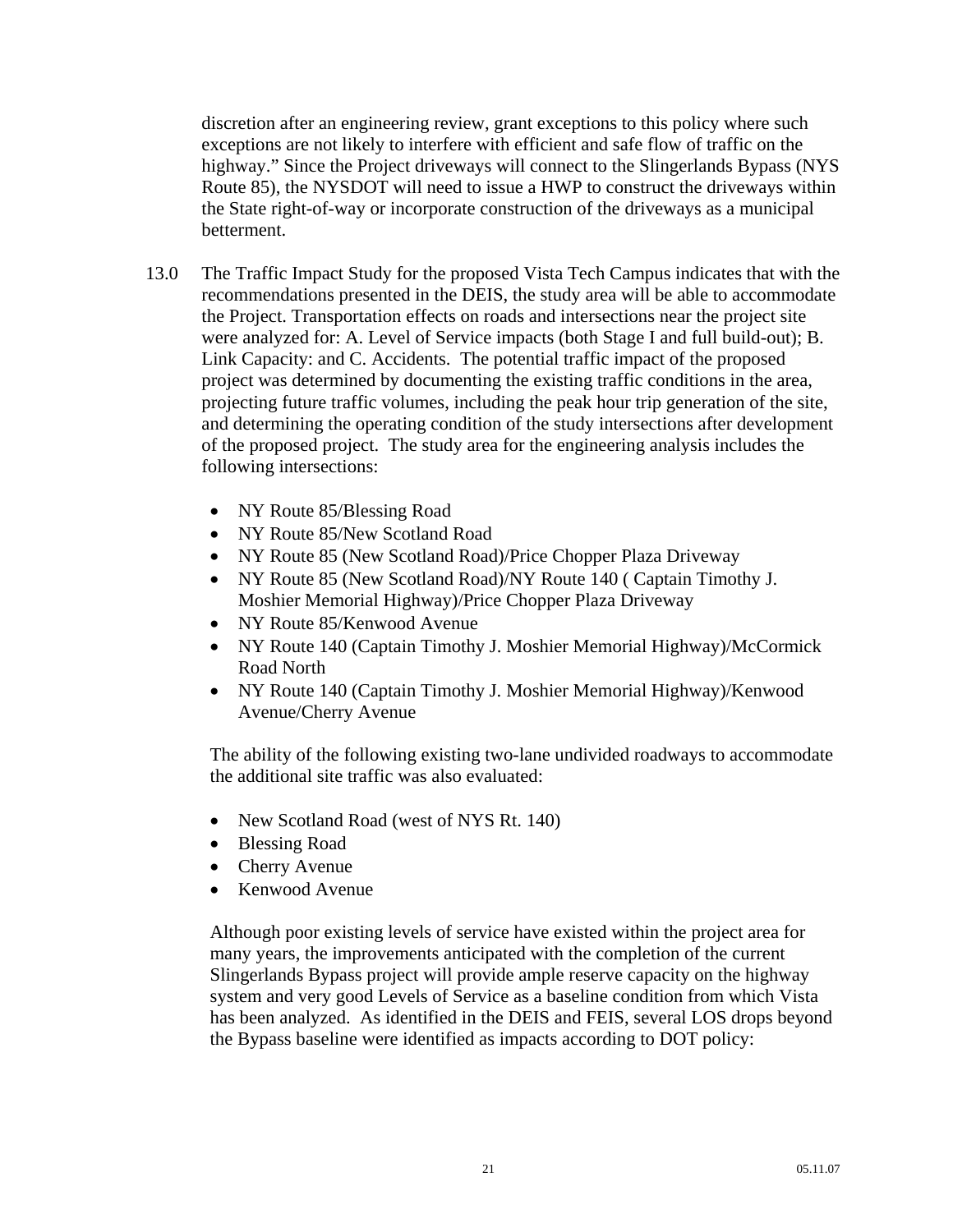# **Levels of Service – Stage I (2010)**

- New Scotland Road (Rt.85)/Kenwood Avenue(AM Peak Hour): Rt. 85 EB Thru/Right and overall intersection degrades from LOS B to C.
- Captain Timothy J. Moshier Memorial Highway (Rt. 140)/Kenwood Avenue (Rt. 443)/Cherry Avenue(AM Peak Hour): Cherry Avenue Extension WB Left/Thru and Cherry Avenue NB Left Turn lane degrades from LOS C to D.

## **Levels of Service – Full Build-out ((2015)**

- Maher Road/New Scotland Road (AM Peak Hour): New Scotland Road EB Left Turn lane drops from LOS A to LOS B (this is accompanied by an improvement to the Maher Road Left Turn movement, which improves from LOS E to LOS C).
- New Scotland Road/Captain Timothy J. Moshier Memorial Highway/Bypass (PM Peak Hour): Overall intersection drops from a LOS A to a LOS B.
- Captain Timothy J. Moshier Memorial Highway (Rt. 140)/McCormack Road North (PM Peak Hour): Captain Timothy J. Moshier Memorial Highway SB left drops from a LOS A to a LOS B.
- Captain Timothy J. Moshier Memorial Highway (Rt. 140)/Kenwood Avenue (Rt. 443)/Cherry Avenue (AM Peak Hour): Kenwood Avenue EB drops from a LOS E to a LOS F; Kenwood Avenue WB Left/Thru drops from a LOS C to a LOS D; and Cherry Avenue NB Left Turn drops from a LOS C to a LOS D.

In addition to the impacts identified above, the following intersections will experience significant impacts for the Full Build-out according to DOT policy:

- New Scotland Road/ Captain Timothy J. Moshier Memorial Highway (Rt. 140)/Bypass (PM Peak Hour): Bypass SB traffic drops from LOS A to LOS C.
- Captain Timothy J. Moshier Memorial Highway (Rt. 140)/Kenwood Avenue (Rt. 443/Cherry Avenue (PM Peak Hour): Captain Timothy J. Moshier Memorial Highway (Rt. 140) SB Left drops from a LOS E to a LOS F while the SB Thru/Right drops from a LOS D to a LOS E.

## Mitigation Measures:

1.0 Since the traffic projections are based on numerous assumptions and judgments (effects of the Bypass opening, accuracy of future growth projections, accuracy of entire project build-out and trip distribution), the Applicant shall perform a follow-up traffic impact study. A baseline condition will be established by the applicant at the affected intersections after completion of the Slingerlands Bypass and prior to the opening of any building within the Vista Tech Campus. The applicant will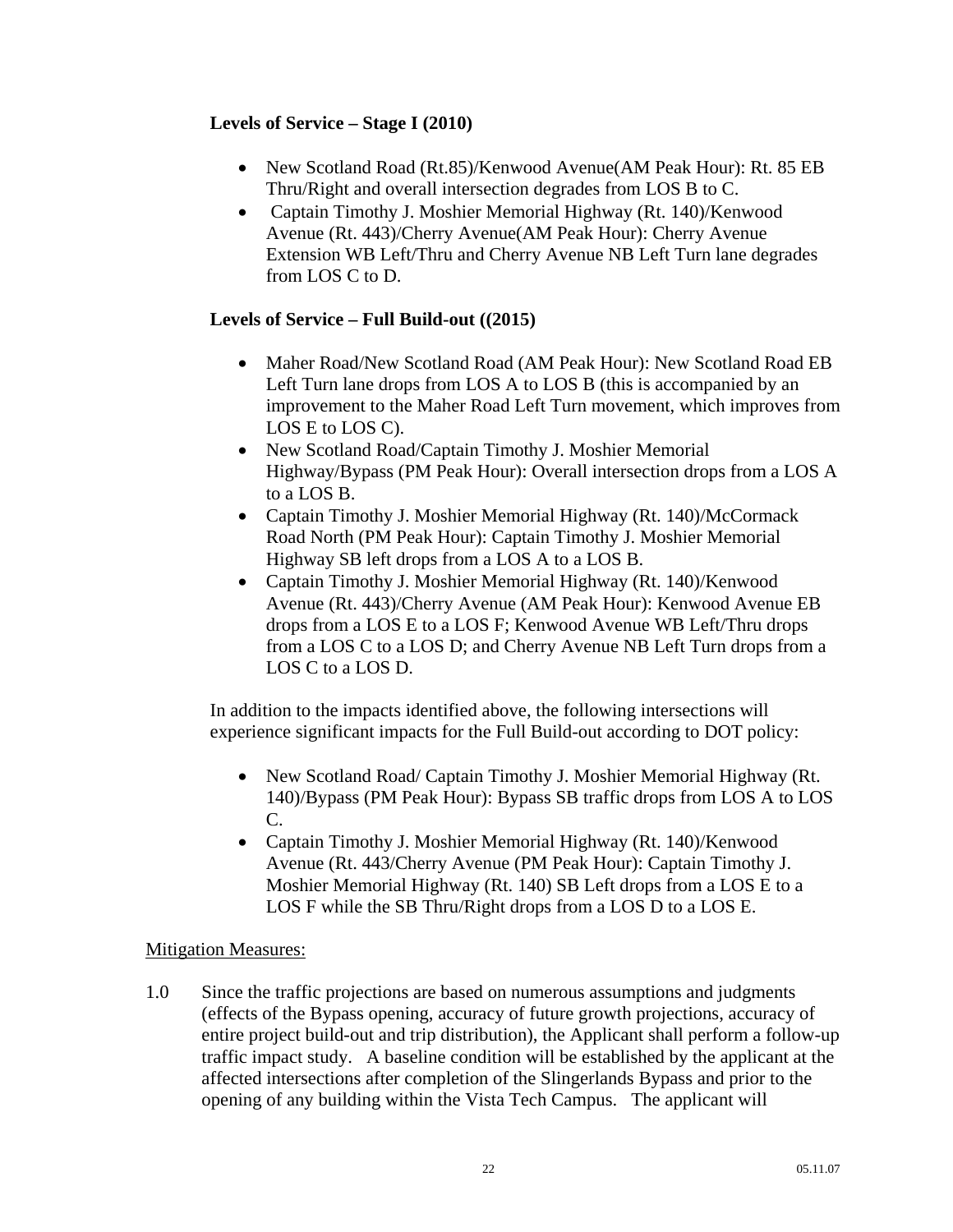undertake an after traffic study to document the effects of the Bypass opening and the addition of Stage I traffic, prior to progressing Stage II. This study will assist the Town and NYSDOT to determine the appropriate mitigation and responsible parties for such mitigation, if required. This study will specifically analyze: (1) the Captain Timothy J. Moshier Memorial Highway (Rt. 140)/Kenwood Avenue/Cherry Avenue intersection, (2) the New Scotland Road/Captain Timothy J. Moshier Memorial Highway /Bypass roundabout, (3) the Bypass north of Blessing Road and (4) the Cherry Avenue/Orchard Street intersection.

#### Conditions:

- 1.0 The Applicant shall either obtain a Highway Work Permit from the NYSDOT, or facilitate the incorporation of the highway improvements as a Municipal Betterment into the Slingerlands Bypass project before any construction is undertaken within the State ROW for this action.
- 2.0 The Applicant shall be responsible for performing the baseline condition and after traffic study.
- 3.0 The traffic counts obtained for the after traffic study shall count the existing traffic volumes on the roadway system prior to occupancy of the Phase I development, as well as the resulting volumes due to the occupancy of the Phase I development.
- 4.0 The Applicant shall be required to submit the after traffic study to the Town of Bethlehem and the NYSDOT for review of pre- versus post-build traffic volumes, traffic impacts associated with Vista, and appropriate mitigation and responsible parties for such mitigation, if required.
- 5.0 Based on the documentation of the after traffic study, the Applicant shall be responsible for any mitigation measures deemed necessary by the Town and/or the NYSDOT that is directly attributed to the additional traffic generated by Vista.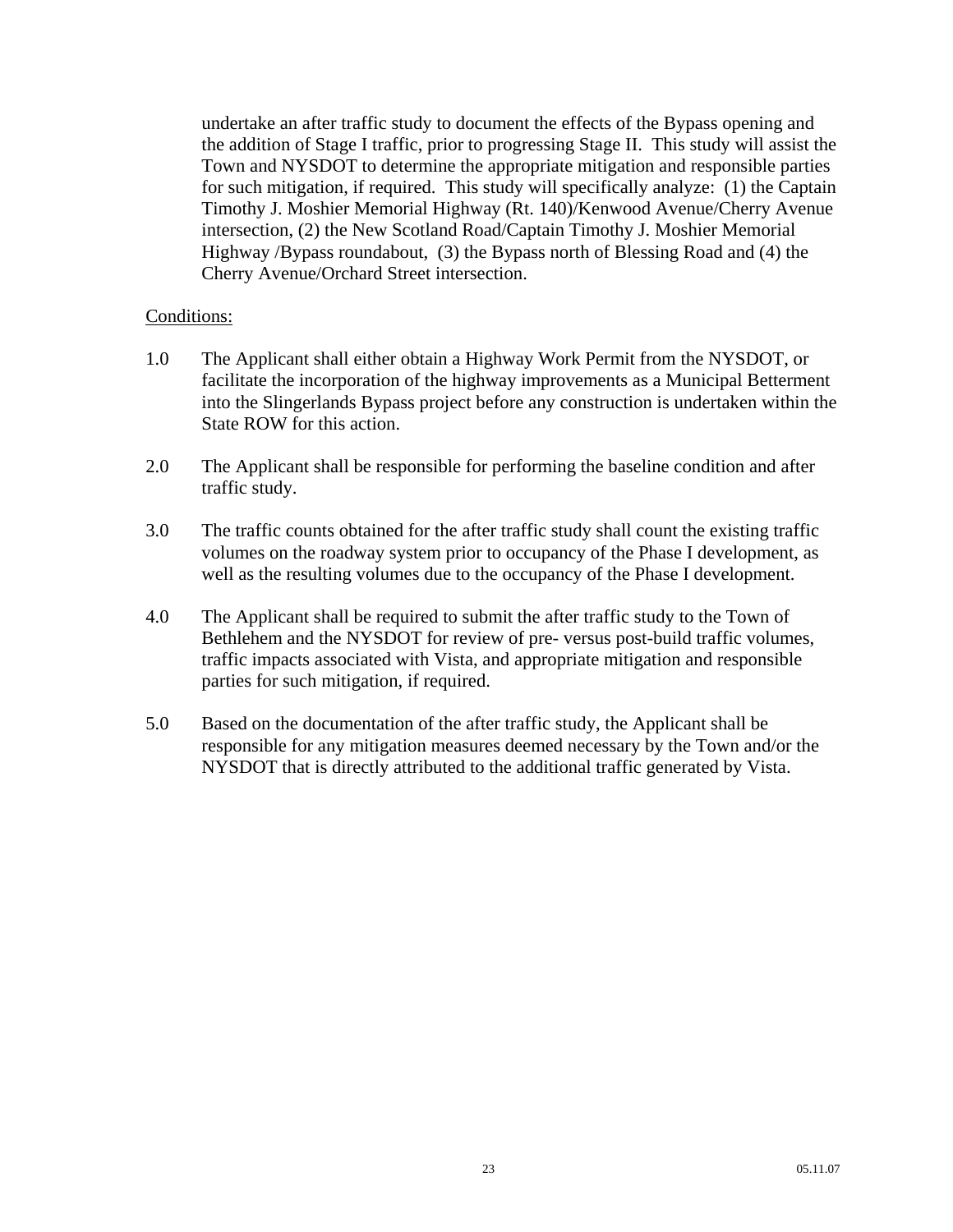### **4.0 LAND USE AND ZONING**

- 1.0 The developed areas of the Project will result in an unavoidable change from agricultural and vacant land to mixed economic development uses.
- 2.0 The Project property is within 500 feet of an Agricultural District (in the Town of New Scotland). However, proposed buildings and other site improvements will be located on portions of the site outside of the 500-foot limit.
- 3.0 The proposed Project is consistent with the Town of Bethlehem Comprehensive Plan, which established that the site is suitable for mixed economic development uses because of the site's location in the Albany region, its proximity to transportation links, and the need for a diversified tax base in the Town of Bethlehem.
- 4.0 The Applicant seeks approval for the Project developed in conformance with the requirements established by the Town of Bethlehem for the MED District.
- 5.0 The Applicant seeks to rezone portions of the parcel located in the Town of New Scotland for uses equivalent to those uses permitted in the Town of Bethlehem's MEDD.
- 6.0 A formal application was submitted on September 13, 2006 to the Town Board of the Town of New Scotland pursuant to the Town's Zoning Law, Chapter 190, Section 53, Planned Unit Development (PUD).
- 7.0 Portions of the parcel within the Town of New Scotland not subject to the rezoning request will remain zoned as R-2 and no development is proposed for these areas.
- 8.0 Undeveloped R-2 zoned areas and large topographical differences will buffer between neighboring areas and uses.
- 9.0 The Project will realize several goals in the Town of New Scotland Comprehensive Plan. The existing comprehensive plan recognizes a "general desire to promote commercial and industrial developments in Town, with a preference for "office park development over heavy manufacturing". In order to improve the tax base, the plan also sets the goal of developing a plan to encourage offices, light industry and manufacturing and that utilities and infrastructure should be developed to support such development. The comprehensive plan also recommends that "light industrial, warehouse and office uses should be sited together on select, environmentally suitable land under a multi-use industrial park category", and the "desired forms of Light industry and Manufacturing sought by the Town are essentially clean land uses with large buffer areas surrounding development zones."
- 10.0 The Applicant has petitioned to rezone portions of the parcel in the Town of New Scotland to MEDD. The new zoning will be buffered by existing R-2 zoned areas on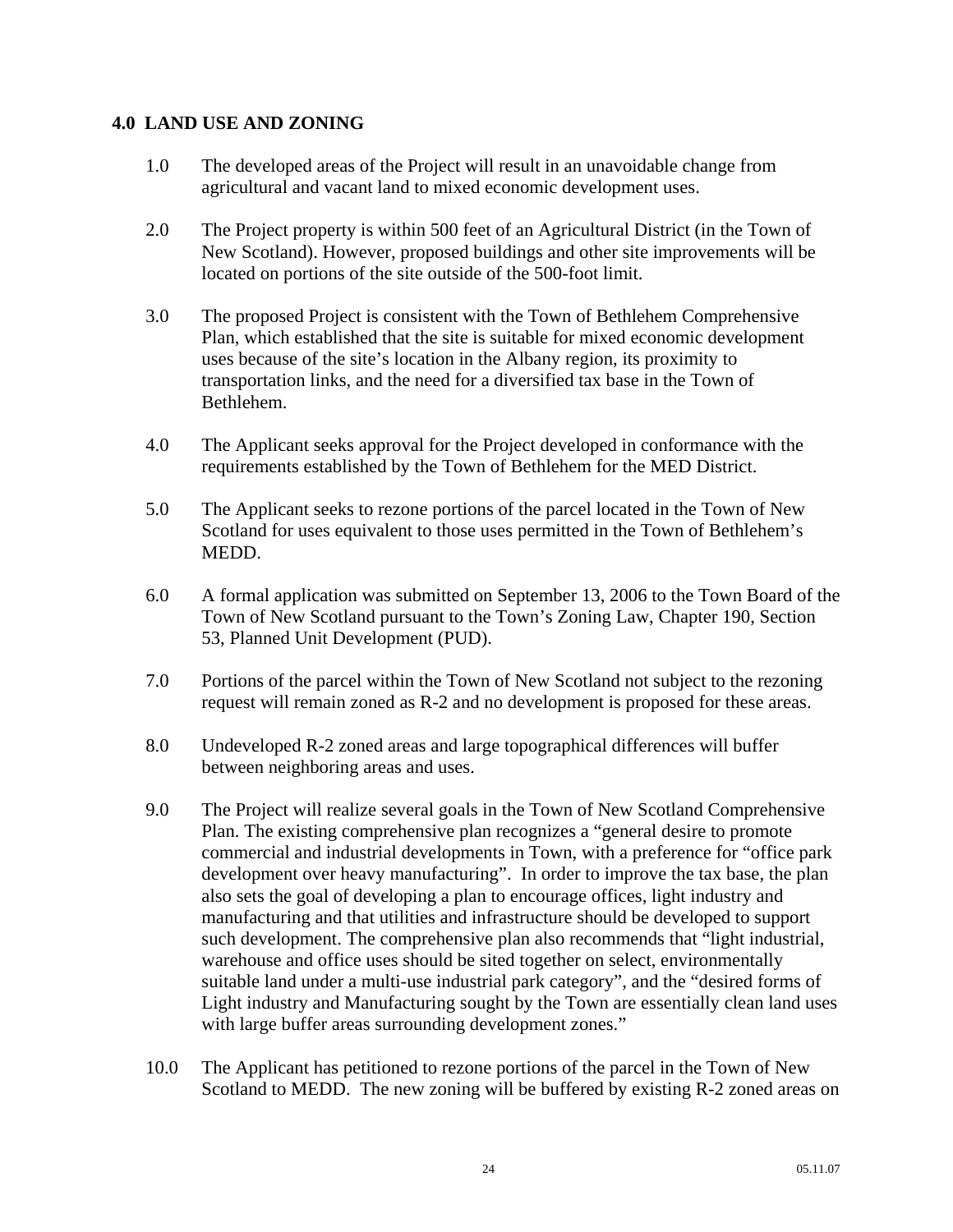the parcel which will remain undeveloped. This configuration of zones and proposed uses seeks to ensure that growth is consistent with the Town of New Scotland's comprehensive land use plan and compatible with the surrounding land uses.

### **Mitigation**

- 1.0 The clustering of uses, and setbacks from certain wetlands, steep slopes, and forested areas will result in significant portions of the site remaining in an undisturbed state.
- 2.0 The Project will incorporate an internal walking trail at the wetland mitigation area and a nature trail expected to connect with the future town-wide greenway system. These amenities will allow Campus tenants and visitors significant recreational opportunities and will contribute to the Town's proposed greenway system.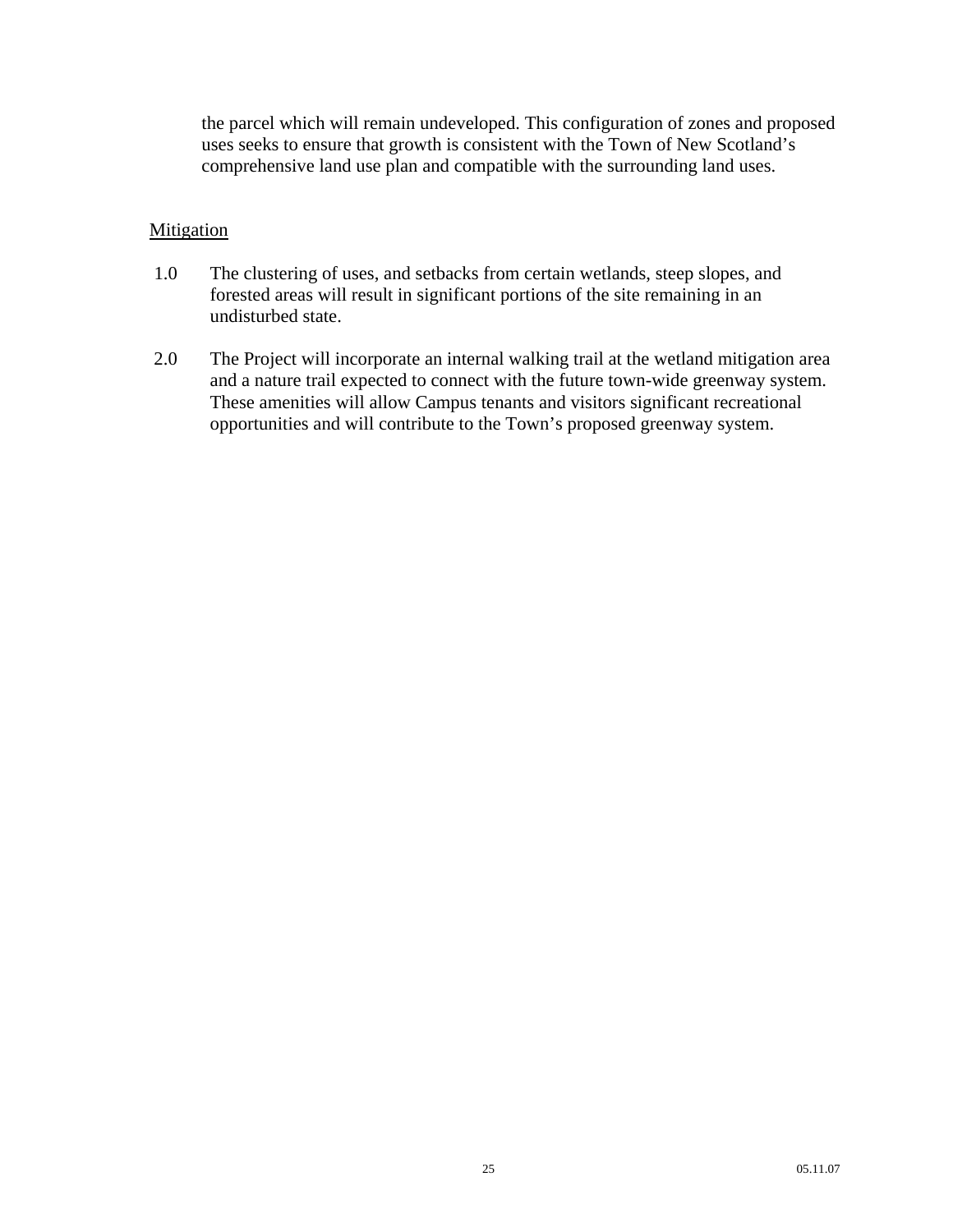## **5.0 WATER SUPPLY**

- 1.0 There will be an increased demand for water, however, the existing water supply system has adequate capacity to provide water to the Project for commercial, industrial and firefighting purposes based on an assessment of water flow to the Site.
- 2.0 The current water district boundary will need to be extended to encompass the Project site in the Towns of Bethlehem and New Scotland in order to provide service to all developed portions of the site. Petitions will be submitted to the Town Boards of Bethlehem and New Scotland for the purposes of extending the existing Water District. An intermunicipal agreement between Bethlehem and New Scotland will also be needed.
- 3.0 The project will be served by a new water main. This will connect to the existing 12 inch main at the intersection of New Scotland Avenue and the Future Bypass. The Town is planning to reconstruct the portion of the 12-inch main located under the proposed NYS Route 140/New Scotland Avenue roundabout. This will increase the reliability of the water main under the new roadway and at the connection point to the Vista Site. The new main will follow the south side of the bypass right-of-way from the NYS Rout 140 roundabout to the south driveway into the Site, an approximate distance of 1500 ft. Installation of the water main will be coordinated with NYSDOT to avoid disruption of the completed Bypass.
- 4.0 A water main located within the rights-of-way for the internal access roads will be dedicated to the Town upon completion. A looped system will be formed by the extension of the water main from the intersection of Maher Road and New Scotland Road. The looped system will stabilize the flow and pressure within the system on Site and will permit the maintenance on the system with minimal interruption of water service.
- 5.0 The average domestic daily demand is estimated to be 36,626 gpd for Phase One and 102,530 gpd for Phase Two, for a total estimated maximum domestic daily demand of 139,156 gpd (194 gpm).
- 6.0 Based on hydrant flow information, there is sufficient flow to provide the minimum 1500 gpm at the base of the sprinkler riser at the highest first floor elevation plus the maximum daily demand of 194 gpm with a minimum of 20 psi at the main.

#### **Mitigation**

1.0 Water conservation practices will be implemented over conventional practices when feasible, as suggested in the table defining the consumption of each proposed building.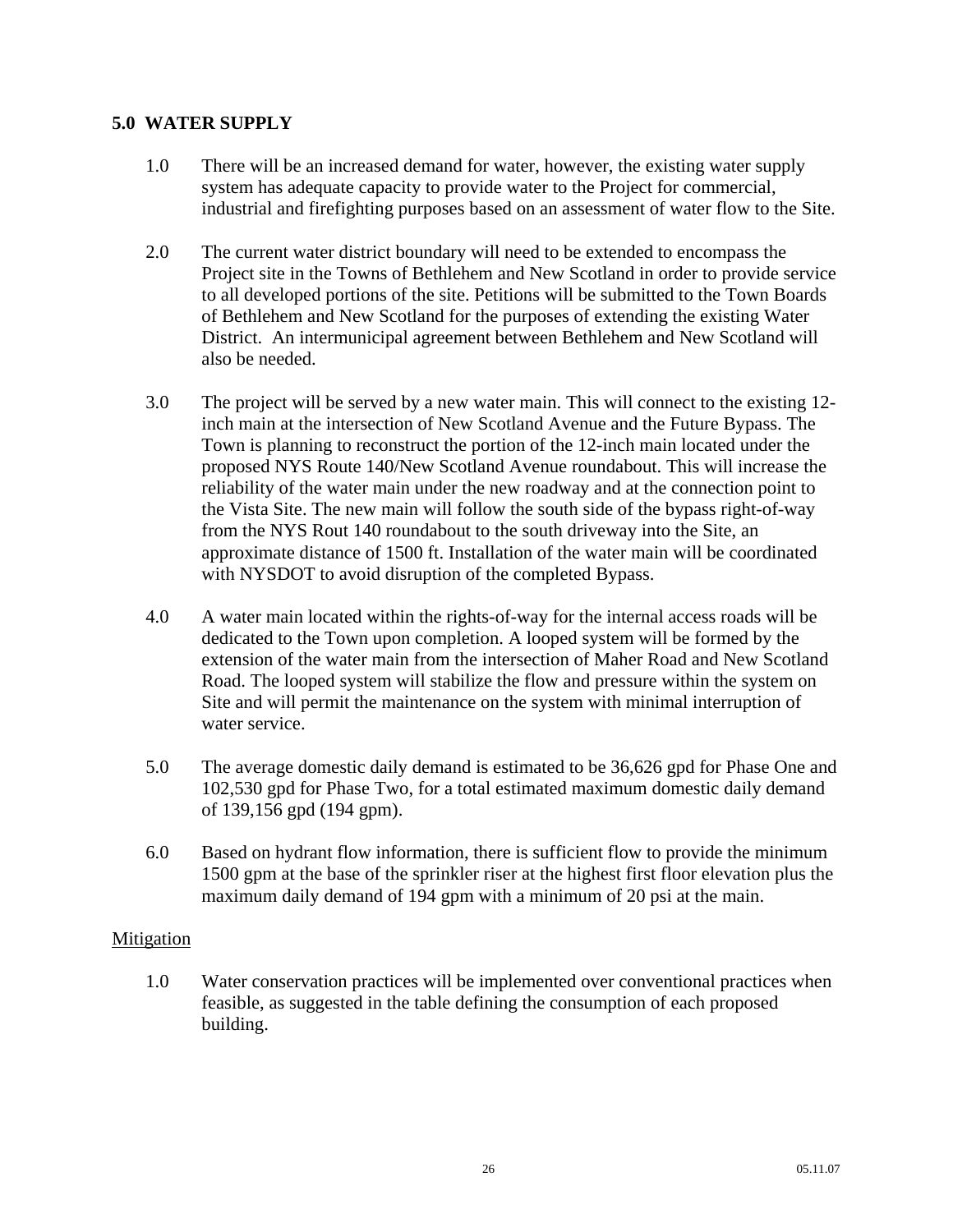2.0 Where feasible, landscape irrigation will be provided by an on-site private well system (or series of systems), in lieu of using Town water, to further mitigate demand on the municipal water system.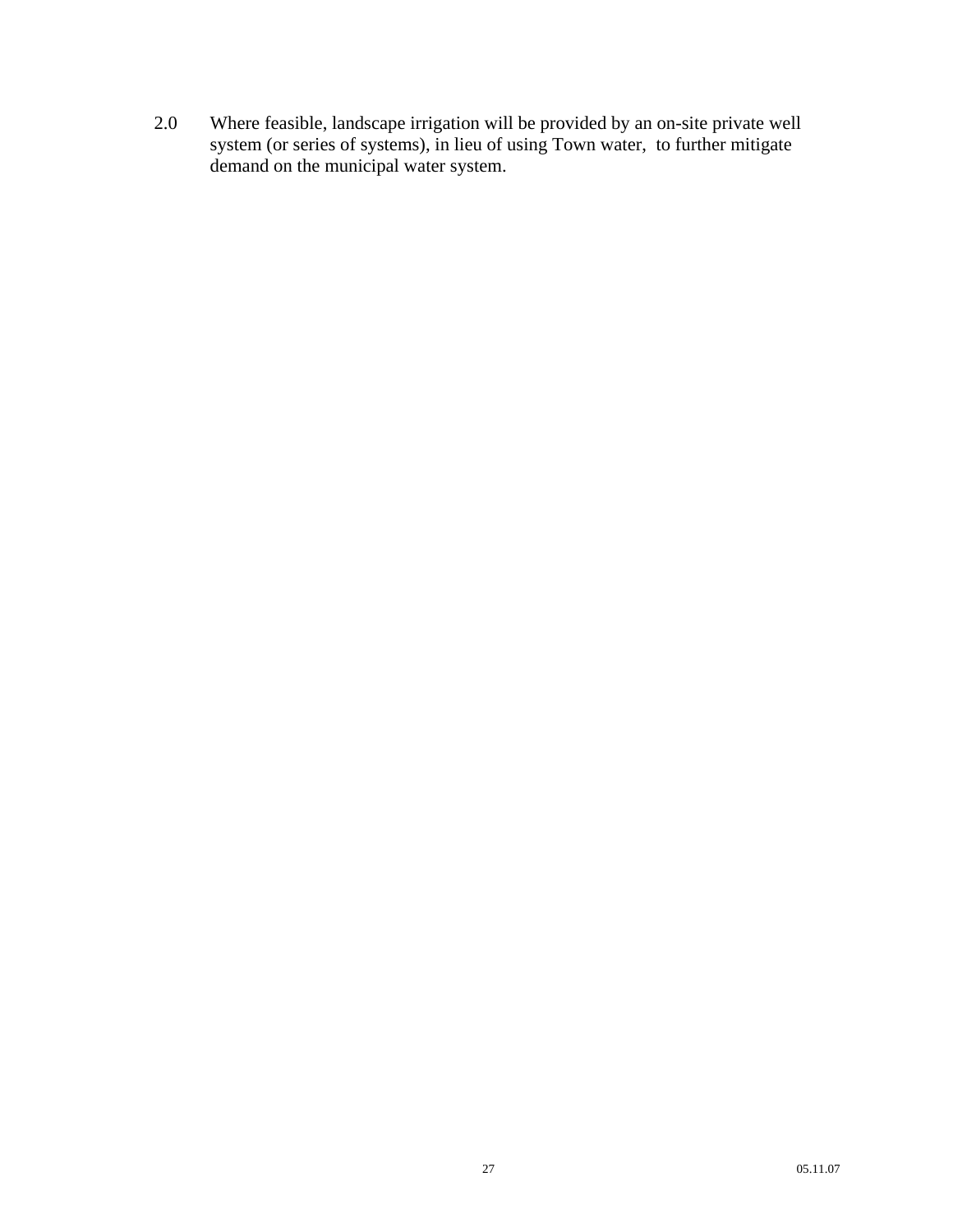### **6.0 SEWERAGE COLLECTION AND TREATMENT**

- 1.0 Sewage from the Project will be conveyed to the Bethlehem Sewage Treatment Plant (STP). Bethlehem Town officials have stated that there is sufficient capacity at the STP for the Project. Water intensive uses wanting to locate on the site would have to be considered on a case-by-case basis. The NYSDEC Permitted Capacity of the STP is 5.9 MGD and current average flow is 4.5 MGD according to Town officials. The anticipated flow from the site will be 139,156 gpd (0.1392MGD) meaning that adequate capacity currently exists in the system.
- 2.0 The entire site area within the Town of Bethlehem is designated part of Sewer District Extension 14, Area 1. The west portion of the site located in the Town of New Scotland will require extension of the Bethlehem Sewer District into New Scotland or an intermunicipal agreement with the Town of New Scotland. A petition will be submitted to the Town Boards of Bethlehem and New Scotland as needed for the purposes of extending the Sewer District or establishing an intermunicipal agreement.
- 3.0 The sewer main will be constructed within the Town of Bethlehem right-of-way and the onsite roadway system. All proposed buildings will connect to these sewer mains via lateral connections. Phase One of the proposed sanitary sewer system will consist of an onsite network of gravity sewers and secondary pump stations with force mains to convey the effluent to the existing gravity main on the northeast corner of the New Scotland Avenue and Captain Timothy J. Moshier Memorial Highway intersection. Phase Two will eventually connect to the existing 10-inch force main near the intersection of Captain Timothy J. Moshier Memorial Highway and McCormack Road.
- 4.0 The onsite system will consist of approximately 6,175 lineal feet of gravity sewer main and 3,750 lineal feet of sewer force main. Up to three pumping stations of various sizes may be required for the proposed project. The first pump station may be located in the west portion of the developed site. This pump station will convey flow to a gravity manhole located in the proposed roadway. A second pump station may be located in the north portion of the Site and will also convey flow to the gravity main in the roadway. A primary lift station will be constructed at the lowest point near the west entrance to the site that will be designed to pump the design flows for Phase One and the ultimate build-out (Phase Two) of the site to the discharge point for the respective development phase. Constructing the primary pump station off-site at the lowest point in the area may eliminate the need for the third pump station.

## Mitigation

1.0 The project will provide upgrades to existing offsite public sewer infrastructure that will provide additional flow capacity to insure that both the average day and peak day flows can be accommodated. If an individual building proposes to discharge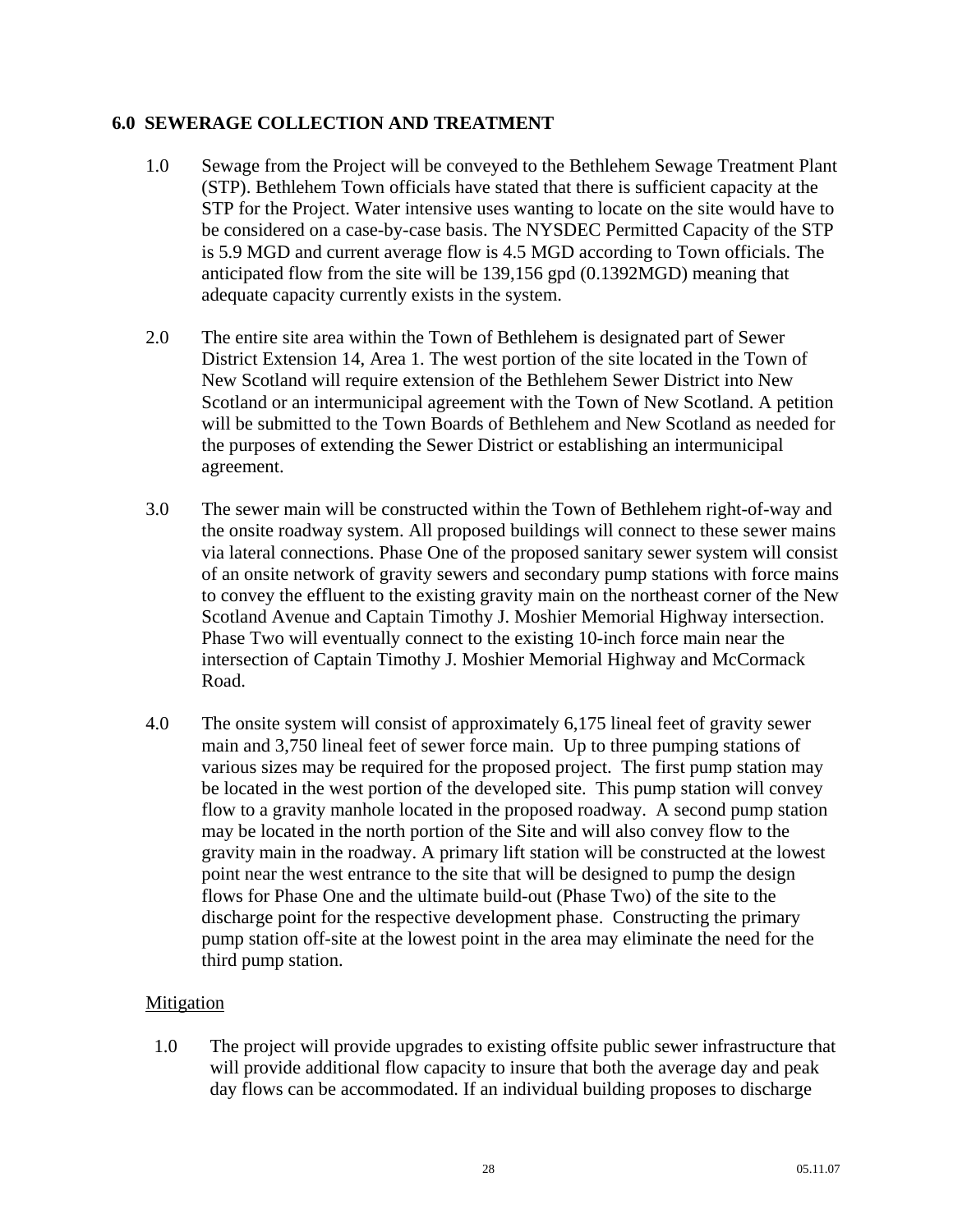any industrial class of compounds or high BOD waste then pretreatment will be necessary prior to discharge into the public sewer system.

2.0 The applicant will be responsible for a fair share financial contribution, as determined by the Town, for upgrades to the offsite public sanitary sewer infrastructure related to the Vista Technology Campus project.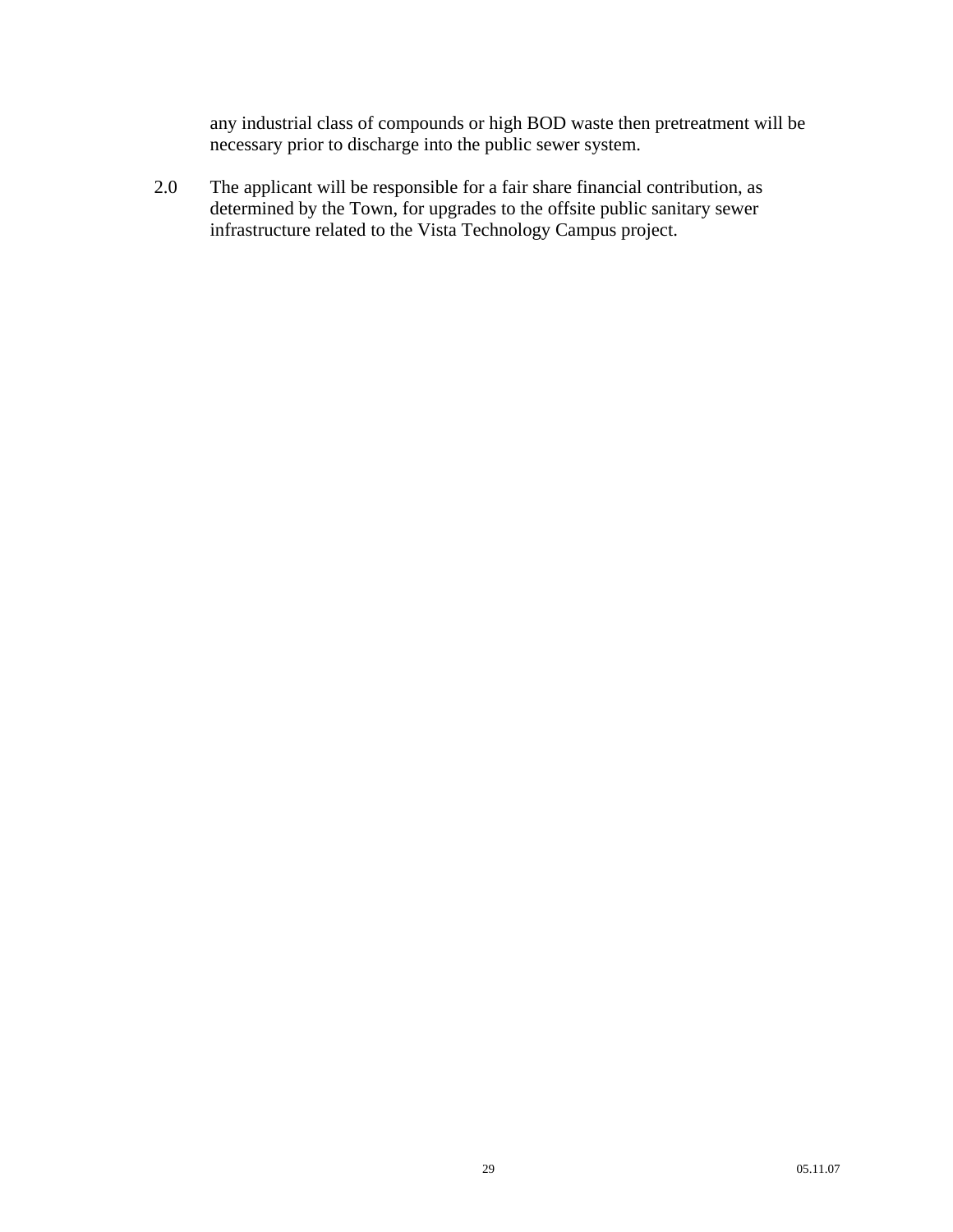### **7.0 GAS, ELECTRIC AND TELECOMMUNICATIONS**

- 1.0 Average demand for the various building uses on the site is estimated at 10-22 watts per square foot of floor area based on the type of tenant. Based on this usage rate, Phase One of the development will require up to 5,720 kilowatts, and Phase Two an additional 25,000 kilowatts of electrical demand.
- 2.0 National Grid will provide electric service for the Site. Service for Phase One will be by overhead wires from New Scotland Road that will travel through the existing gas easement between the proposed bypass and New Scotland Road. From that point electrical service will be placed below ground, under the proposed Bypass, and underground throughout the Site. The electrical line will be located in a 10-foot wide utility corridor adjacent to the onsite roadway right-of-way and will be constructed in accordance with the Town and National Grid design standards.
- 3.0 National Grid will provide gas service from the existing 8-inch high pressure main along New Scotland Road. A 6-inch main will be constructed along the south side of the proposed Bypass from the Captain Timothy J. Moshier Memorial Highway roundabout to the south Vista entrance, approximately 1500 lineal feet. The gas line will be installed in an easement with electronic and telecommunication data infrastructure.
- 4.0 Telephone, cable, and internet services will be provided through a duct bank parallel to the proposed gas main on the south side of the proposed Bypass which may include conventional and fiber optic cables. Local providers such as Verizon or Time Warner Cable will provide telecommunications service from their existing network along New Scotland Road. Service will be delivered to the site entrance through underground conduit from an existing pole near the proposed Captain Timothy J. Moshier Memorial Highway roundabout.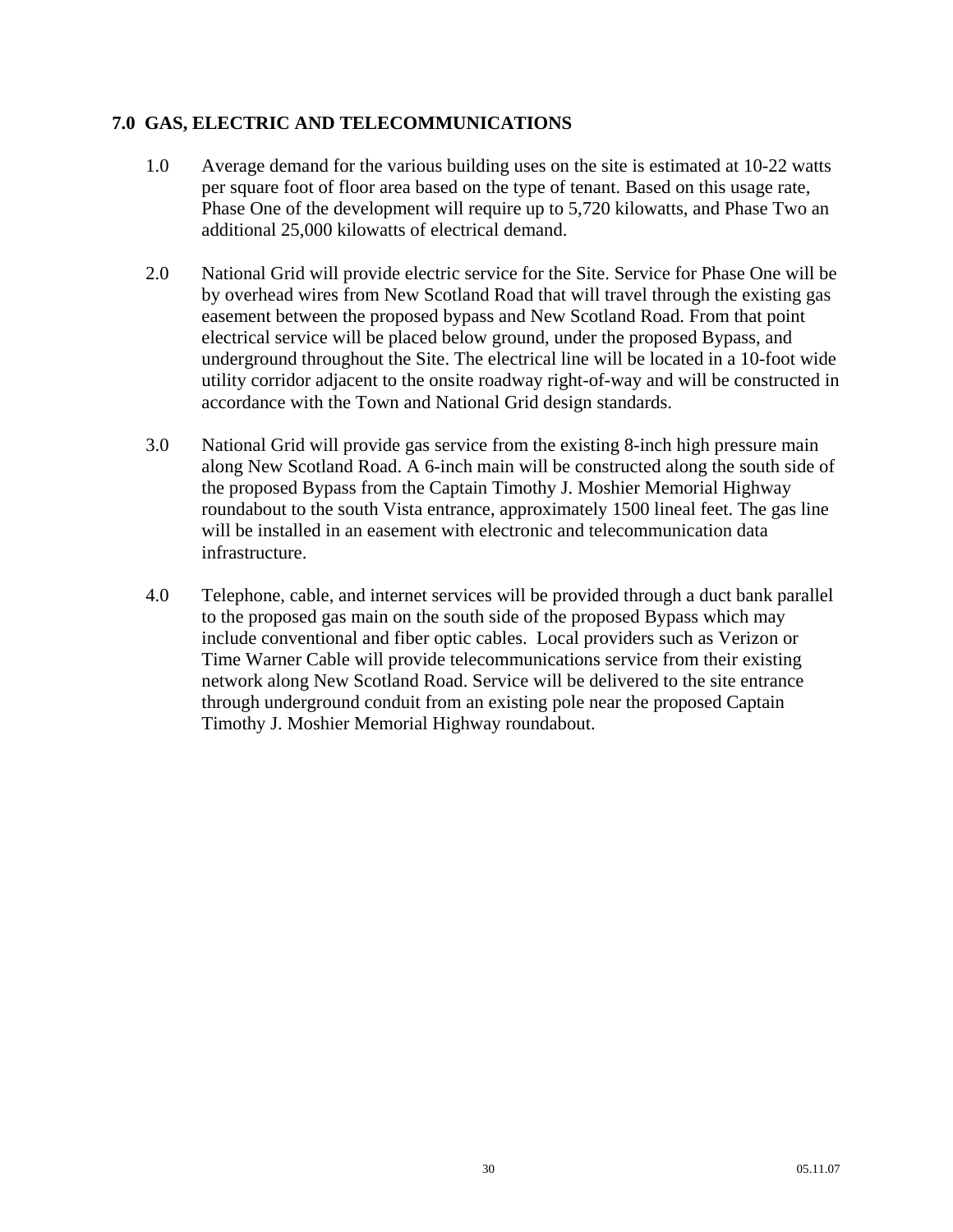# **8.0 SOLID WASTE DISPOSAL**

1.0 The Project will increase the amount of solid waste generated in Albany County and the rate of solid waste generation will depend upon the type of businesses and the number of employees.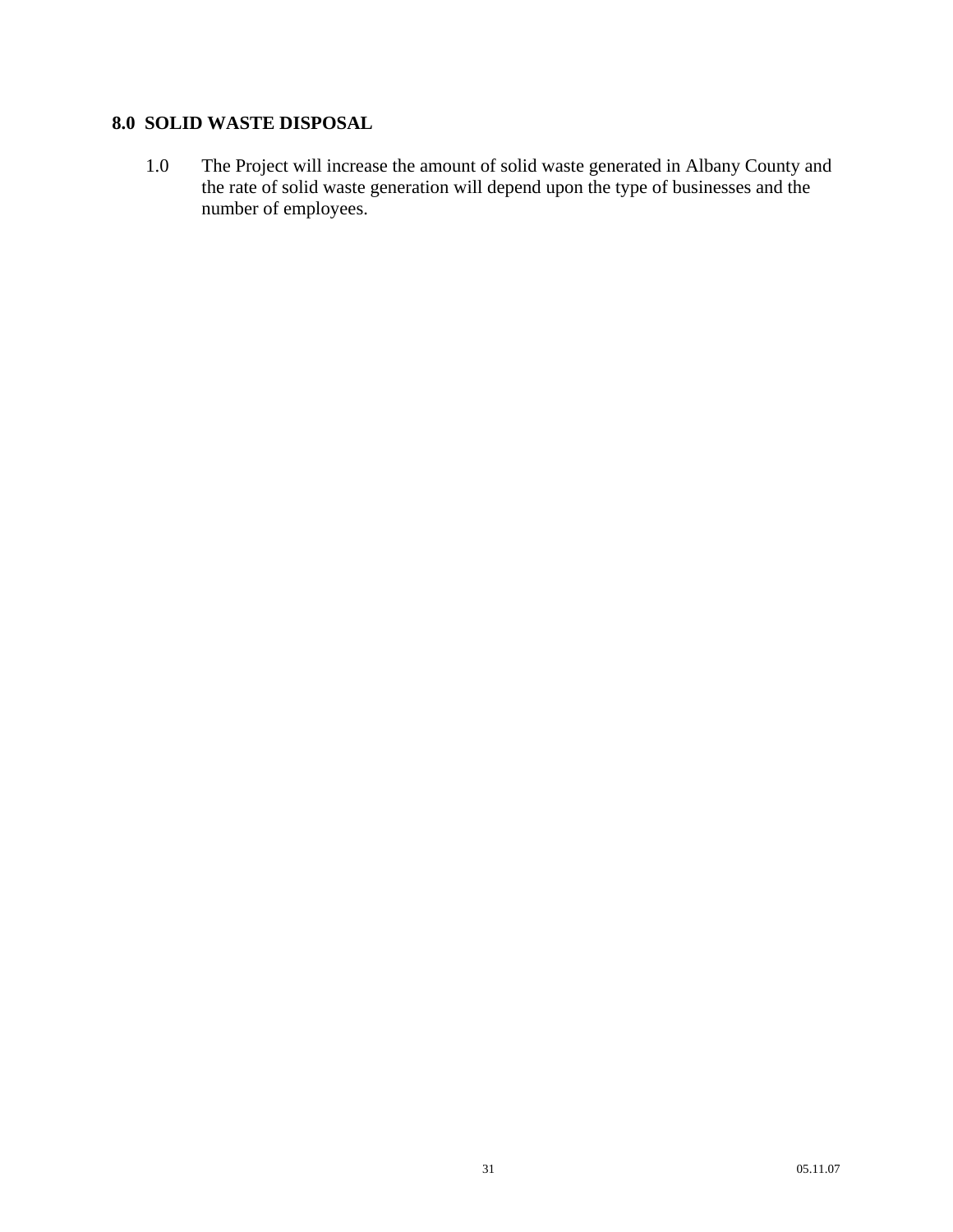### **9.0 CULTURAL RESOURCES**

- 1.0 A Phase 1A/1B Cultural Resources Survey was performed by Birchwood Archaeological Services for the 275 acres of the site proposed to be developed and the surrounding lands.
- 2.0 The Phase 1A and 1B research including field walkovers and test pits which identified several areas of potential prehistoric value and six sites of potential archeological value.
	- a. The Peter McCutcheon House Site, a mid-18th century brick residence and associated landscape features, including two roads, a pond, and the foundation of a barn or other outbuilding. Because of artifacts recovered from the site, there is the potential that the site is archeologically significant due to some early period artifacts recovered from the site. These include hand wrought nails, fragments of pearlware and a two-piece metal button. Other artifacts recovered from the site include a diverse array of ceramics and other domestic/architectural refuse, including plastic, coal, coal ash, and strap iron fragments.
	- b. The Christian LaGrange Site a late 18th century wood framed residence and a number of outbuildings, a small cemetery, and other landscape features (garden, cistern and wells).
	- c. Loci 1 and 2 which are the location of 19th century artifact concentrations.
	- d. Loci 3, 4, and 5 on which chert flakes interpreted to be prehistoric artifacts were found.
	- e. Locus 6 on which a late 19th or early 20th century farmhouse with the remains of outbuildings and landscape features were identified.
	- f. Locus 7 on which the remains of a small wood framed structure occur near the center of the southern boundary of the Project Area to the east of the gas transmission line.
- 3.0 Phase II cultural resource investigations were conducted by Birchwood Archaeological Services at three historic and three prehistoric archaeological sites initially identified as part of the Phase 1A/1B research conducted for the project.
- 4.0 As a result of the Phase II investigations, the LaGrange Site would likely be determined eligible for inclusion in the National Register of Historic Places by the NYSOPRHP for its ability to reconstruct past ways-of-life in the rapidly disappearing landscape of rural Albany County.
- 5.0 Under the current plans for the property, the Christian LaGrange House and the cemetery will be avoided as part of the proposed project by creating a large circular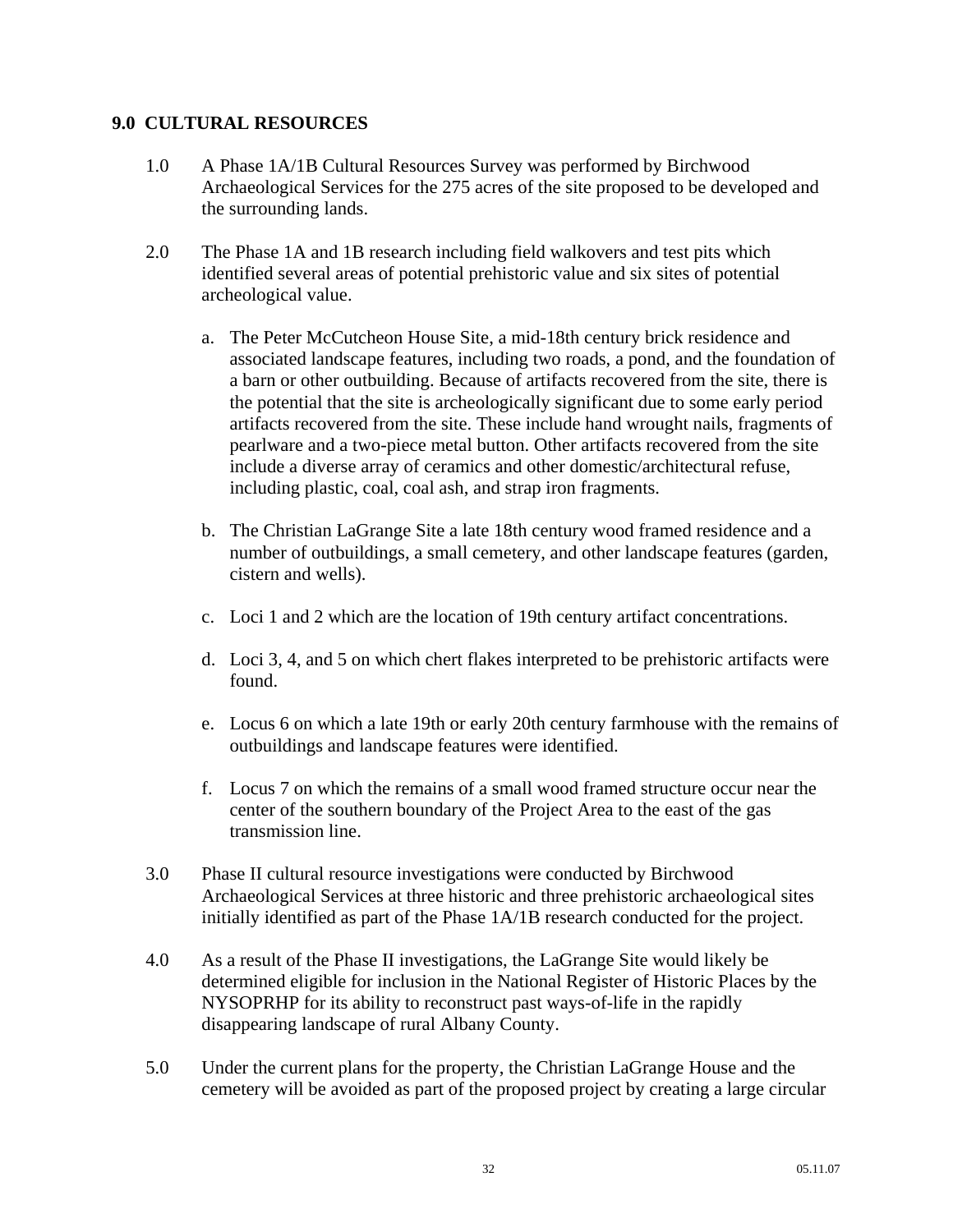park that will enclose the house and small cemetery within an attractively landscaped setting in keeping with the historic nature of the property. The barn and the other outbuildings will be removed as necessary.

- 6.0 Based upon the findings of the Phase II investigations, no additional archaeological work is necessary in the barn vicinity or near the cemetery, which will not be disturbed by the project.
- 7.0 As a result of the Phase II investigations, the Peter McCutcheon Farm Site appears eligible for inclusion in the National Register of Historic Places under Criterion D.
- 8.0 A site or subdivision application that is adjacent to or encompasses the Christian LaGrange site shall include a Historic Resources Management Plan prepared by a qualified archaeological consultant if the site is to be retained by the applicant.

### **Conditions**

- 1.0 Light landscaping such as mowing and brush removal is allowed within the site area, although paved trails, buried utilities or other ground disturbances would likely require additional archaeological investigations.
- 2.0 A site data recovery plan for Locus 6 and the Peter McCutcheon Farm site shall be implemented as approved by NYSOPRHP.

#### Mitigation

- 1.0 A site avoidance plan for the Christian LaGrange House is recommended, including implementation of barrier fencing and erosion control measures. Ground disturbance within the site boundary should be avoided.
- 2.0 In addition, further research in the form of Phase III data Recovery would appear warranted for the Peter McCutcheon Farm site, which would investigate the age of the house and investigate the cellar, where a number of activities are thought to have taken place, including cooking and laundry duties.
- 3.0 A data recovery plan for the Peter McCutcheon site should be developed that incorporates the information and artifacts recovered from the previous excavations by the Bethlehem Archaeology Group.
- 4.0 The Following Archeological Site Avoidance Plan will be implemented by the applicant's archaeological consultant during construction in accordance with the recommendations of the Archaeological Site Avoidance Plan, The Christian LaGrange Farmstead and Cemetery Historic Archaeological Site prepared by Birchwood Archaeological Services, March 2007.
	- a. All construction related parties will be informed of the archeological sites prior to construction including location, boundaries and extent of sensitive sites.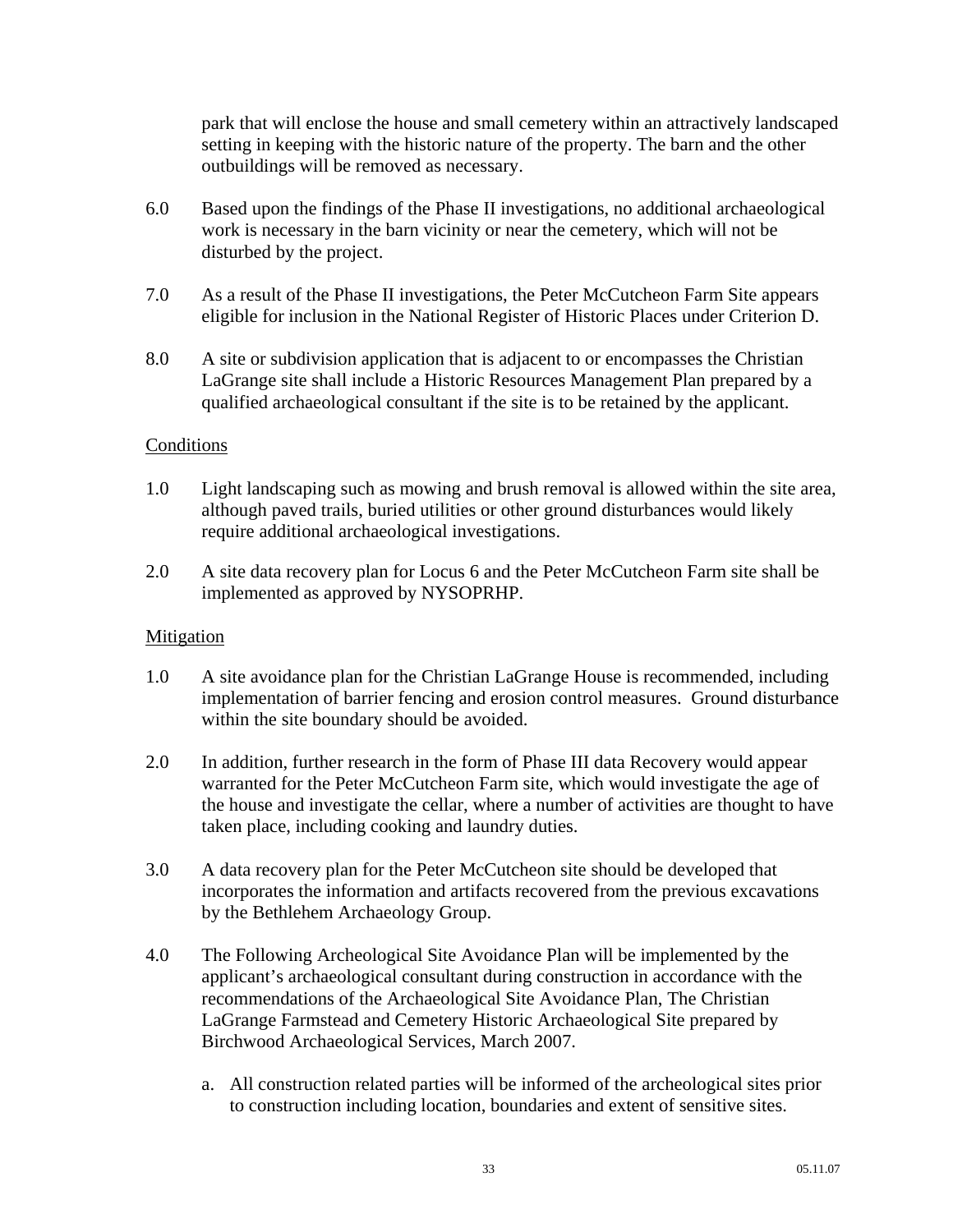Construction personnel will be instructed to refrain from disturbing the ground in the archeologically sensitive areas, including equipment movement, construction staging and storage.

- b. The site boundary shall be secured using a 36" high visibility orange barricade fence clearly identifying the site as a 'Sensitive Archeological Site' with signage located a minimum of every 100'. Protective fencing shall be maintained and repaired to a contiguous and functional state throughout construction activities and shall be removed only with the written authorization of the Town of Bethlehem.
- c. Silt fencing shall be installed in addition to the orange barricade fencing at the site perimeter and will remain in place until surrounding land cover is established to the satisfaction of the Town of Bethlehem.
- d. In the event that historic archeological deposits are encountered during construction of the roadways adjacent to the site, construction will stop immediately and a qualified archaeologist shall be contacted before construction resumes in this area.
- e. In the event that human remains are encountered during construction activities, all fieldwork will immediately halt until further consultation with NYSOPRHP regarding these finds is acquired. The area of the find shall be secured to protect it from further disturbance until all necessary agencies/concerned groups are contacted.
- 5.0 Materials recovered during construction activities shall be made available to the Town of Bethlehem Historical Associates and the Historic Albany Foundation.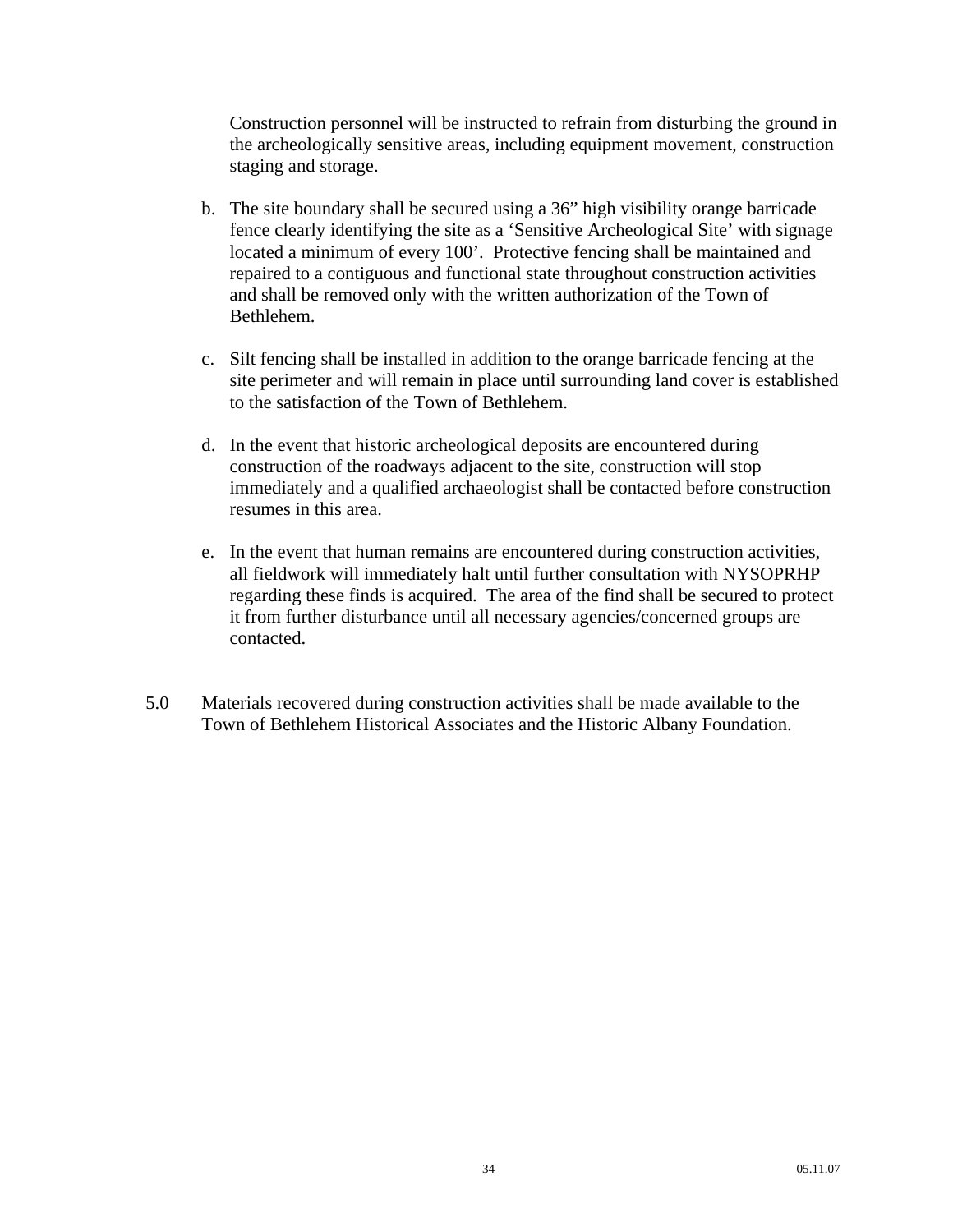## **10.0 ENVIRONMENTAL CONDITIONS**

- 1.0 A Limited Phase 1 Environmental Site Assessment (ESA) was conducted for the Project site in accordance with the American Society for Testing and Materials (ASTM) Standard Practice E 1527-00, by Clough, Harbour & Associates (CHA) in April 2004 (See Appendix N, ESA Report).
- 2.0 Individual site assessments were conducted for the Clark parcel (74.00-1-29.10) and the Jones Parcels (74.00-1-30 in the Town of Bethlehem, 73-2-27 in the Town of New Scotland).
- 3.0 None of the parcels appear on any federal or state regulatory databases for hazardous waste sites, hazardous waster generators, registered tanks, spills, leaking tanks, or solid waste landfills. There are a limited number of such facilities located within specified radii of the subject site, however, none of these facilities appear to present a potential off-site concern relative to the subject site.
- 4.0 Assessments for the presence of petroleum storage tanks or petroleum oil spills that may have occurred during the daily operations of the airport were conducted. No storage tanks were observed.
- 5.0 Potential contaminants were not detected at levels above background readings in all but one of 10 test locations. Several volatile and semi-volatile organic compounds were detected, but at levels below those recommended for soil clean up.
- 6.0 Based on this assessment of the Project site, no further investigations are needed and no impacts are anticipated from the Project.

## Conditions

1.0 If additional contaminants are discovered in the course of site preparation and construction, the Applicant shall contact the Town of Bethlehem Building Department, the NYSDEC and federal regulatory agencies and ensure that a remediation program is developed and implemented.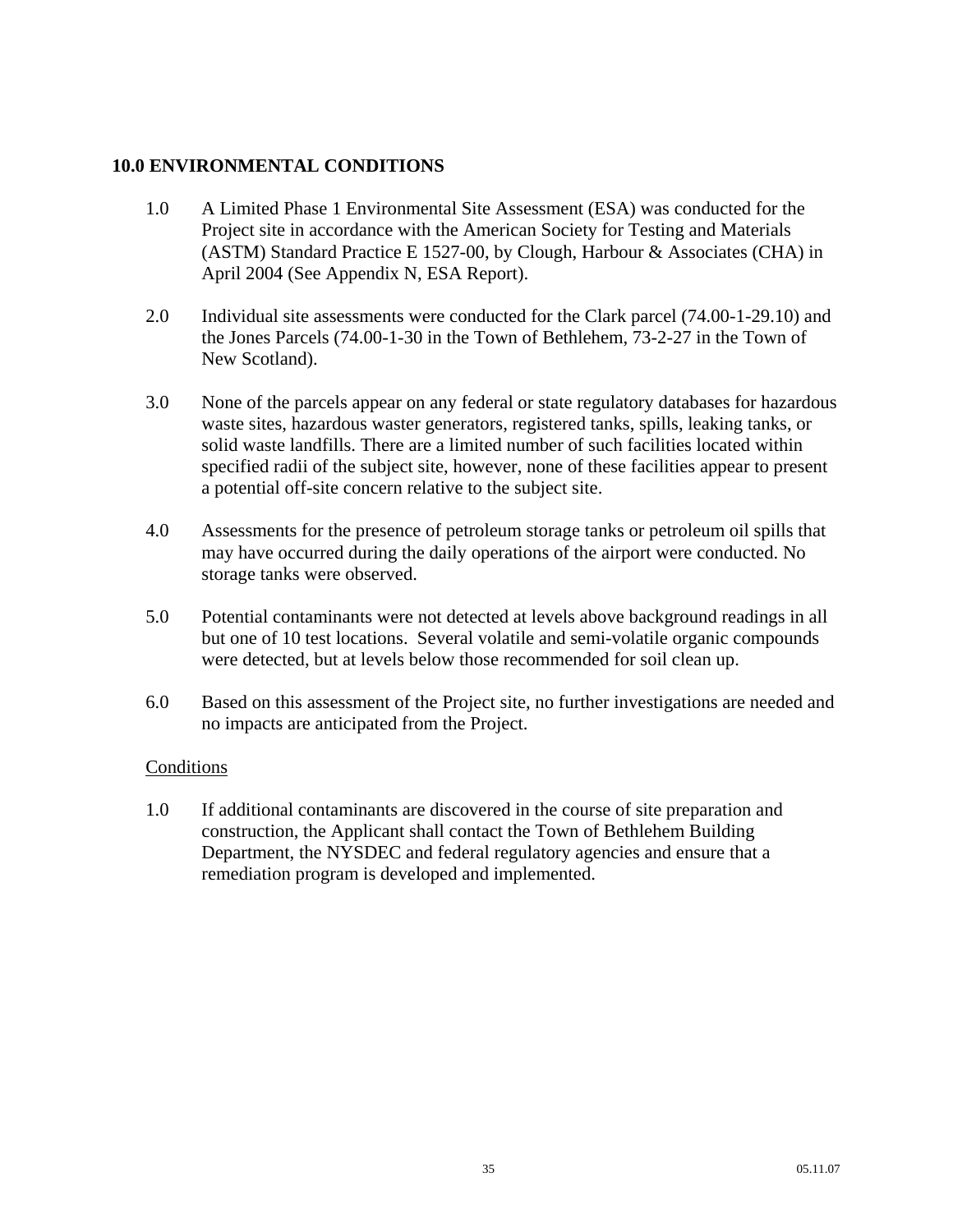### **11.0 VISUAL RESOURCES**

- 1.0 A Visual Impact Analysis was conducted in accordance with the NYSDEC Program Policy Dep-00-2 Assessing and Mitigating Visual Impacts. Sensitive receptor sites were identified and the visibility of the Project from these sites evaluated.
- 2.0 Based upon the analysis, it was determined that the majority of the receptor sites identified are at or beyond a distance of five miles from the project site.
- 3.0 Pursuant to the NYSDEC Program Policy, sites over 5 miles away are received as background by the human eye. Beyond 5 miles, most activities are not a point of interest to the casual observer, and are indistinguishable from their surroundings.
- 4.0 The major receptor sites identified are as follows along with their visibility:
	- The John Boyd Thacher State Park, located approximately 6 miles to the west of the Project area – **limited visibility**.
	- State wildlife management area and adjacent NYSDEC lands (near Black Creek Marsh) located approximately 5 miles to the west of the Project Site - **no visibility**.
	- The Onesquethaw Valley Historic District, listed on the National Register of Historic Places, located approximately 5 miles southwest of the Project Site - **no visibility**.
	- Numerous sites and buildings on the National Register in Albany approximately 4-5 miles from the Project area - **limited visibility**.
	- Numerous sites to the east and in Guilderland to the north **no visibility**.
	- NYS Route 5 Scenic Highway **limited visibility**.
- 5.0 Due to the significant distance at which the Project Site is located from Thatcher Park, the Project's buildings (if visible above the vegetation) are likely to blend in well with the background.
- 6.0 Based upon the existing condition of the Thatcher Park viewshed and the distance to the Site; the Project is not anticipated to result in significant adverse visual impacts from Thatcher Park.
- 7.0 The site may be visible to the west of the Project area.
- 8.0 The Project will be entirely screened from view when observed from existing state and town parks.
- 9.0 Intervening topography and tree stands effectively obscure the Project site from nearby residences on Surry Mall.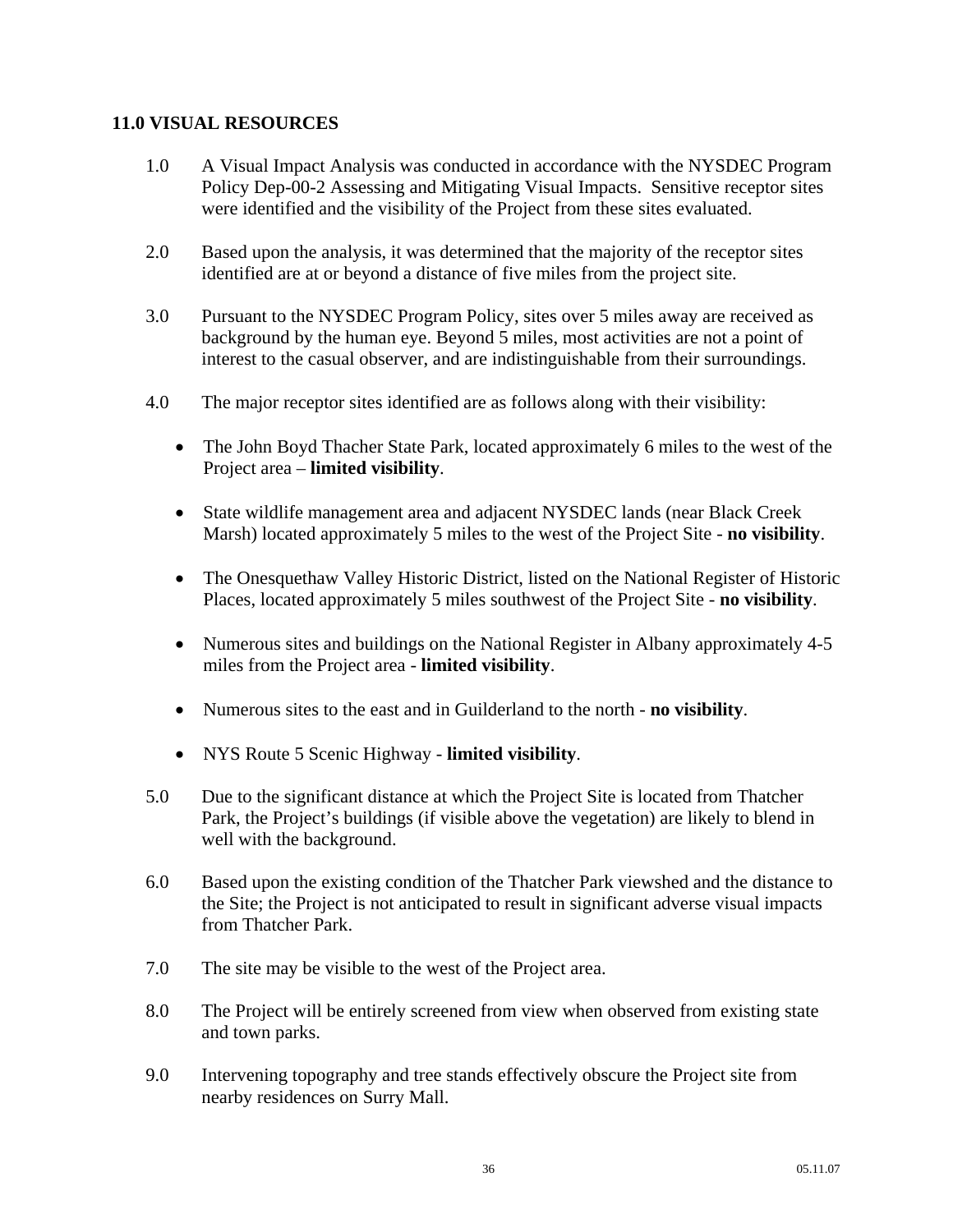- 10.0 The Project's proposed retail and hotel uses are anticipated to be visible from the Slingerlands By-Pass.
- 11.0 Office, office/technology and manufacturing buildings will be located far off from the By-Pass and are not anticipated to be the dominant visual structures.

- 1.0 Service elements such as loading/delivery, coolers, dumpster enclosures, fencing and similar components shall be located in side or rear yards of buildings and shall be located to have minimal visual exposure.
- 2.0 Service elements such as loading/delivery, coolers, dumpster enclosures, fencing and similar components shall be screened with the appropriate landscape materials to minimize visibility.
- 3.0 Street trees shall be provided at regular intervals along the project frontage with the Slingerlands Bypass and along all dedicated interior streets.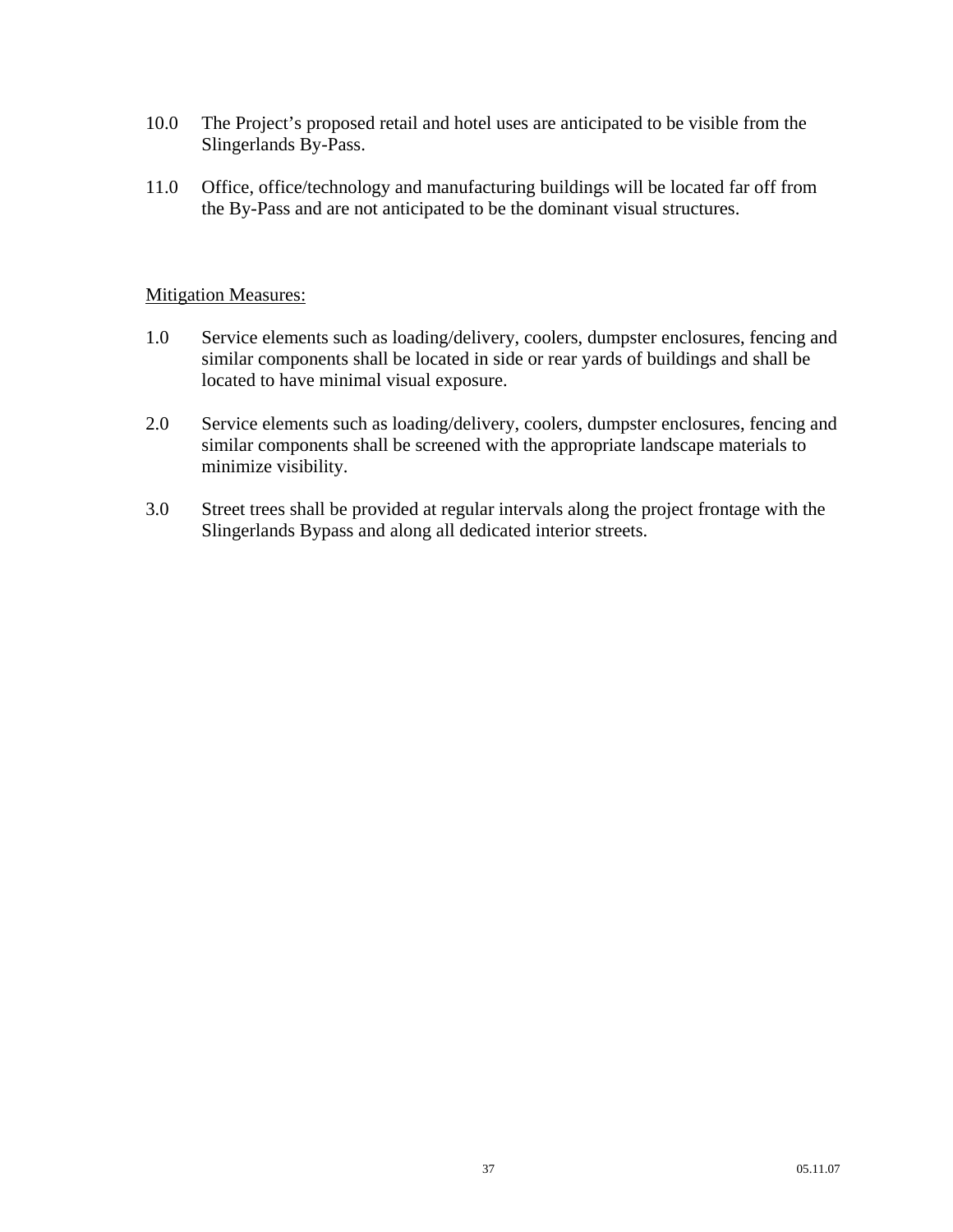### **12.0 NOISE**

- 1.0 To determine if the project will cause a noise impact, existing background noise levels were measured within the surrounding project area at four receptor sites. Predicted noise increases due to the project were then established for the surrounding areas.
- 2.0 Four receptor sites were chosen for analysis; along Middlesex Drive, south of the Project, and along Maher Road, north of the Project.
- 3.0 Predicted noise increases from the Project at these sites were compared to the NYSDEC criteria for assessing noise impacts.
- 4.0 Increases in background sound levels will range from 1 to 3 dBA (Decibel, A weighted).
- 5.0 These changes are below the 6dBA increase threshold established by the NYSDEC and do not exceed an ambient absolute threshold of 65 dBA established by the NYSDEC.
- 6.0 For this reason, the proposed project will not create a noise impact.

- 1.0 To minimize construction noise impacts, the following measures will be implemented:
	- a. Construction activities will generally be from 6:00 am to 5:00 pm, 5 days a week (Monday through Friday). Additional work hours will generally be limited to 5:00 pm to 7:00 pm Monday through Friday and 8:00 am to 7:00 pm on Saturday. Note that these time frames will be reviewed by the Planning Board during the site plan review process.
	- b. Specifications will note that the contractor shall comply with all federal, state and local sound control, and noise level rules, regulations and ordinances which apply to any work performed pursuant to the contract. In addition, each internal combustion engine used for any purpose on the job or related to the jobs, shall be equipped with a properly operating muffler of a type recommended by the manufacturer. No internal combustion engine shall be operated on the project without said muffler.
- 2.0 If deemed necessary at any time during construction, the Town may require the Applicant to monitor noise levels in the vicinity of the Site. In that event, a monitoring program shall be developed and implemented by a professional designated by the Town and paid for by the Applicant.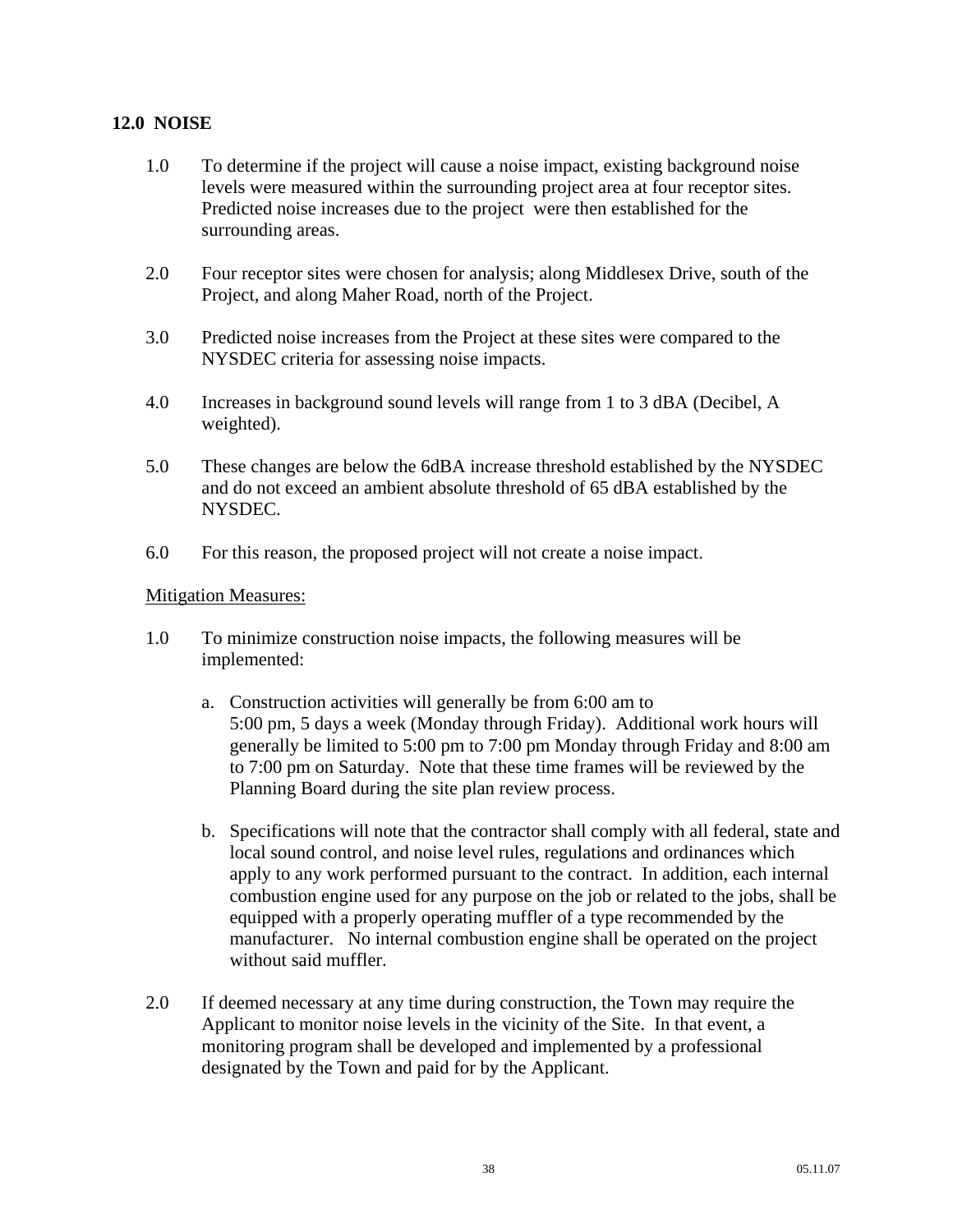# **13.0 LIGHT POLLUTION**

- 1.0 The project will provide outdoor nighttime lighting for safety which will result in unavoidable increases in ambient nighttime light levels.
- 2.0 The light levels will be established at appropriate levels for safety and use of parking areas, services areas and building entrances.
- 3.0 A review of existing light levels relative to adjoining neighborhoods will be conducted with the intent on minimizing the emanation of light from the site to adjoining off-site areas.

- 1.0 Lighting levels will be provided in accordance with Town and Industry standards.
- 2.0 The design and location of lighting at the Vista Campus will take into consideration four areas of concern: avoiding excessive and unnecessary lighting; light trespass on to neighboring properties; glare and sky glow.
- 3.0 The following General Guidelines/Standards shall be applied to exterior lighting at the VISTA project:
	- All buildings, roads and parking areas will be illuminated with only enough light to ensure safe use by Campus tenants and visitors.
	- All lights will be aimed downward and full-cutoff shielded fixtures or equivalent lighting under opaque canopies will be used when practical to avoid light trespass and glare and avoid unnecessary lighting.
	- All fixtures will be installed carefully to maximize their effectiveness on the targeted area and to minimize their impacts elsewhere.
	- When practical, energy-efficient low-pressure sodium (LPS) or high-pressure sodium lamps will be utilized.
	- Where feasible, lights will be placed on timers to turn them off each night after they are no longer needed. Dimmers and/or sensors may also be used where feasible.
	- No light will be allowed to spill off the property.
	- Each component of the proposed Campus will require site plan approval from the Planning Board.
- 4.0 The lighting requirements of §128-52 of the Town of Bethlehem Zoning Ordinance shall be complied with and individual lighting plans shall be submitted for each component of the proposed Campus.
- 5.0 Coordination among Project components will be strongly encouraged to share lighting requirements and to ensure excessive and unnecessary lighting does not result.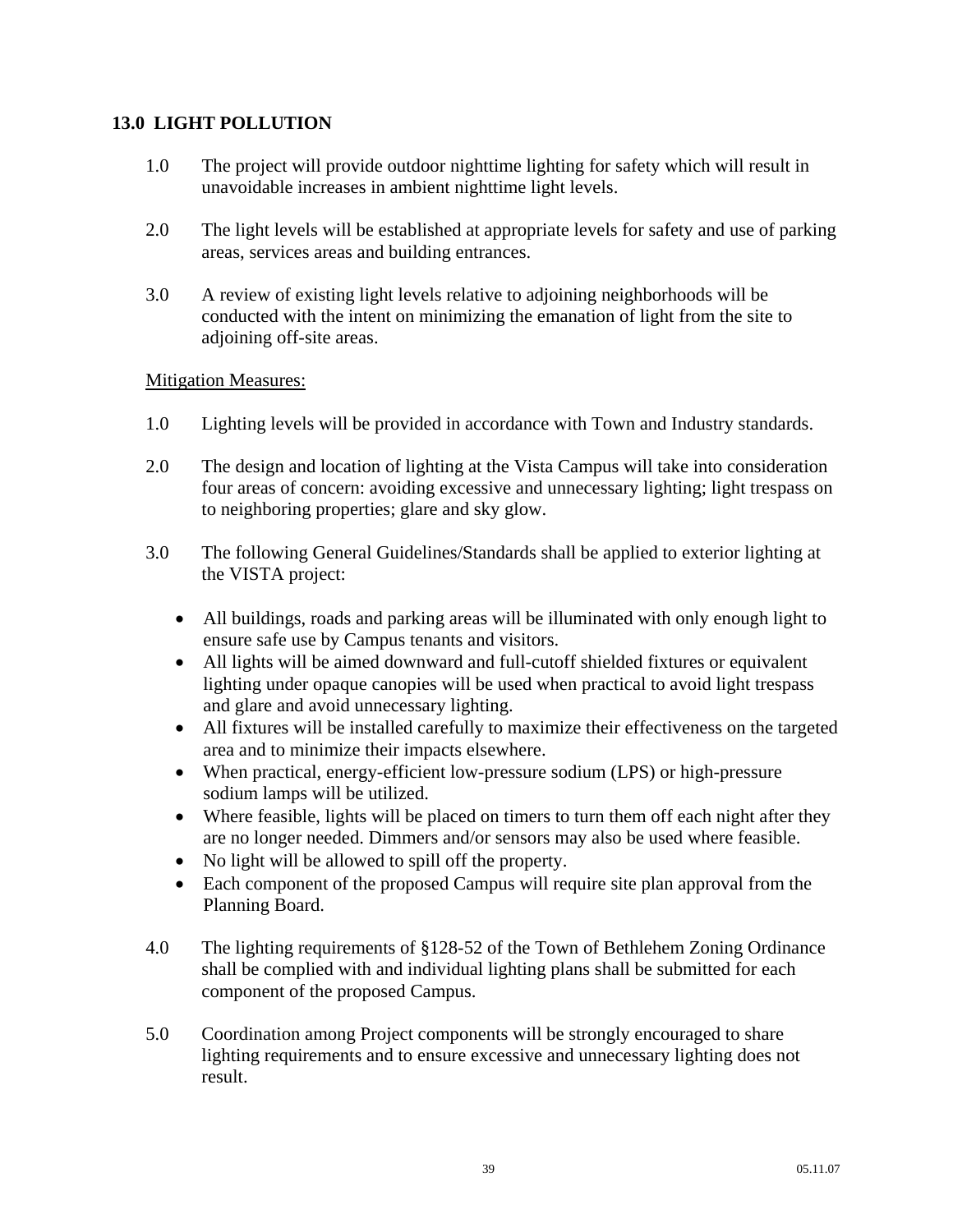6.0 Lighting on the Campus will generally correlate with the intensity of lighting on the adjacent Price Chopper Plaza.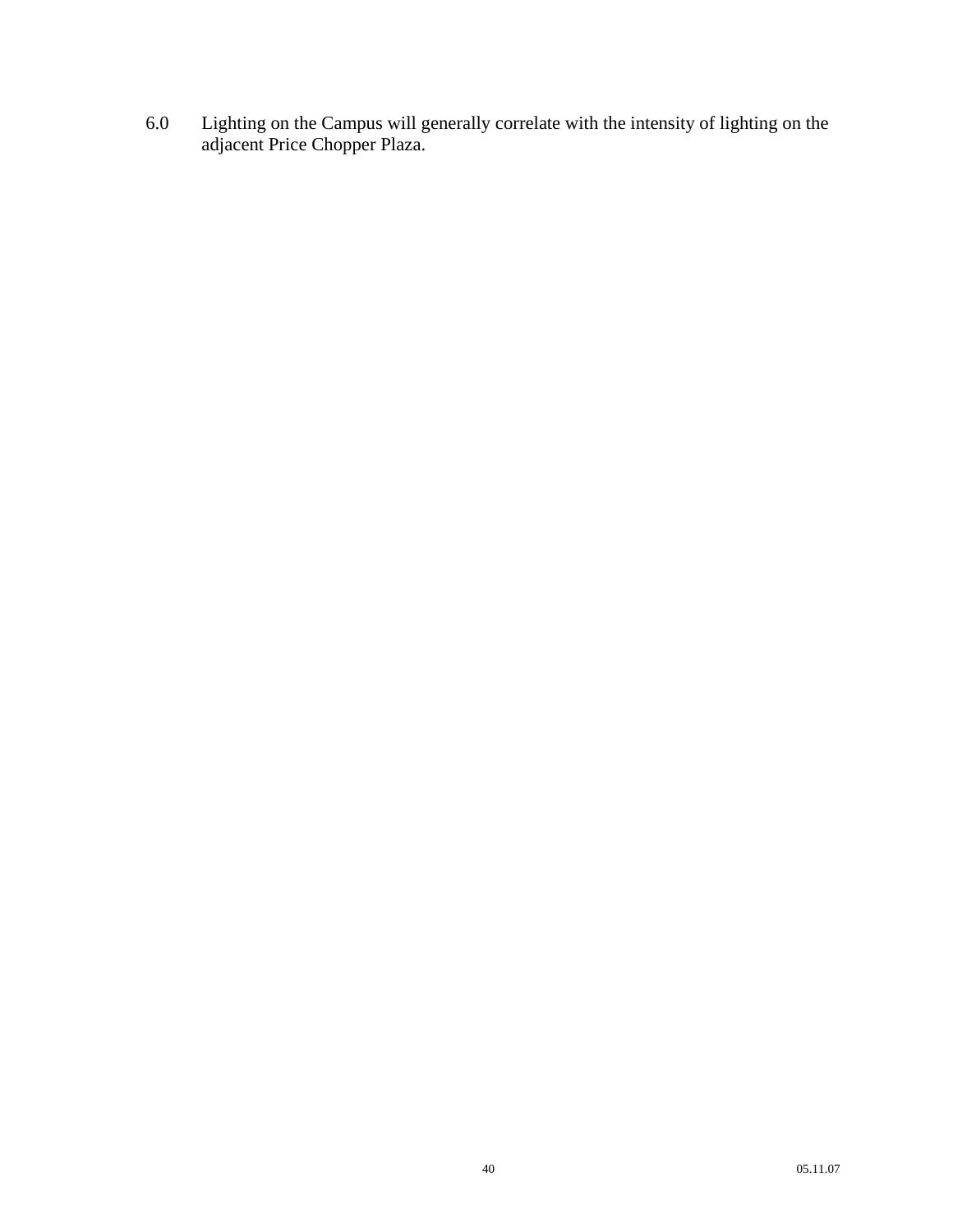### **14.0 COMMUNITY SERVICES**

- 1.0 Generalized demand on community services caused by employees at the site and population growth induced by the development will cause increased use of roads, recreational services, municipal utilities, and other municipal services.
- 2.0 Camoin Associates has calculated that the Project will result in a net positive contribution to the Bethlehem Central School District (BCSD). The total net benefit to the BCSD will be approximately \$50 million over the next 20 years.
- 3.0 The Bethlehem Police Department is located at 447 Delaware Avenue in the Hamlet of Delmar. The Albany County Sheriff's Department and the New York State Police also service the Project site.
- 4.0 Fire protection for the VISTA site will be provided by the Slingerlands Fire Department.
- 5.0 It is anticipated that the Vista Tech Campus will support by year-12 (at full occupancy) approximately 4,390 jobs. Including indirect effects, it is estimated that Vista Tech Campus will support a total of approximately 8,300 new jobs in the Albany County Region.
- 6.0 Residents from inside and outside the Capital Region will fill the positions created by the Research & Development and Professional Office space on the site. The large demand for labor may induce population growth on a regional level.
- 7.0 The Vista Tech Campus is expected to have a positive effect on average overall incomes. By year 12, the Project will provide aggregate annual earnings of approximately one-quarter billion dollars (approximately \$276,760,000). These earnings will support the local economy on many levels, including items such as entertainment, housing, durable home goods, and sales taxes.
- 8.0 Full occupancy by year 12 of the Project may potentially result in approximately 8,300 direct and indirect jobs. Existing and new residents in the Capital Region will fill the highly technical and skilled labor market necessary to fill positions in the Research & Development sector and the Office sector jobs potentially creating a demand for new and existing housing.

## **Mitigation**

1.0 Additional costs incurred due to new VISTA employees and associated population growth is expected to be offset by an overall increase in economic activity and tax revenues.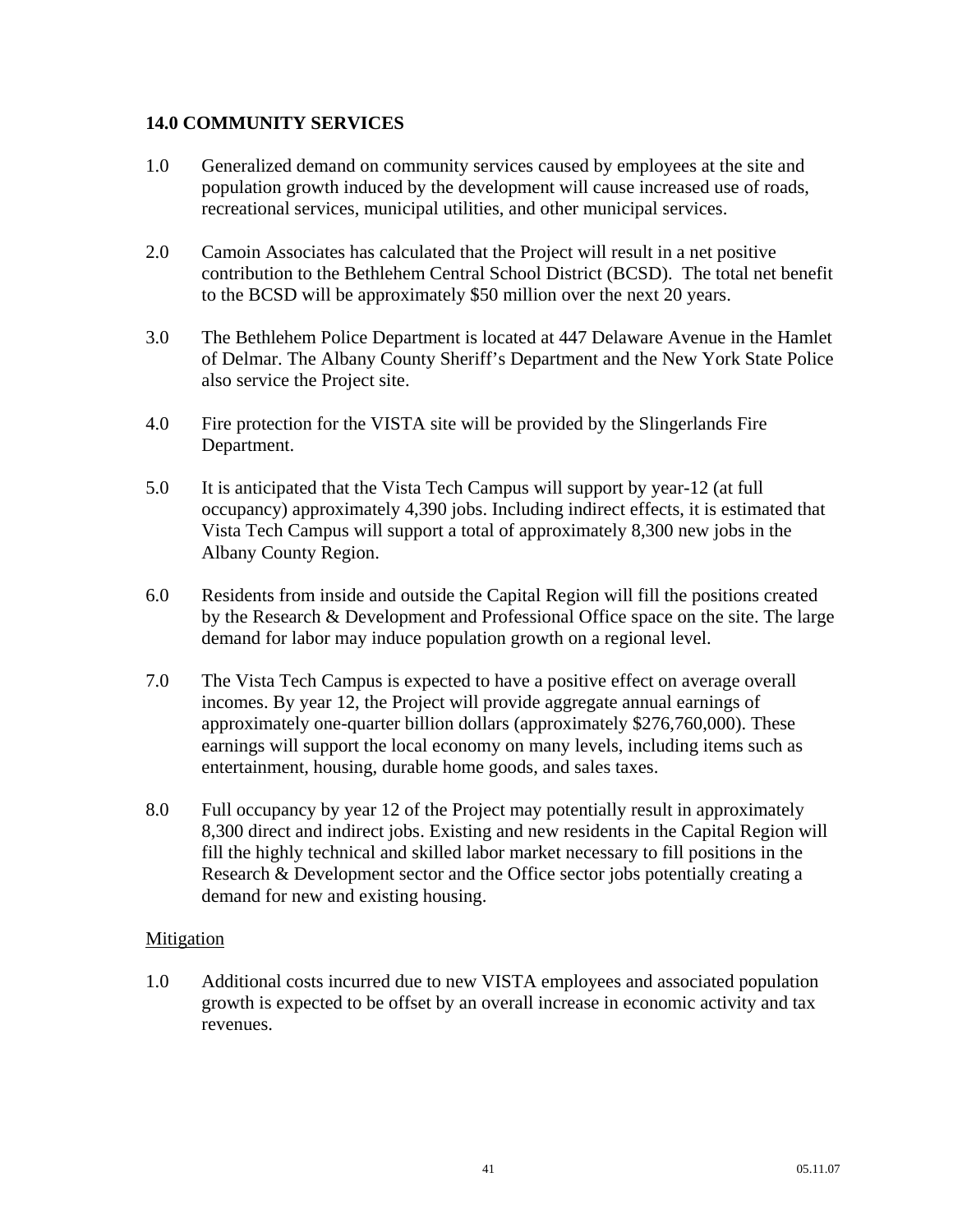- 2.0 While the anticipated increase in police protection for the Project is expected to be minor, each tenant locating in Vista Tech Campus shall implement security systems customized to their particular needs.
- 3.0 Construction materials used on site shall be selected to minimize fire hazards.
- 4.0 Buildings in Phase II of the Project shall be constructed with fire ratings for research and development facilities.
- 5.0 Fire suppression systems will be incorporated into all structures. Per Town code, all structures will be inspected for code enforcement and fire safety on a schedule established by the Town.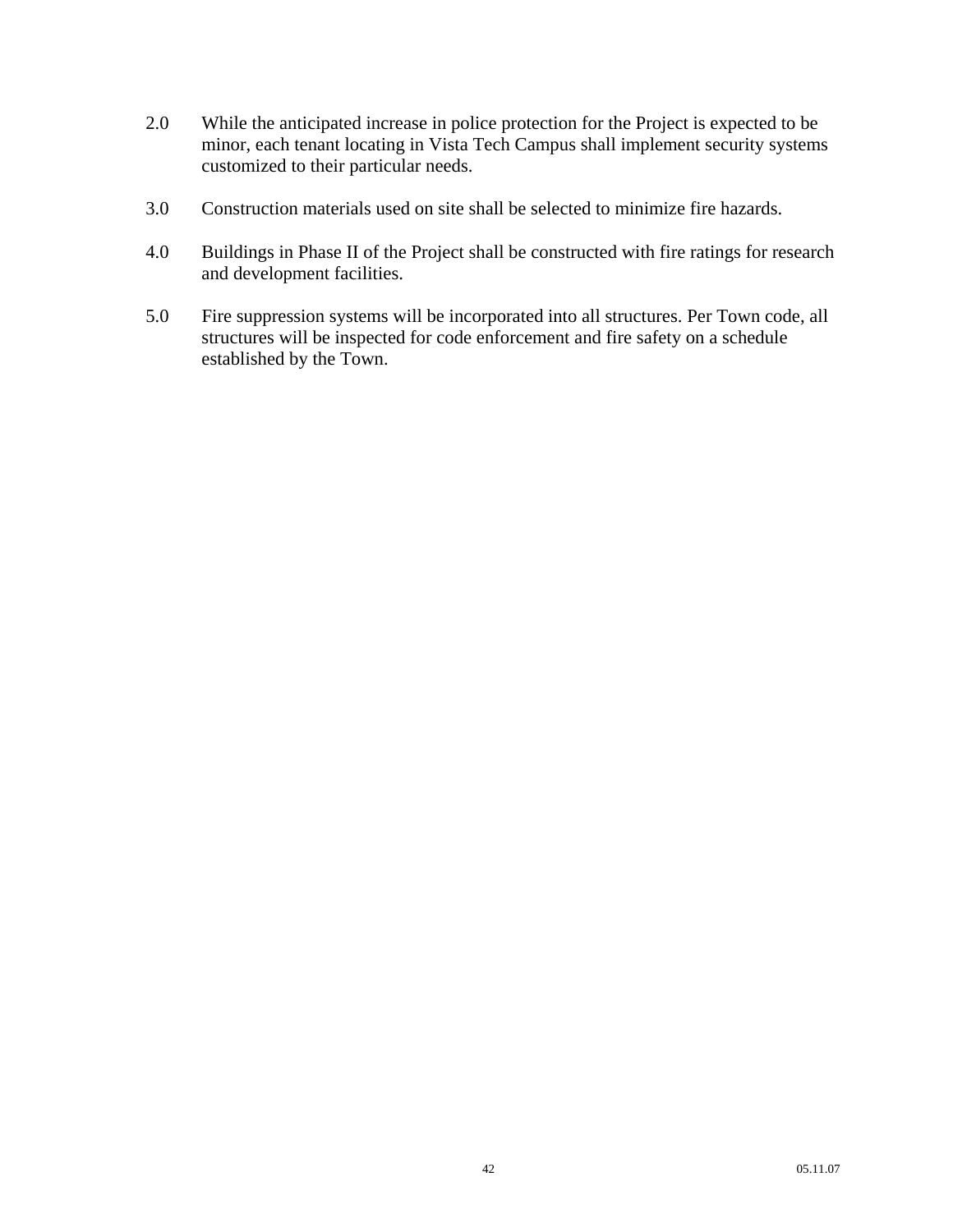### **15.0 ALTERNATIVES**

- 1. Alternatives considered included the following:
	- a. *Preferred Alternative*. The proposed Vista Technology Campus,
	- b. *No Action*. The site would remain undeveloped, as it currently is.
	- c. *Alternative Location*. Mixed Economic Development District zone along NYS Route 9W Corridor. This Alternative includes the development of the Vista Technology Campus at the MEDD located between NYS Route 9W and the NYS Thruway.
	- d. *The Compact Alternative*. Under this Alternative, the Project would occupy a smaller area of the site through a compact design that could include taller buildings and a mix of uses throughout. Specifically, retailers and eateries could be located on the ground floor with the technology offices and related uses on the upper levels.
	- e. *Smaller Scale Alternative*. Under this Alternative, the Project, while similar in program would be reduced by approximately 30 percent in total square footage.
- 2. Under the *No Action Alternative*, the Project would not be implemented, and the Site would remain undeveloped until another project is proposed. Specifically, no change in land use would occur, the vegetation would remain, no change in impervious areas would occur. Likewise, the following positive economic impacts would not occur:
	- The Bethlehem Central School District would not see a net benefit of approximately \$50 million over the next 20 years, and therefore, an increase in services or a reduction in property tax rates (or a combination of both) would not result.
	- Approximately 4,390 direct jobs and 3,910 indirect jobs would not be created in the Albany County Region.
	- There would be no positive effect on average overall incomes, and the approximate \$276,760,000 of aggregate earnings estimated to occur from the Preferred Alternative would not occur. This would translate into a loss of economic benefits to local entertainment business, housing, durable home goods, and sales taxes.
	- Without the Preferred Alternative, the local economy would not see an additional 7500 jobs with the average income of approximately \$34,000. In addition, the researchers and other management positions employed at Vista would likely obtain salaries exceeding \$70,000. These jobs would not exist under the No Action Alternative.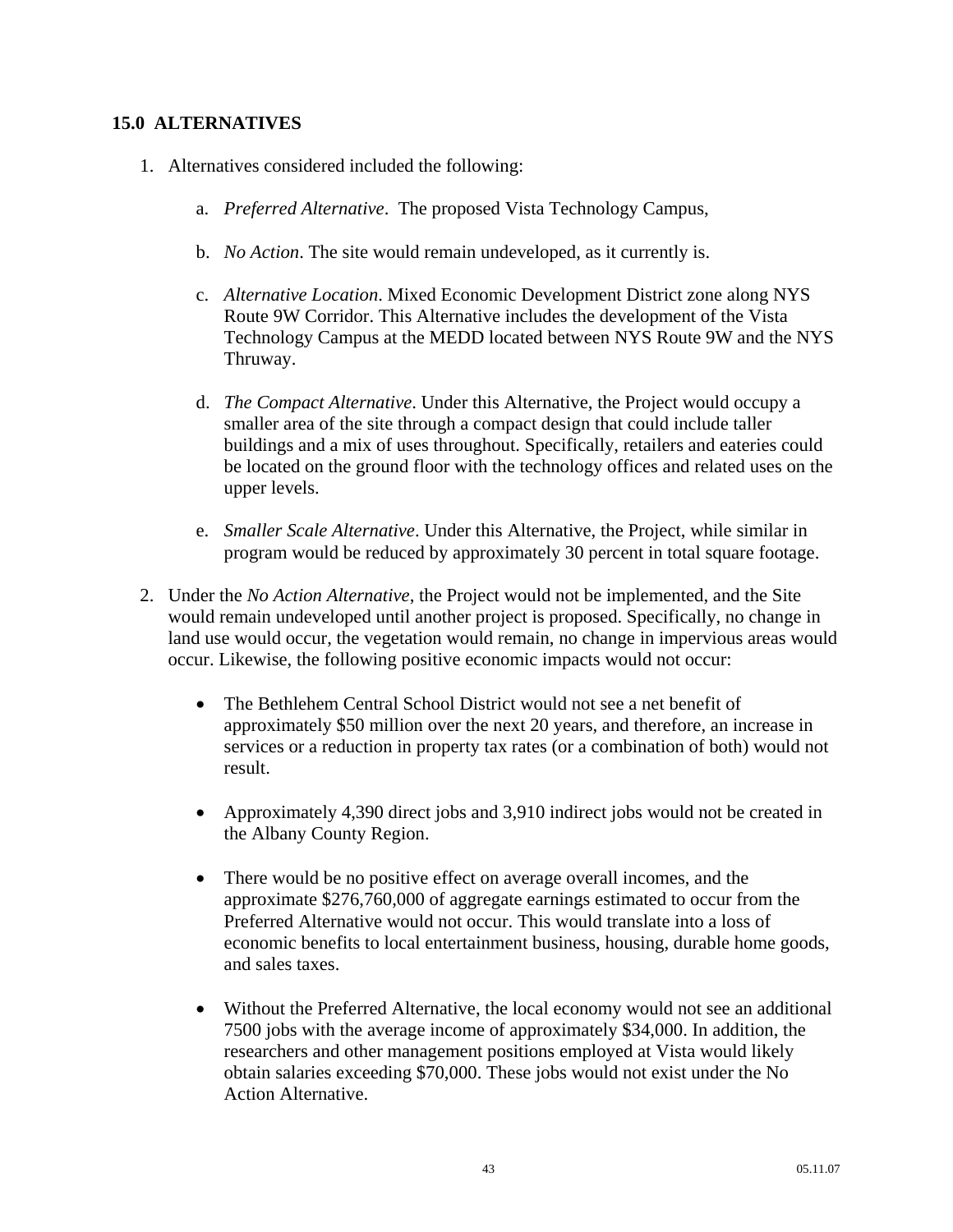- Improvement to roadway circulation through the addition of another roundabout and the upgrade in utilities would not occur.
- 3. Under the *Alternative Location* alternative, the Vista Technology Campus would be developed in one of the MEDD zones located between NYS Route 9W and I-87 in the southeastern portion of the Town. The alternate location is not well suited for the proposed Project due to limited highway accessibility, environmental constraints such as wetlands, soil types, and steep slopes, and the potential for development to be highly visible from surrounding areas. These issues and constraints would render the site less attractive to prospective high-technology tenants.
- 4. Under *The Compact Alternative*, the Vista Technology Campus would occupy a smaller area of the site through a compact design of taller buildings and mixed uses throughout the site. Retailers and eateries would be located on the ground floor with the technology offices and related uses on upper levels. This multi-story, compact design Alternative presents significant limitations on the type of buildings required by prospective tenants. The target industries and business for Vista Technology Campus require large and open spaces suitable for a variety of uses. Uses may include large machinery, clean rooms, and highly technical equipment that are extremely sensitive to ground vibrations. Even daily operations associated with residential and commercial activities can create vibrations at a level that are detrimental to the mechanical precision required for advanced research and manufacturing. As such, it would be infeasible for high technology research and light manufacturing to locate in a building with mixed uses.
- 5. Under the *Smaller Scale Alternative*, the Project would consist of 30 percent less square feet of office and commercial space. This Alternative would negate the need for highway improvements and reduce certain impacts such as the loss of pervious areas and impacts to wetlands. Project viability is seriously impacted because the mixed-use approach currently proposed (strongly encouraged by the Town of Bethlehem) would not be as practical. The results would be a reduction or loss of the Project's positive economic impacts including employment opportunities and increases in real property and sales tax revenue. The smaller-scale Project would result in less total ground disturbance and reduced removal of vegetation, however, the impacts on wetlands will not be significantly less than what is currently proposed. Under this alternative there is less need for the construction of the Slingerlands By-Pass. This highway improvement has been proposed for several years and would be required even if the Vista Technology Campus Project were not under consideration. A reduction in overall square feet of the Project would not translate into noteworthy reductions in traffic impacts.
- 6. Based upon the above analysis, these four alternatives would result in either the loss of important benefits to the Towns of New Scotland and Bethlehem or would create environmental impacts more significant than those anticipated under the Preferred Alternative.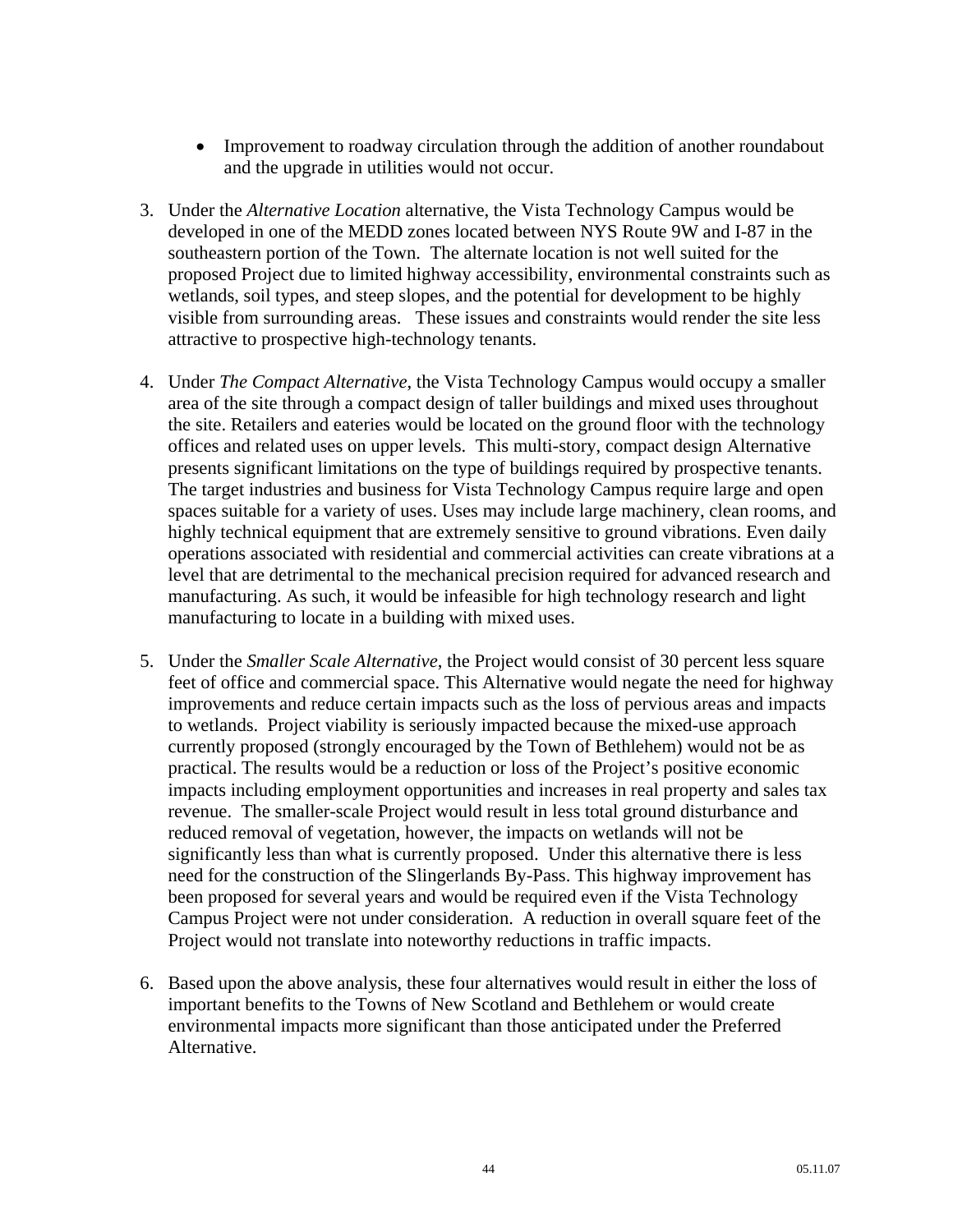### **16.0 IRREVERSIBLE AND IRRETRIEVABLE COMMITMENT OF RESOURCES**

- 1. The change in character of the Project site itself may be the most prominent irreversible commitment of resources. While not fundamentally irreversible in terms of physical science, development of this site effectively alters its character permanently. The Project design has been carefully planned to preserve the existing natural character and resources of the Site and surrounding areas to the maximum extent practicable while continuing to meet the needs of the Project's tenants.
- 2. The Project Site has been zoned MEDD specifically for the type of development being proposed, and therefore, the Project is not in conflict with the uses the Town has determined to be acceptable and compatible through their Comprehensive Plan and Zoning Regulations. All access to the site is achieved through the Town of Bethlehem and a substantial buffer is being maintained between the development portion of the site within New Scotland and adjacent uses.
- 3. The Project, through the removal of vegetation and alteration of the existing forms of vegetation, including the conversion of wooded areas to lawns and landscaped areas, will result in the permanent alteration of habitat for resident species of deer, birds, and small mammals. Wildlife species that would be impacted are common and abundant in this area. This loss of habitat is minimal and the impact short-term due to the proposed construction of lawns and landscaped areas that will result in an increase in the population of songbirds and small mammals, and not an overall decrease in animal populations.
- 4. The Project will also result in minimal alterations in the topography at certain areas of the Site. While all efforts will be made to avoid altering slopes to the extent practical, regrading will be required to implement the Project as designed. The mitigation measures to be included in the SWPPP, combined with proper construction techniques and BMP's, will all work to mitigate potential adverse impacts related to slope disturbances.
- 5. The Project proposes permanent disturbance to wetlands under the jurisdiction of the ACOE necessary for the construction of the proposed roundabout, buildings, parking lots, roads and utilities. These impacts will require an Individual Permit from the ACOE and a Water Quality Certification Permit from NYSDEC.
- 6. The Project has been designed so that the wetland impacts have been avoided and minimized and, a compensatory mitigation plan has been developed that will result in the creation of new wetlands. The proposed compensatory mitigation, combined with the use of proper construction techniques, BMP's, and compliance with the required permits, approvals, and the SWPPP, reduces the potential for permanent losses to these resources.
- 7. The development of the Project will also require a commitment of energy and construction materials. Construction materials include concrete, steel, glass, asphalt, and other related materials and equipment. This commitment of resources will span the proposed twelve-year implementation period.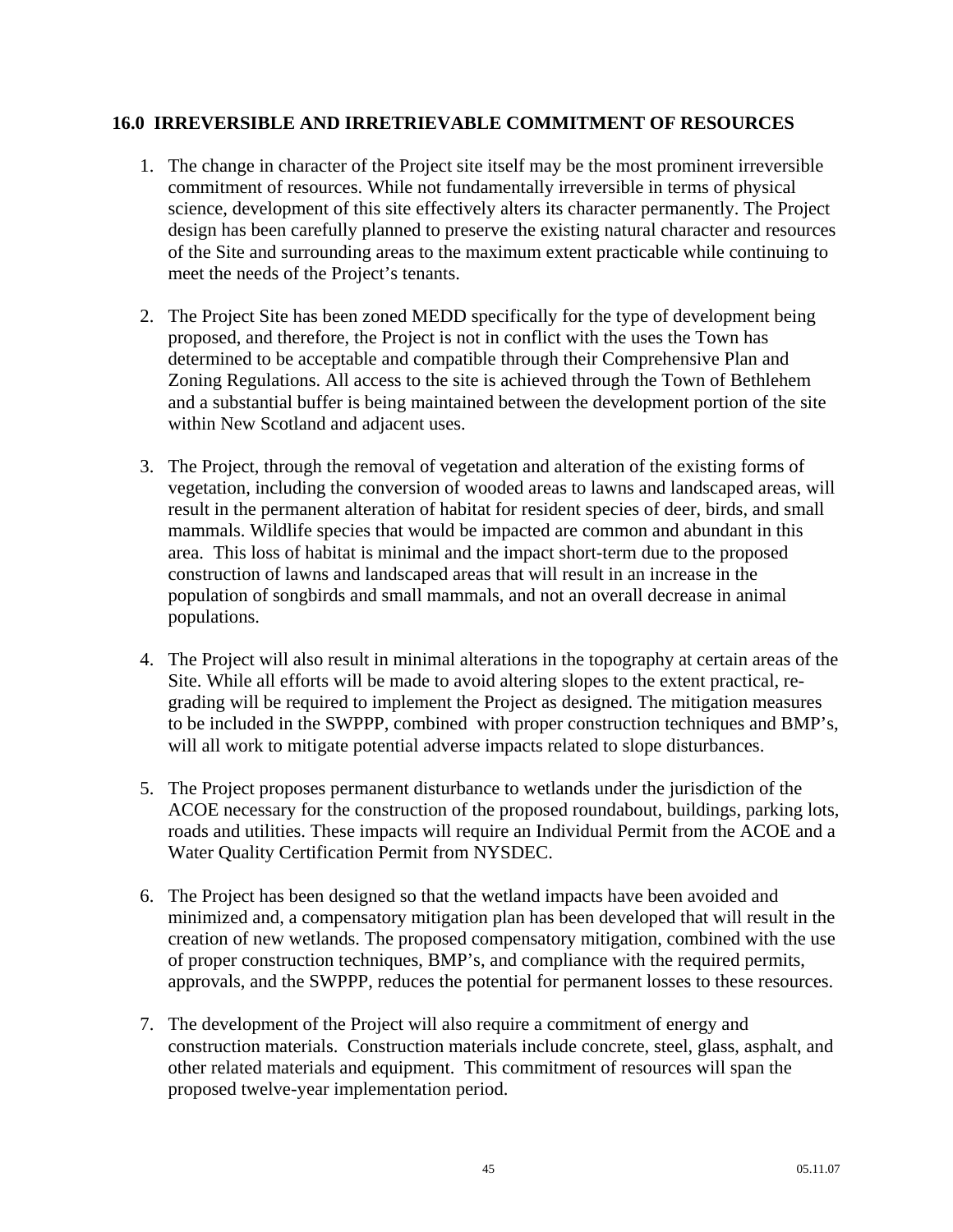# **17.0 GROWTH INDUCING ASPECTS OF THE PROJECT**

- 1. The basis for establishing the possible growth inducing aspects of the Project is the Economic and Fiscal Impact Analysis (the report) prepared by Camoin Associates. The scope of the analysis was limited to the portion of the site located within the Town of Bethlehem in order to calculate anticipated revenue benefits to the Bethlehem Central School District, which extends to the town line.
- 2. Some adjustments were made in Conceptual Development Plan to the mix of building uses, which are not reflected in the Report. The current proposal anticipates more 'Research' building space and less 'Office' building space. This means that the square footages used to calculate the job figures would have to be adjusted in order to get a firmer forecast.
- 3. Job growth was estimated in terms of 'direct' (onsite) and 'indirect' (offsite) jobs. The report forecasts that 4,390 jobs of various kinds would be generated onsite between 2009 and 2019. No jobs will be generated until year three of the project. Job growth will plateau at year 12 when tenant occupancy of the site reaches 90 percent.
- 4. It also forecasted that 3,941 additional jobs would be generated throughout the Albany area through the multiplier effect. Together, on- and offsite jobs generated by the Vista Technology Campus are estimated to top 8,331 new jobs. These forecasts were based upon industry averages for estimated square feet per employee for certain business sectors. Sectors used in the analysis include Office, Research, Wellness Center, and Restaurant.
- 5. Between 2009 and 2019, approximately 430 onsite jobs will be added each year. Job growth estimate figures for Vista are commensurate with overall rates of job growth in the Albany area.
- 6. Many of the jobs created by the 'Research' buildings are highly technical and scientific in nature which requires extensive education, training and experience. As the labor market for these highly skilled positions tightens locally (Luther Forest Tech Park, Harriman Research and Technology Park, the independent nanotechnology research initiatives at SUNY Albany and RPI, and Starfire in Saratoga Springs), it is reasonable to assume that Albany area will begin to attract workers from a national pool of technological expertise to fill the positions. Such workers would move to Albany, increasing its population and creating new demand for housing, schools, and municipal services. The other sectors on the site, such as restaurants, retail stores, the bank, hotel and other services will likely be satisfied by the local labor market and not directly result in in-migration from outside the Albany area.
- 7. There may also be intra-local shifts in population to meet the demand for labor at the site.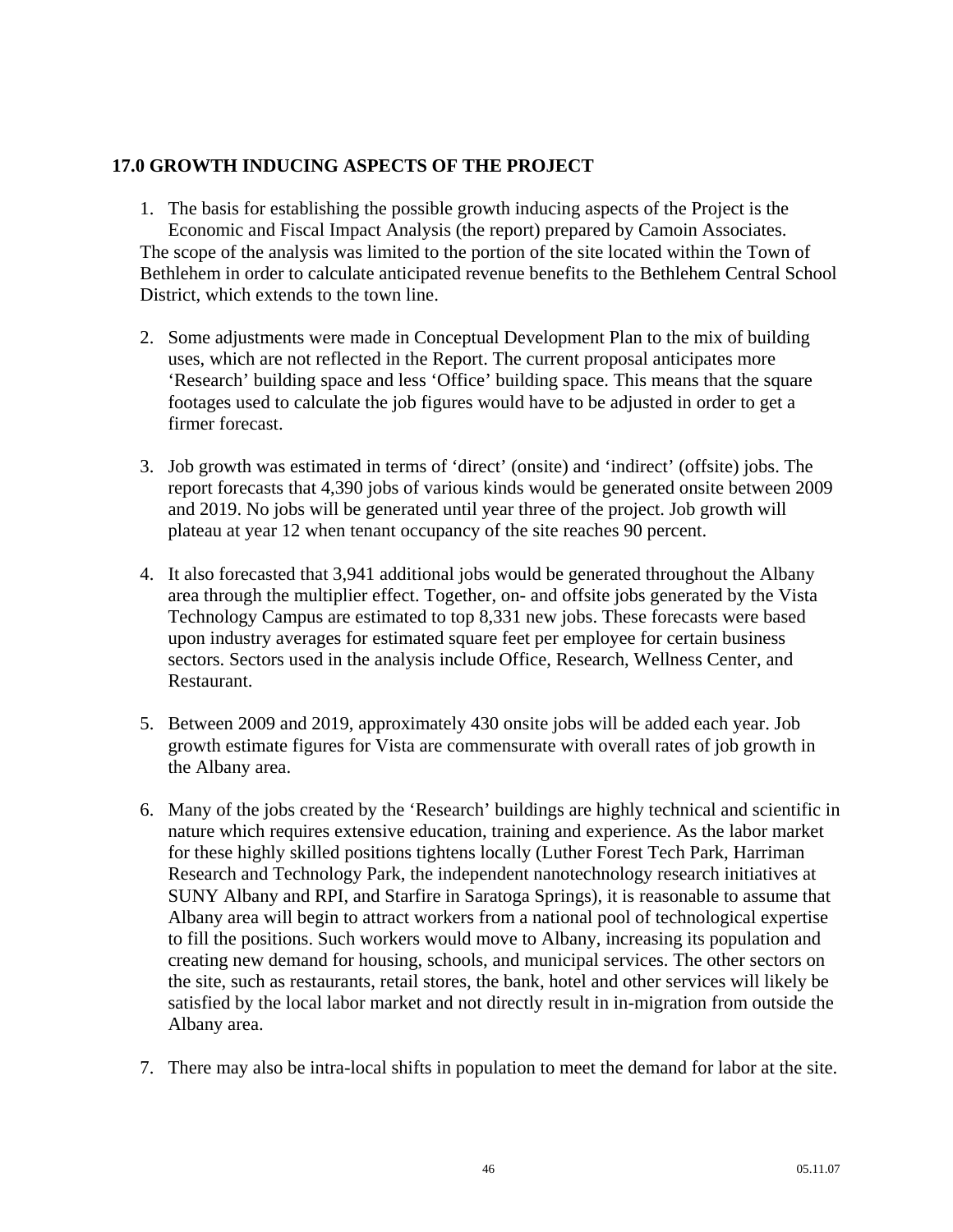- 8. Current estimated growth rates using US Census data for the total four county area ranges from 0.3 percent to 0.8 percent. Again, assuming that 100 percent of the jobs will be filled by in-migration, then annual population growth induced by Vista (1,063 people/ year) could adjust annual growth rates upwards to between 0.35 percent and 1.04 percent.
- 9. To calculate the fiscal impact of the Vista project on the Town of Bethlehem and the Bethlehem Central School District, Camoin Associates collected all the data necessary to conduct a LOCI analysis. LOCI analysis is fiscal and economic impact tool for assessing impacts at the local-government level. The fiscal impact software package uses current revenue and expense data as well as a host of demographic and economic data specific to the taxing jurisdiction and compares it with the profile of a given development project. The program estimates additional governmental income and expenditures associated with the Project.
- 10. The Project's net contribution in tax revenues over 20 years will be more than \$2.4 million to the Town of Bethlehem's overall fiscal resources. This corresponds to an average annual positive contribution of over \$124,000.
- 11. The Bethlehem Central School District will generate an additional \$50.8 million in fiscal resources as a result of the project over the same period. This corresponds to \$2.5 million average annual contribution to the school district.
- 12. Impacts from approximately one-quarter billion dollars of additional annual incomes will be felt locally in the Towns of Bethlehem and New Scotland and regionally. The exact share of this impact is indeterminate. A fraction of these earnings may come at the cost of local shifts in the market, where goods and services provided onsite compete with other similar providers in the area. In such cases, economic development can be characterized as a zero-sum game.
- 13. Economic output is measured as the value of goods and services generated onsite by the Project. As with the employment figures, no economic output is generated until year 3, after which growth occurs until year 12 when tenant occupancy of the site reaches 90 percent. Economic output begins at \$74 million dollars in year 3 and grows to \$743 million by year twelve. Total economic output over 20 years and in constant dollars is projected to reach approximately \$10 billion.
- 14. Induced development is likely as a result of the Project. Annual salaries, economic output, and population growth will support development for new housing and office space. In addition, specific public and service infrastructure improvements on- and offsite will provide additional capacity to support growth. The creation or extension of sewer districts (as is proposed for the Project) is a typical infrastructure prerequisite for suburban and urban development patterns.
- 15. VISTA employees and their families from outside the region will create demand for new and existing housing. The 2004 American Community Survey (conducted by the US Census Bureau) identified approximately 11,000 vacant housing units in Albany County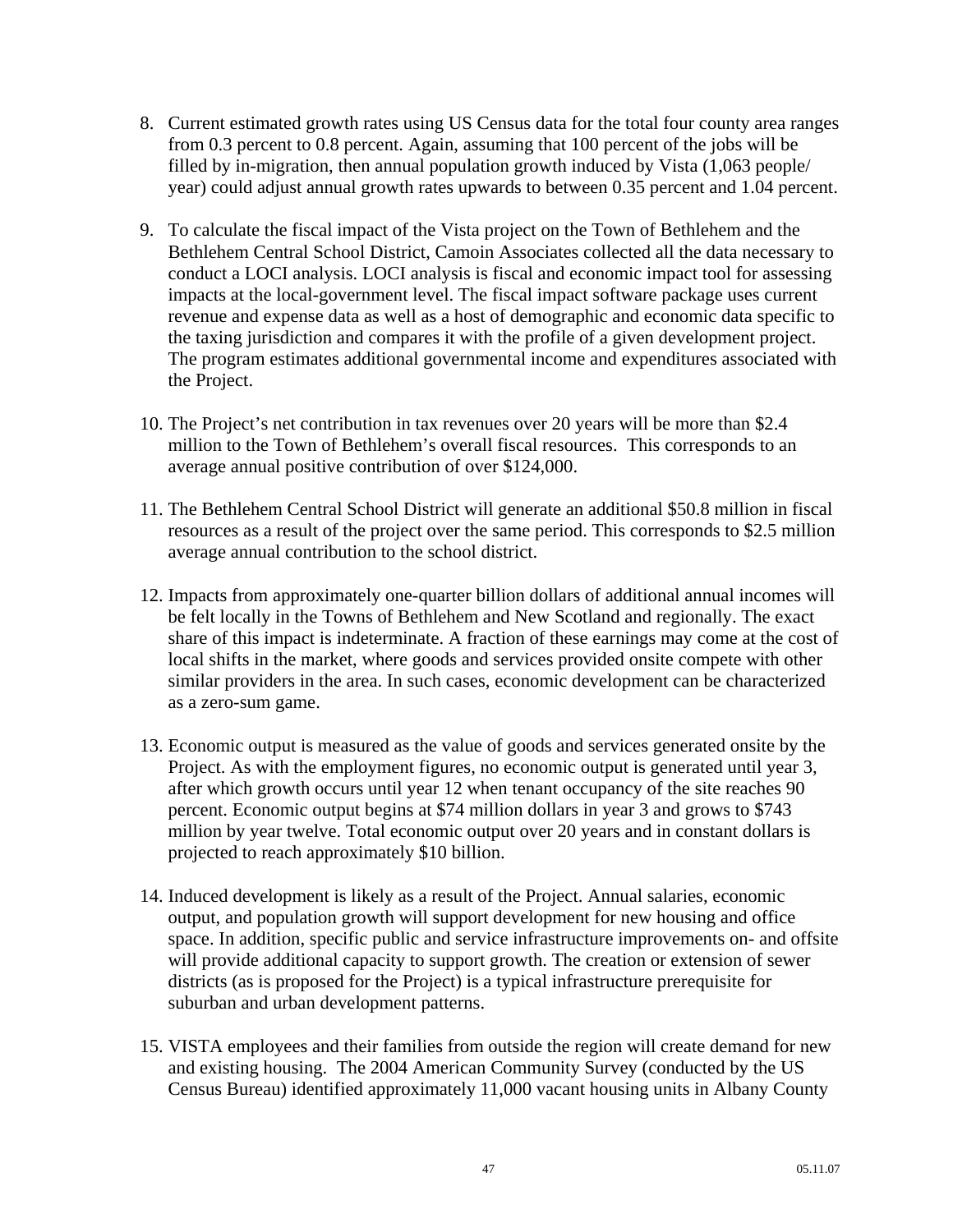alone. It is reasonable to expect that housing preferences (urban versus suburban, ownership versus renting) will be accommodated at a regional level, such as Albany and nearby counties. Job growth will occur across 12 years, allowing the housing market to adjust over time to accommodate additional demand for housing. New housing demand will be met by the market through a combination of new construction and renovation of existing housing.

- 16. Camoin Associates has prepared an assessment on the economic and fiscal impact that will occur as result of the VISTA project in the Town of New Scotland.
- 17. The findings of the study indicate that the project will produce \$821.599 over a period of 20 years and an additional \$37,102,727 in taxable property value.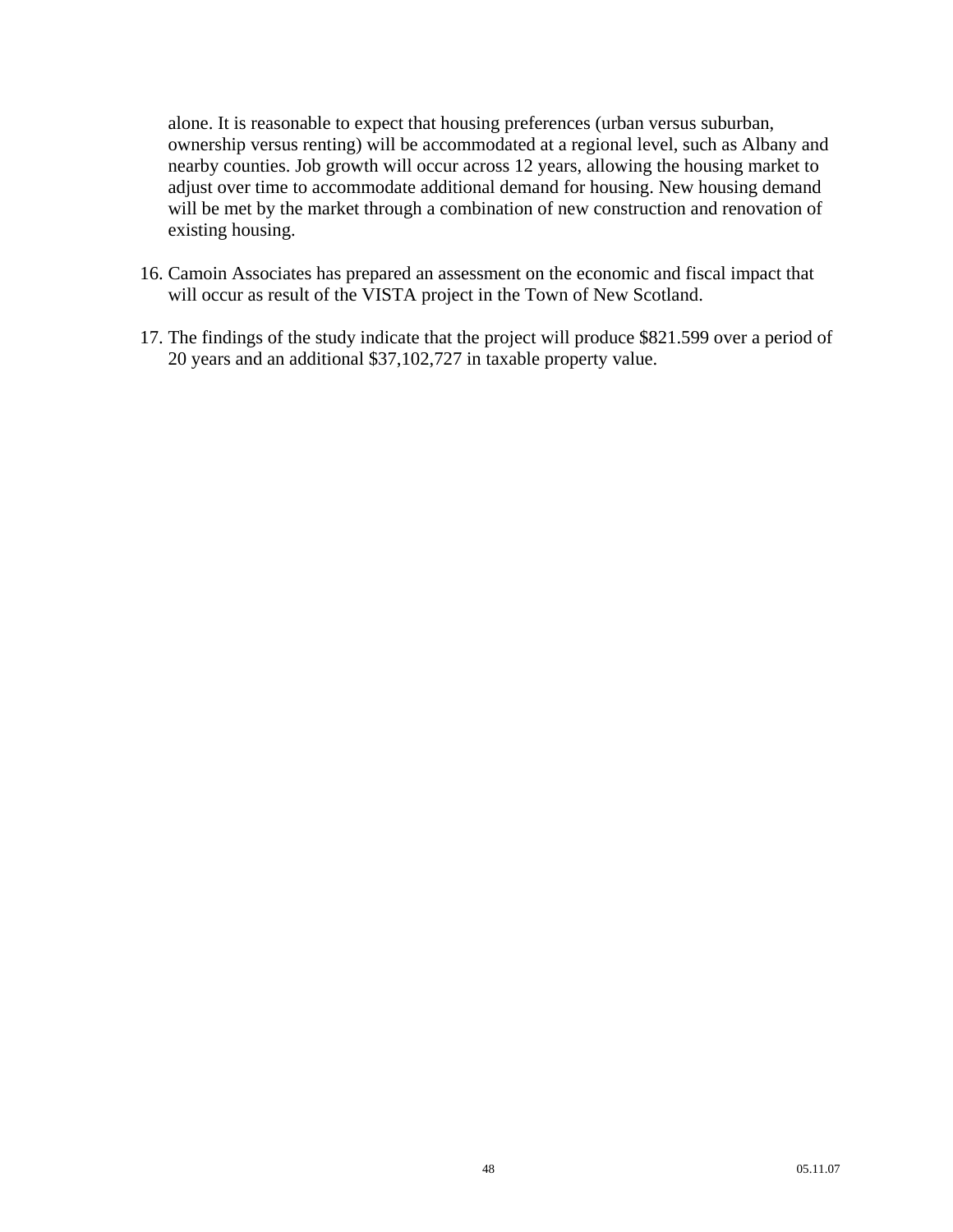### **18.0 EFFECTS ON THE USE AND CONSERVATION OF ENERGY**

- 1. Energy usage in conjunction with the proposed Project will be related to short-term and long-term development activities.
- 2. Short-term energy usage is a function of construction activity and will coincide with general site development. Since full build-out of the Project is expected to take approximately twelve-years, the short-term energy uses shall exist on a variable basis during that period. Short-term energy use includes fossil fuels (i.e., gasoline and diesel) for the operation of all types of construction equipment, including generators for temporary on-site power during construction.
- 3. Long-term energy use is a function the Vista Technology Campus operations including building support functions (lighting, power, mechanical systems). Support functions will generally require low voltage (120 volts) for office, safety lighting, power outlets and mechanical equipment. Additional power requirements will vary among the different tenants that will locate at the Campus.
- 4. National Grid will provide electric service for the Site. The Phase One service will be delivered to the site from the existing overhead service on New Scotland Road. The electrical service options for the total Vista build-out are currently being evaluated by National Grid and the Developer. National Grid will also provide gas service from the existing main in New Scotland Road. National Grid has stated that sufficient gas capacity exists to serve the project.
- 5. When the topography and vegetation allows, the Project will take full advantage of southern exposure, to assist in heating and lighting needs. Furthermore, some tenants will have the choice to incorporate solar power and the use of other renewable energy sources as their specific operations, needs and requirements may allow.
- 6. The average demand for the various building uses on the site is estimated at 10-22 watts per square foot of floor area. Based on this usage rate, Phase One of the development will require up to 5,720 kilowatts, and Phase Two an additional 25,000 kilowatts of electrical demand.
- 7. Market costs for energy constitute the greatest potential effect on energy consumption patterns. It is difficult to estimate how energy costs will change in relation to each other.
- 8. As prices shift, industry in general studies the feasibility of incorporating duel fuel systems, cogeneration capabilities and use of off-peak power capacities. In the future, industries should continue to assess energy costs and changes in fuel types. Pollution regulations and future changes will affect the types and amounts of energy used as it relates to emissions.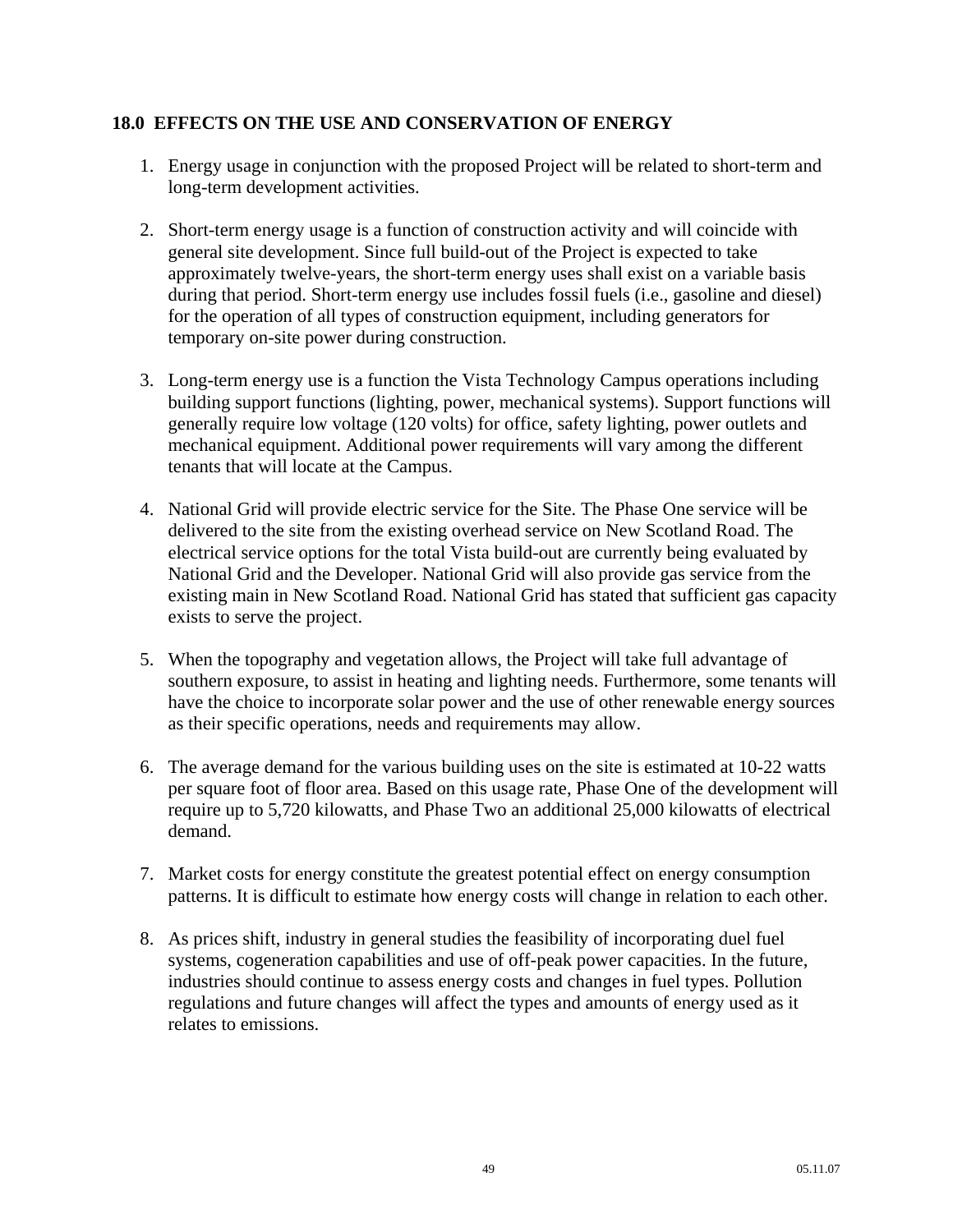### Conditions:

- 1.0 The applicant shall make available all information on NYSERDA programs to all prospective tenants to make them aware of options and assistance available.
- 2.0 The Applicant shall encourage all tenants of the campus to consider attaining LEED certification.
- 3.0 The applicant is strongly encouraged to design structures that will minimize the use of electric energy through the use of energy efficient equipment for heating, cooling and lighting. A technology based campus should be a leader in demonstrating the use of state of the art design and construction.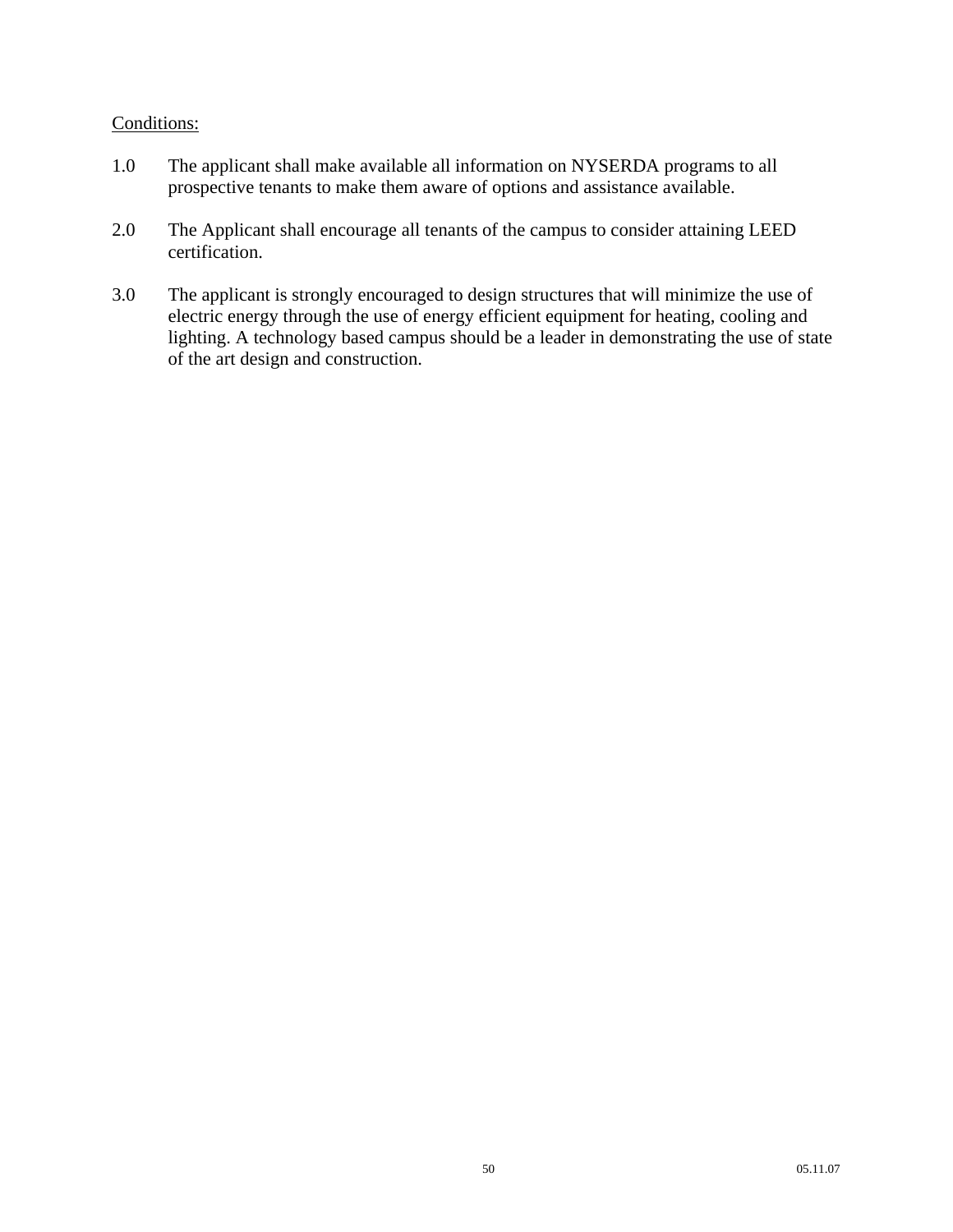### **Agency Jurisdictions:**

#### **Town of Bethlehem, Town Board**

• Development Master Plan Approval

#### **Town of Bethlehem, Planning Board**

- Development Master Plan Review
- Site Plan Approval
- Subdivision Approval

#### **Town of New Scotland, Town Board**

• Zoning Amendments

#### **Town of New Scotland, Planning Board**

- Site Plan Approval
- Subdivision Approval

#### **Albany County Planning Board**

• County Planning Board §239-m Referral

#### **Albany County Health Department**

• Water and Sewer Connections

#### **New York State Department of Environmental Conservation**

• NYSDEC General SPDES Permit

#### **New York State Department of Transportation**

• **NYSDOT Highway Work Permit** 

#### **U.S. Army Corp of Engineers**

• **Wetland Disturbance Permit** 

#### **NYS Office of Parks, Recreation and Historic Preservation**

• **Cultural Resources Mitigation** 

**Date Final Environmental Impact Statement Filed: May 15, 2007**